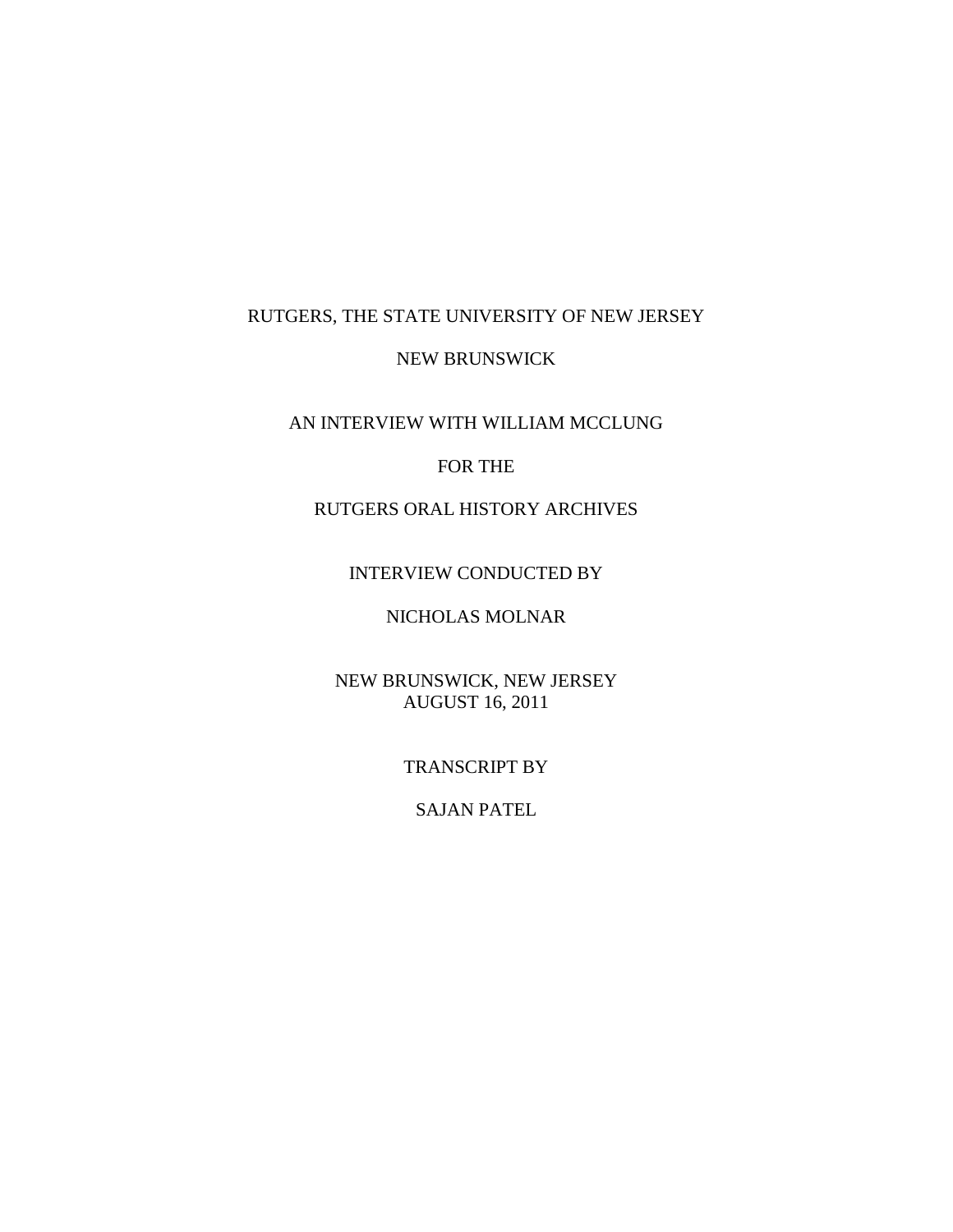Nick Molnar: This begins an interview with Mr. William McClung in New Brunswick, New Jersey, on August 16, 2011. Thank you, Mr. McClung, for coming into our office and doing an interview. How we usually start off the interview, because this is life-course oral history, is when and where you were born. Could you tell us that for the record?

William McClung: Yes, I was born in 1945. I was born at St. Michael's Medical Center, actually, it was St. Michael's Hospital then, in Newark, New Jersey, and my family was living in East Newark, New Jersey, which is across the Passaic River and actually, has nothing to do with Newark, but, sometimes, people get it mixed up. Newark is Essex County, East Newark is Hudson County, but, as I said, 1945, Newark, New Jersey.

NM: Could you tell us about your father's, his side of the family, his family history? I understand that his parents were from Ireland.

WM: Yes, my grandparents, whom I actually only knew one out of the four grandparents. Only one was living when I was born. My father is of Irish ancestry. His parents were born in Ireland. Very interesting, how they ever stayed together, I don't know, but one was from Dublin, one was from Belfast, and came over to New Jersey and they had about four or five children, obviously, one of which is my father.

NM: Did your father or the living grandparent ever talk about the experience of immigrating to the United States?

WM: No, no, not at all. As I said, the only [one] out of the four of the grandparents, my grandmother on my father's side, was the only one that was living when I was born and she died when I was about ten or twelve years old, so I don't remember a whole lot and there were not a lot of discussions about that.

NM: Did your father, from what you can recall, did he try to maintain any Irish traditions or was he more Americanized? Did any of that get passed down because it's only the previous generation?

WM: Yeah, no, no, none at all, no Irish traditions. I mean I knew about the Irish heritage, but not really. In the area I grew up in East Newark, and then eventually, since East Newark was very small, Kearny and Harrison, there were a lot of Scottish, Irish and English immigrants, so I picked it more from friends than from my father.

NM: So you lived in a community that had a lot of people of Irish descent?

WM: Well, it was very mixed. East Newark itself was very small. Only like twelve hundred people--blue collar community, mostly two family houses, upstairs, downstairs. We lived in a two-family house, second floor apartment--my aunt and uncle owned it--four rooms and very basic, as I said, very blue collar. In East Newark itself there were very diverse, there were Polish, Italian, Irish, kind of the gamut and most were first, second, third generation. When we eventually moved, Kearny was more Scottish, Irish and English.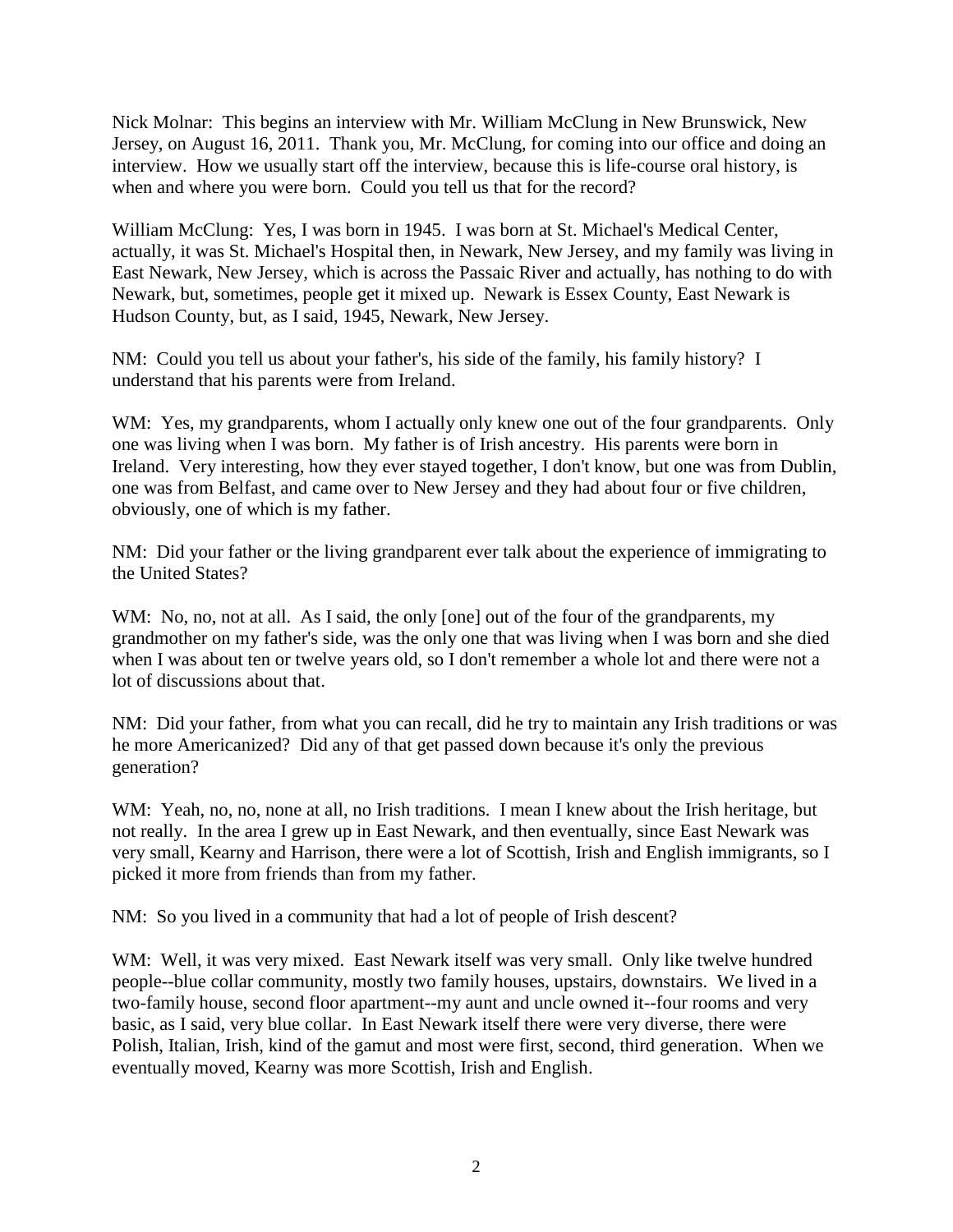NM: Now your father actually was involved in many of these events you teach in twentiethcentury history class. For example, he was actually very young when what they called then the Great War broke out. Did he ever mention about what his youth when actually World War I was being fought? Did that ever come up?

WM: Not a lot and I really regret that. I regret that I didn't ask him. He wasn't forthcoming in saying anything about it. If you want, I can give you a little bit of his background.

NM: Please.

WM: He grew up during the Great Depression. He was born in 1909. He actually graduated from eighth grade and they pulled him out of school and he went to work in a factory, blue collar, never got an opportunity to further his education. Then, during World War II, he was married, and he was actually drafted in World War II into the Navy and served on an LST, a landing ship tank, ferrying equipment and troops across the English Channel. So that was his kind of background of growing up, but never had the opportunity for education.

NM: Do you know when he was drafted during World War II? Was it early in the war?

WM: No, no exactly... I wish I did, I don't, it was probably 1942-'43, toward the middle. I was actually born when he was overseas and from what I understand it was a difficult birth. They were trying because he was actually older then. He would've been what, thirty-five, in his early mid-30s. They were trying to have children, had problems, I was born, there was problems with the birth and they wouldn't let him come home and that's one thing that he regretted--not being able to be home to assist my mother, but that's what happened there.

NM: You mentioned he served in the Atlantic.

WM: In the Atlantic, yes, mostly. Again, from what I know, he was on these LSTs, Landing Ship Tanks, LSIs, ferrying materials and troops across from England to Europe to the mainland, probably mostly France.

NM: Do you know if he took part in the Normandy operations?

WM: No. I do not think so, but I don't know.

NM: Okay. Could you tell us about your mother's side? I understand they emigrated from Holland.

WM: Yes, they were what she used to call, it's funny, Holland-Dutch, but both her parents were born in Holland. I didn't know either one of them; they were dead when I was born, but I do know a little bit more about her family. My grandfather, my mother's father, was in the Dutch Merchant Marine and that's the connection, that's how they got to the United States. He used to travel back and forth between Holland and the United States on these ships bringing cargo and I believe they had, oh, seven or eight kids and let's say for the sake argument they had eight and five were born in Holland and three were born in the United States, because of his going back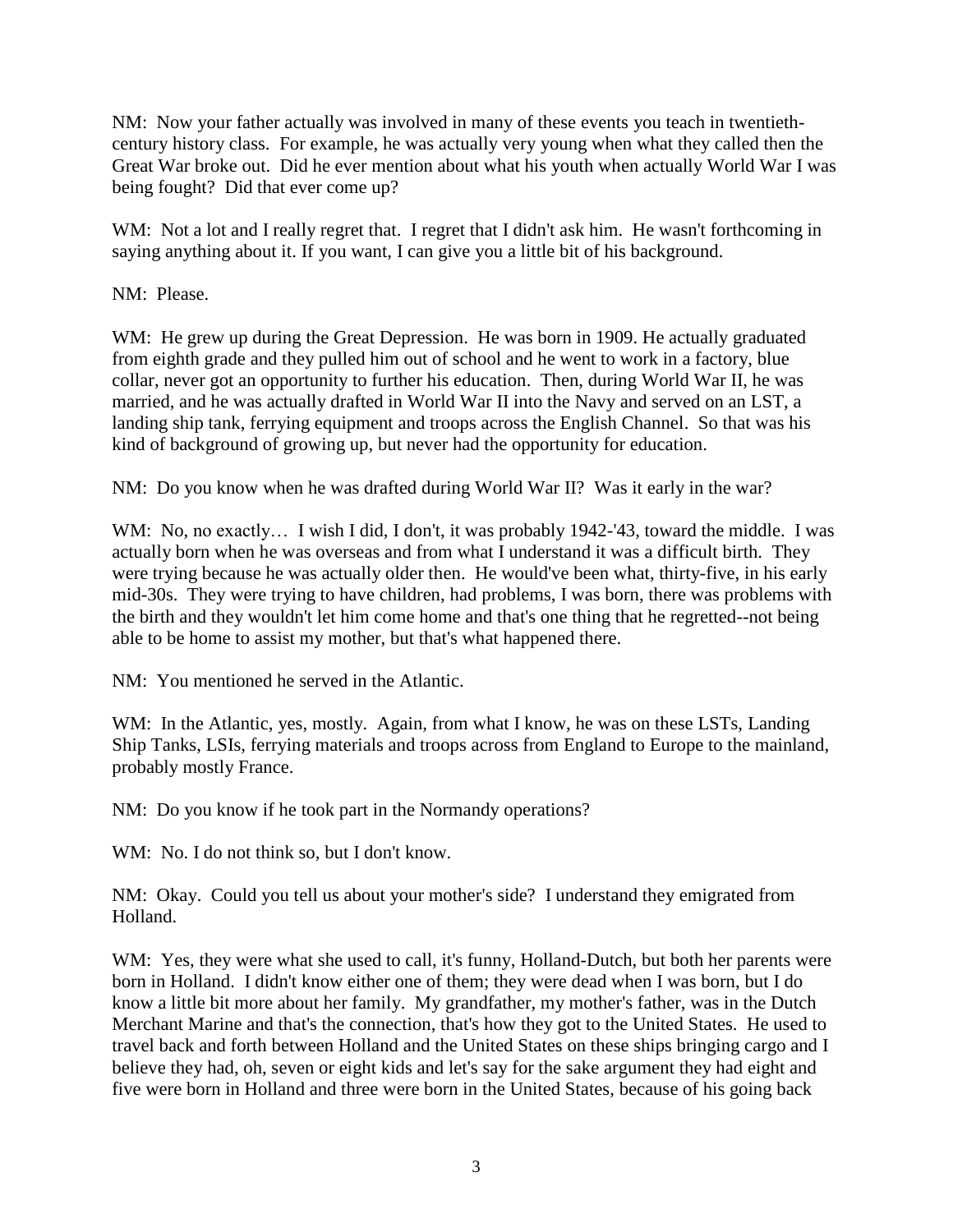and forth and my mother was one of the three that was born in the United States, and then they eventually all immigrated here, lived here and all the kids grew up there in the US.

NM: Now do you know how your father and mother met, was it in the Newark area?

WM: Yes, again I think they both grew up in Kearny, and she was about four or five years [younger]. She was born in 1914. I think my father was born in 1909. But it was probably at some social event, whatever they did back then, dance or whatever. Might even been work, because my mother was pulled out of school. She didn't even get to graduate the eighth grade, she was pulled out in the seventh grade and had to go to work, worked in a factory. So, I'm not exactly sure whether they met while working, whether they met at a social event, but they were together all their lives, fifty, sixty years married.

NM: You mentioned that it sounds from what you're saying that the Great Depression affected your mother's and father's families somewhat.

WM: Yeah, yeah, because they were, immigrants. They had come over from Europe, didn't have a lot of money, none of them were "educated" and I heard a lot of stories of them living in what they called cold-water flats, which meant the only heat was a furnace, usually in the basement, that they had to put coal in and a lot of times they couldn't even afford the coal so the kids used to have to go to a railroad track not far from where they lived and the coal trains used to go by there and the kids used to go out with buckets and my parents and her brothers and sisters and my father's brothers and sisters and pick coal and bring it home because that's the only way they could keep themselves warm in the winter. So it was a very tough life and not being educated, not having the opportunity to do that, it was difficult for them growing up because of all the other things, the Depression and then World War II, so it was pretty tough.

NM: Do you recall if your mother, did she work in World War II? On the pre-interview survey it said she worked at RCA?

WM: Yeah, that's when we were growing up, that was probably in the '50s and early '60s.

NM: Do you know if she worked during World War II? Your father would be in the Navy.

WM: Right, exactly. That I don't even know. I'm not sure whether she worked or not. She probably had to because I'm sure that they couldn't get along on just his military pay, so I'm sure she had to work during that time. Then, when she got pregnant with me she obviously had to stop for a while because there was no daycare or anything like that. I'm sure the family helped with taking care of the children and that kind of stuff. But I'm sure she did because I'm sure she had to.

NM: This was during the war and Great Depression, your mother and father were still in East Newark.

WM: Yeah, East Newark, Kearny, I'm not exactly sure; probably at that time, Kearny.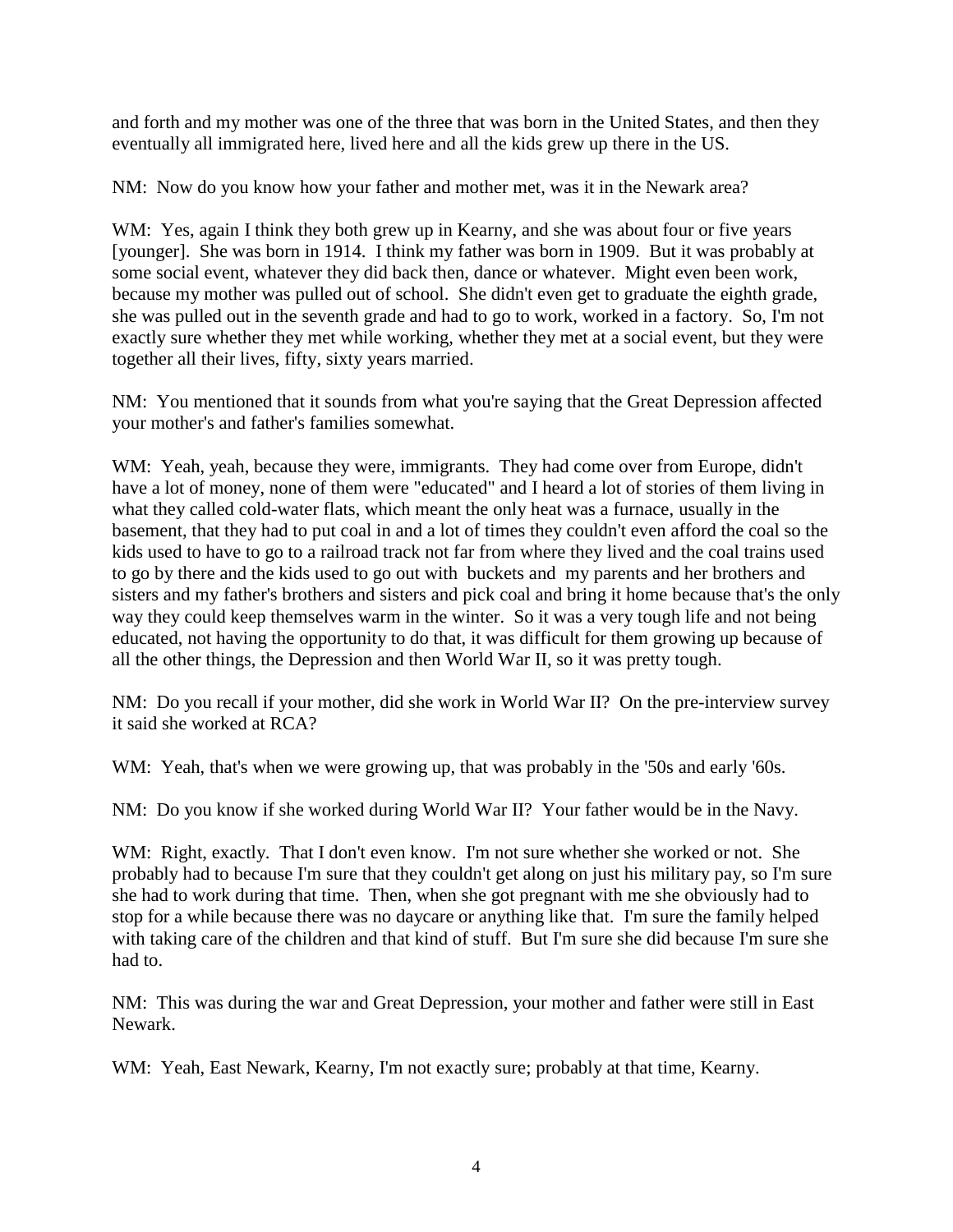NM: Living with relatives or renting from, I don't recall from what you mentioned before. They were renting from relatives?

WM: Well, yes, well that was when we were born, when he got back from the service. Before that I'm not sure. Either they lived with relatives or they rented an apartment or something around there that they could afford, but I'm not exactly sure of that.

NM: Okay, so you're born in September of 1945, you're in East Newark?

WM: Yes, we were living in East Newark when I was born.

NM: I understand you went to elementary school in East Newark?

WM: Yes, East Newark, as I mentioned before, was very small community, no more than about twelve hundred people. It was basically four blocks by four blocks. It was very concentrated and the houses were three feet from each other. I could reach out my bedroom window on the second floor and touch the house next to me. But yeah, they had one school and it was one building and they had nine rooms and that was grades kindergarten through eight. There were no changing classes, so when you're in the first, second, third, fourth, fifth, sixth, seventh, eighth grade you went in that classroom with that teacher all year and she taught and it was all she used to do. We didn't have a male teacher. She taught all the subjects--spelling, English, history, math, science--so that was it. Then, after that, there was a choice of high schools because East Newark didn't have a high school. You could either go to Harrison High School for free or Kearny High School where you would have to pay part of the tuition. East Newark would subsidize part of it. But I guess they had a deal with Harrison where they would take kids from East Newark for free. Kearny would take kids from East Newark also, but you had to pay; my father had to pay part of the tuition.

NM: So could you describe what it was like growing up in this small community in East Newark?

WM: Yeah, it was fun. I mean, you see we've done pretty well, my wife and I, and my kids and live in a real nice community, very different from where I grew up. We now live in a middle class, upper middle class community. East Newark was very blue collar, factory workers. I don't think any of the people who lived there had a college degree; they worked in factories and gas stations, etc. But I often say I wouldn't trade growing up there for living in one of the most affluent communities in New Jersey or anywhere in the United States, because I think it was a great experience growing up--a lot of different friends, and different ethnic groups. We kind of made our own fun. We didn't have a lot of equipment. We played sports, but if we played hockey we'd get some old wood and get an axe and chop it into a hockey stick. The other thing though that's interesting is when we grew up, because of the ethnicity being mostly Irish, Scottish, English, the sport of choice then was soccer, so I played soccer from the time I was three, four years old, played in grammar school, high school, college, actually coached in college. I developed a lot of good friends. In fact, I'm still in contact with a friend of mine who I grew up with, who I have known since he was three years old in East Newark, so I don't have any regrets. My parents were very strict, especially my father. He was the disciplinarian, so you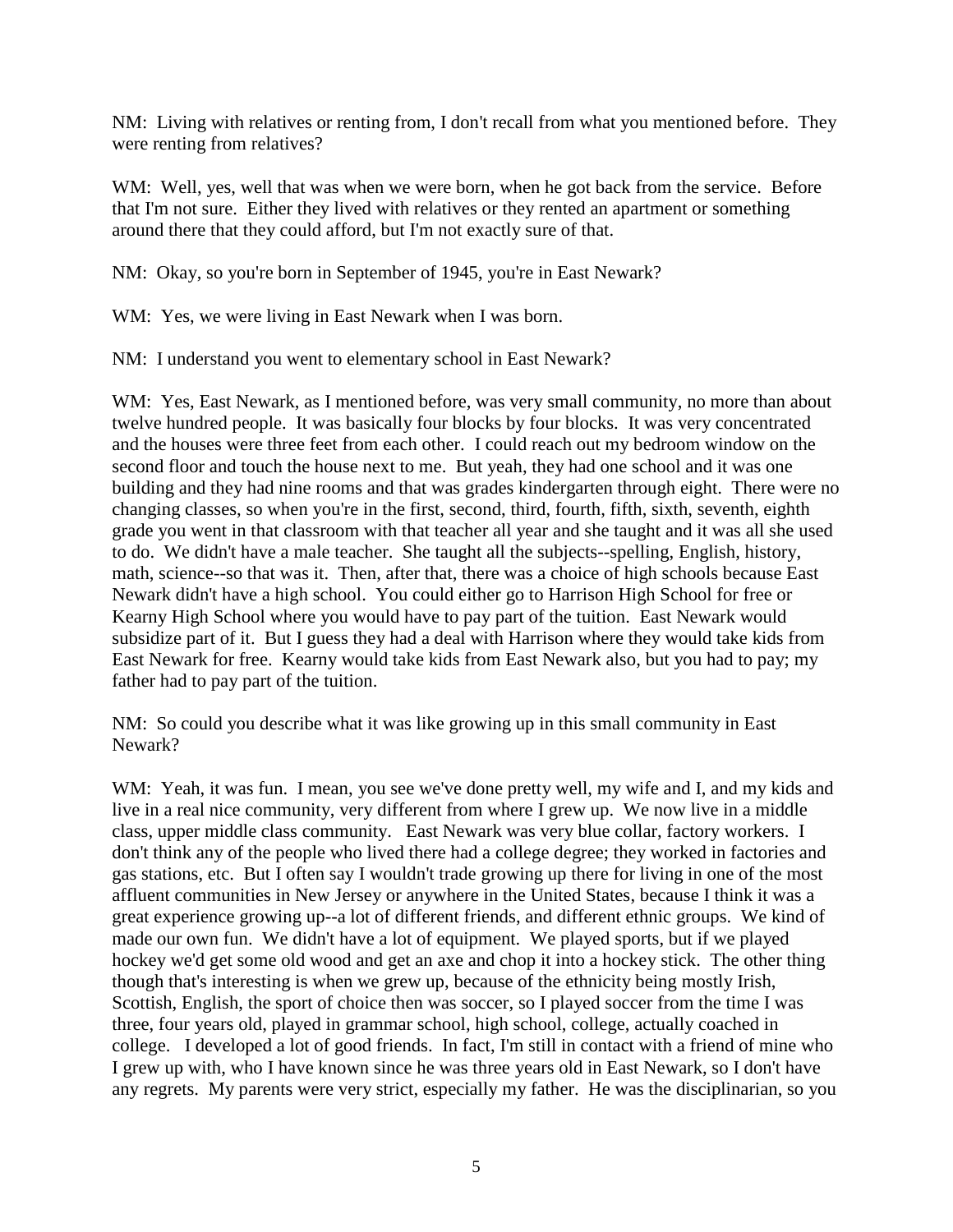had to be in at a certain time and if you didn't toe the line or behave or violated any of the rules, you were punished, for example you couldn't go out for a week or a month or whatever. But I think it was a great upbringing and, obviously, had a lot to do with the rest of my life and where I am now--in regards to values and education. The other thing that I would say is that even though my father wasn't an educated man, and to this day I kind of shake my head because I see other people who grew up that way and they're telling their kids, "School is nonsense," and "When you get out of high school get a job and join the union" and all that kind of stuff. My father used to say to me, "Don't be stupid like me. Get an education. You got to go to school. You got to go to college. You got to get good grades. That's the only way you're going to get out of this and get a good job." The other thing when I was growing up, from the time I was two, three, four years old, he sat me at a desk every weekend, Saturday, Sunday. They had this little what they call the secretary which had some knickknacks in it and the shelf folded down and that was kind of a top. He had a clock and he taught me how to tell time, got little books and taught me how to do the ABCs and how to write and how to read, so when I went to school I was ahead of most of the kids in terms of just the basic skills because he valued education, even though he wasn't educated. I still shake my head and say, "How did he do that?" because a lot of the other people in those times didn't. They didn't know the value of an education and their thing was get out of school, get a blue collar job, join a union and you're going be wonderful. My father said, "You got to get an education. You got to go to college. You got to study. You got to get good grades and that way you'll have a better future, better career." Although he didn't say it, I think what he was intimating was, you get out of this you can rise up. So it was a combination. It was with a strict upbringing. He really encouraged education. But also a lot of good times, a lot of good friends and probably did things that a lot of other kids did, but maybe on a scaled down, kind of blue collar way.

NM: Your friends growing up, were many of their fathers World War II veterans like your father?

WM: Yes, I would imagine that most of them were, because that was the time and that was the age, so if you didn't join--most of the people didn't join--the men, obviously, were drafted as far as I know. We didn't talk about it. We played war. We got sticks, made believe they were guns and stuff, but I don't think a lot of people back then talked about their war experience. But I would imagine most of the kids' fathers were veterans of World War II. I know I had cousins- as I said my aunt and uncle lived downstairs--my cousin, he was an older cousin, he was in the Marine Corps during Korea and he was wounded pretty badly. The other thing is besides the education, besides the diverse ethnicity, there was, and this will come to play I guess when we talk later on, when we get further on, but there was a lot of patriotism, because if you got called, if you got drafted, you went. A lot of people joined both during World War II and afterward when Korea was brewing because it was very patriotic, that's what you did. That was another kind of theme running through my younger years and my childhood. It was you're obligated to serve your country and if you get called you go, you don't question.

NM: Growing up in your community, were you involved in any social organizations, for example, such as the Boy Scouts or was the church a part of the community?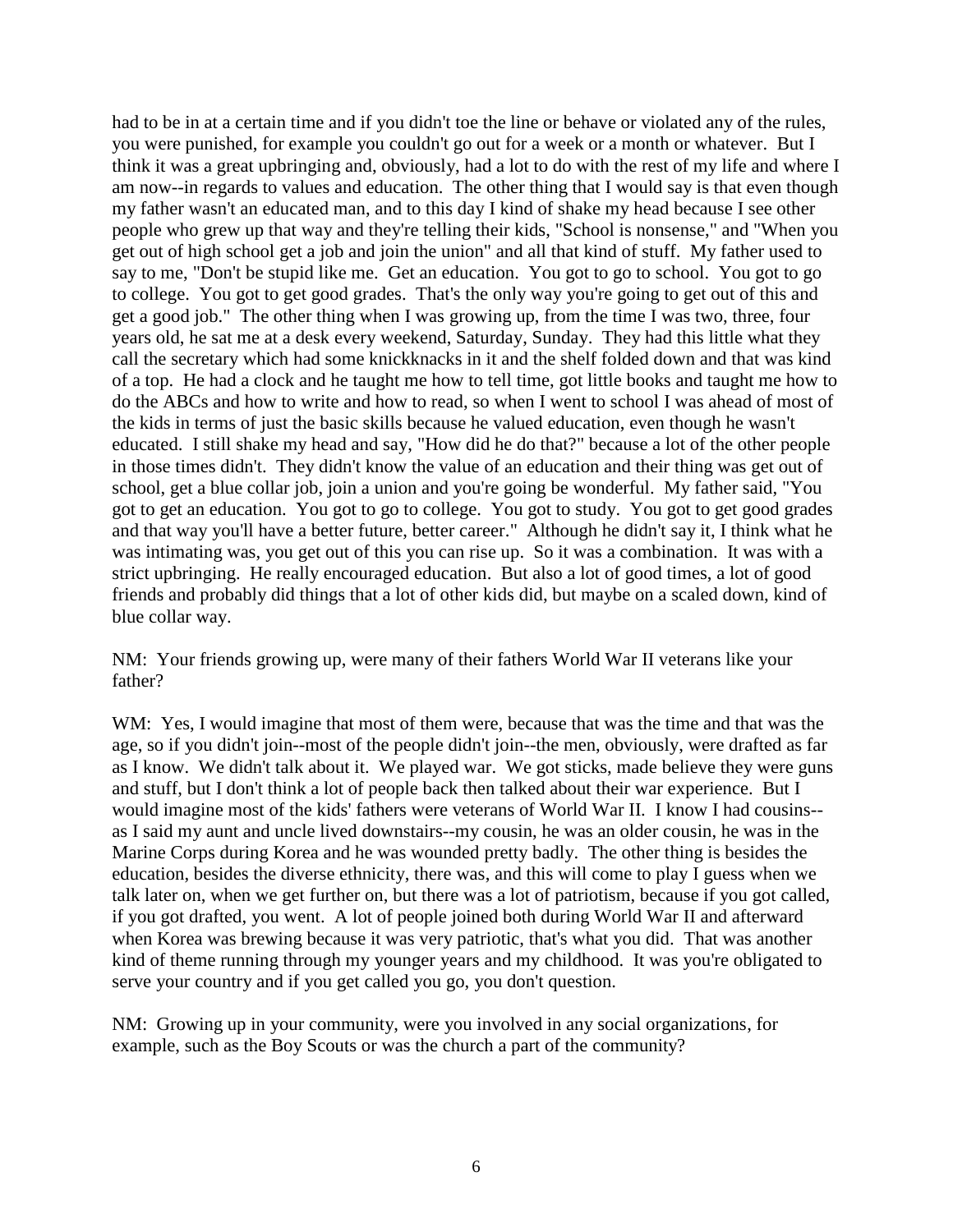WM: A good question and I kind of, I guess I forgot that, but a huge part of my growing up was church and that's interesting because I don't consider myself, either then, and certainly not now, religious. But back then we belonged to a church and my parents took me from the time I was three or four years old. It had what they called the cradle roll. It was almost like a nursery today. They went to church and there were people who watched the kids. This was over in Newark. It was called Second Presbyterian Church. It was right by Washington Park. It was a huge church. When I look at the benefit, even though we were relatively poor and blue collar family, the diversity of people that I knew both from my own little neighborhood and from church, because when I went to church, that church had well over a thousand, two thousand people and there were people from Nutley, Bloomfield, Kearny, Newark, Irvington, so I got to know people not only from my own little community but these communities as well from the time I was very young. The church was a huge five-story building right on the corner of Washington and James Street in Newark. They had the church itself, which was very big, then they had a building right next to it that was attached--five stories. They had an auditorium, so they brought in programs for children. They had workshops, theater plays, etc. They had a woman who was kind of artistic and we did *Wizard of Oz* and other plays and so I was in that. On the fifth floor of that building they had a gymnasium--full gymnasium, basketball court--and what they did is when we got older, Thursday nights they had a recreation program then all day Saturday. You could go there Saturday at nine o'clock and you'd spend nine to twelve in the gym. You'd bring your lunch. You had lunch. Then on the first floor they had four bowling alleys, three pool tables and two ping pong tables. You have your lunch, then from one to three you'd bowl or play ping pong or pool. A lot of my social activity and learning experiences came from the church. It was everything. It was culture, being involved in plays, sporting activities, etc. They ran a summer camp for two or three weeks where they'd take us to different sites around the state, so it was a great. I think it was a great experience to get out, especially growing up in East Newark since it was so small and kind of limited. It exposed me to people from other communities and other backgrounds and activities that I would never have gotten involved in had I not been involved with that. Through the church there were Cub Scouts and Boy Scouts, I was involved in those. Mostly Cub Scouts, Boy Scouts didn't last too long, but you know it was through that church that they did that. I was in the junior choir. They had bell ringers. It was a whole bunch of activities that, I think helped broaden my experience as I grew up.

NM: It sounds like you stayed involved in these activities through the church, through elementary school and through high school as well?

WM: Yeah and also college. College more though strictly social, probably continued to go until I was nineteen, twenty, twenty-one, because there was a young adult group as well and we had some good leaders and we had things like dances. They used to have a retreat up in New York State in a place called Lake Minnewaska and that was a weekend and we'd go up there have fun and games and swim and do kayaks and canoes and stuff like that. Although, I wasn't really going to the church services then, I still stayed involved with the social activities through the church and through the church groups.

NM: Was there any type of connection to Newark? For example, would people from East Newark go shopping in Newark or would they go to social activities in Newark?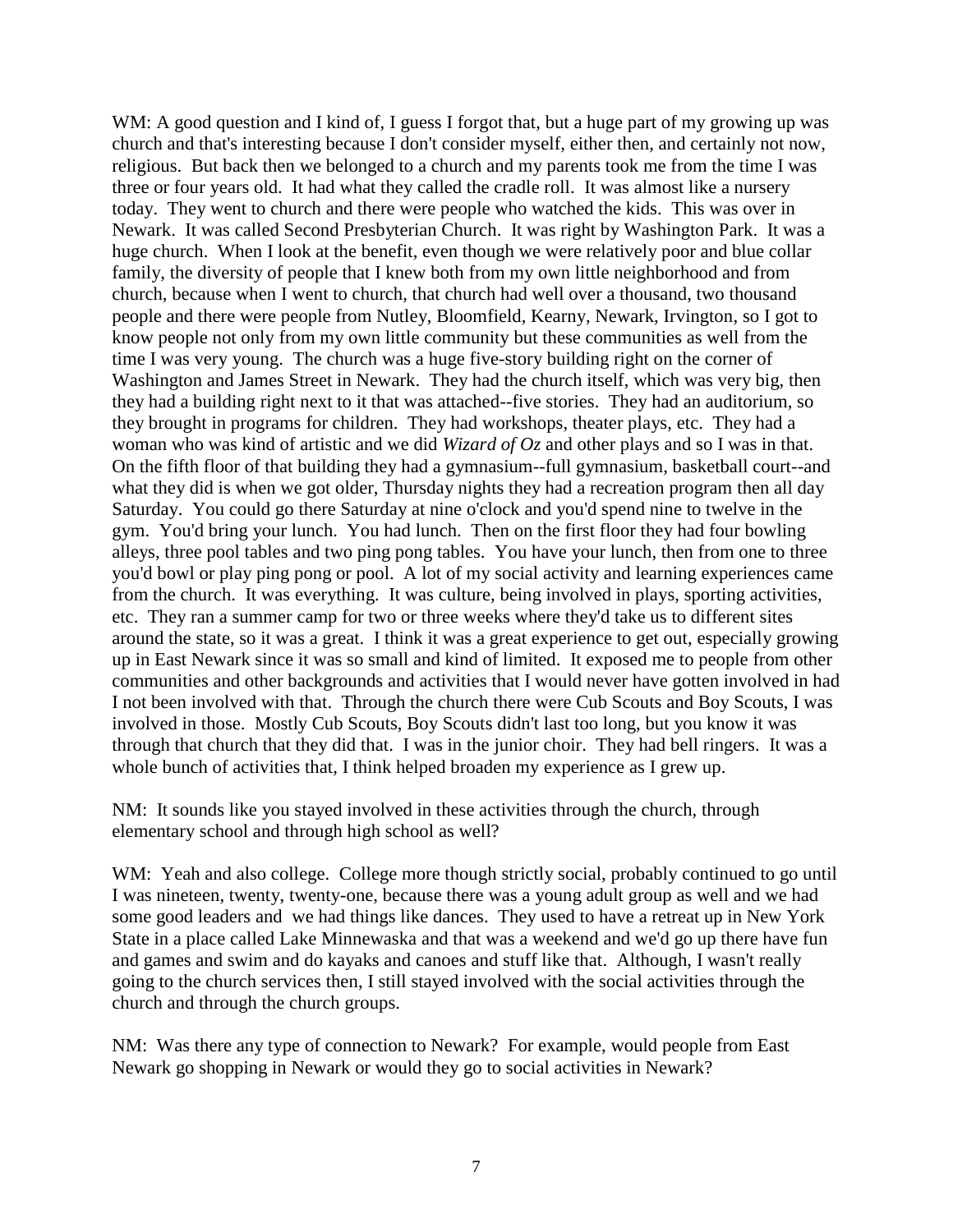WM: Yes, definitely shopping, because Newark was the big place. Back then they had all the department stores like Bamberger's, Kreske, Hanes, S. Klein On The Square. At Broad and Market Street, they had a bunch of sporting goods stores, like Davega, stores that sold fishing tackle and sporting goods. Then, along Broad Street, there were stores that sold appliances, TV's, etc. My father was an athletic guy and usually after dinner--he got home from work early at four-thirty and that's when he wanted to eat his dinner. If we got done at five he might sit down for a while, but usually right after dinner he'd say come on let's take a walk and we'd walk over to Newark and we'd either walk over the railroad bridge in Harrison into Newark and we'd walk down Broad Street and Market Street and look in the windows at the TVs and, at the sporting goods and the fishing tackle and that kind of stuff. That was almost every night he'd take me over to walk. He'd say, "You wanna take a walk?" and of course, "Yeah, yeah, let's go," because a lot of the stuff, quite frankly, we couldn't have because we couldn't afford, but it was pretty cool looking at it in the window even though you couldn't buy it. I guess, for five or ten minutes I'd kind of dream and visualize and say, "Boy, if I only had that" or "We'd could get that" or whatever. We did have an old black and white TV when I grew it was in the living room, but not too much else.

NM: Did you listen to the radio growing up?

WM: Yes, yup, listen to the radio in the '50s and '60s, especially when my mother was working in RCA. One Christmas--I was about eight, nine, ten years old--I told her I wanted a radio. She could get it a discount. I'd listen to 1010 or 1050. That was when rock n' roll was coming up, so I'd listen to those stations. I remember my parents had this big console thing with a record player and a radio. They'd clean the house. My father would help my mother every Saturday morning. They liked country and western music, so they'd have that on which I didn't like too much, but I listened to that every Saturday morning. Then the other thing is my father thought as part of my education that if I took some kind of music lessons so, I guess, more at the urging of him, which turned out okay, I took accordion lessons and played the accordion, probably eight to ten years. I actually wound up playing in a band in high school and played some dances and stuff, but I found that after a while I wasn't terribly musically inclined so that went by the wayside. I still have my old accordion. In fact, when I was first married my wife's parents used to say, "Oh, Willie, bring out the accordion play us something." I used to do that and the dog would run and hide under the table. But, I still have it, I still have the accordion, but it's been in the closet. I haven't used it in fifteen to twenty years. It's probably all dry rotted now. But yeah, we got involved in those kind of activities. It was kind of low cost, but it was something to do. There was a movie theatre in Harrison called The Warner Movies and on Saturdays, if you could get your parents to give you a quarter, it was a quarter to get in and sometimes either they have an Elvis Presley movie or a war movie and once a month I think they'd have twenty-five cartoons, so we'd go, a group of us would go there and see that. Those are some activities we got involved in.

NM: Now you mentioned your mother worked for RCA, was this during all you're growing up that she worked for RCA?

WM: No, just mostly because my mother was sickly most of her life and that might have been a problem with having children and with the difficult pregnancy when I was born. But she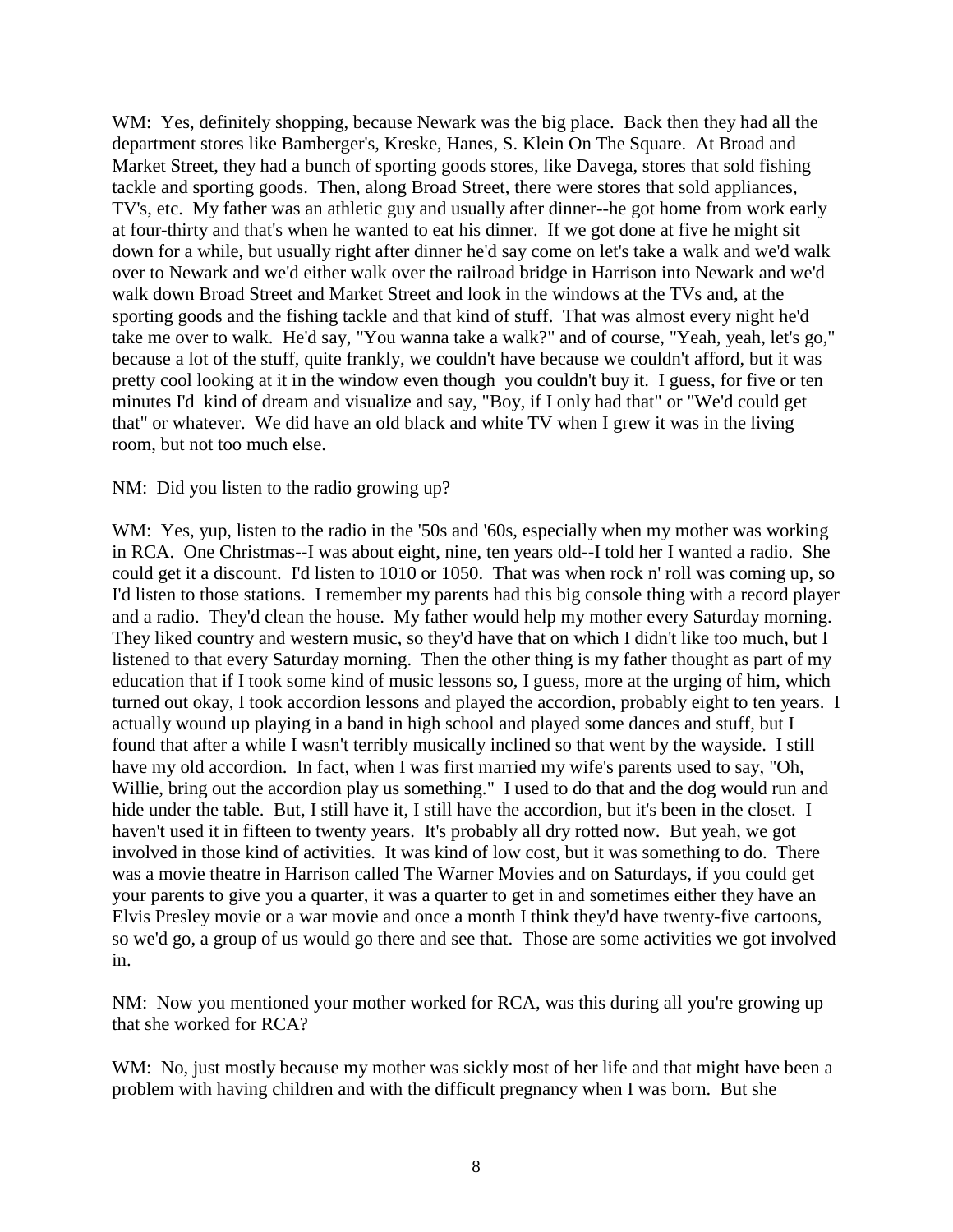worked, I remember, through the '50s and early '60s, but she had congenital heart disease, had a number of minor heart attacks, so she probably worked for six, eight, ten years that I remember at RCA and that was it, she had to stop. My father would help clean the house; he did most of it, especially when they got older and retired. He did all the shopping. He did all the cooking. He wasn't an inactive guy, he was a tough guy, and he knew that she wasn't capable or able to do it and so he did it, he pitched in, good for him.

NM: Yes, yes.

WM: Better man than I am. My wife would like a lot more help and support for me these days.

NM: Growing up, where was your father employed. You mentioned that he came…

WM: He probably had jobs before, but he had two jobs, major jobs that I remember. He worked for seventeen years for a company called Schickhaus, which was a meat packer. They had a slaughterhouse in Harrison and he worked in the slaughterhouse for seventeen years. Then he eventually wound up for twenty plus years working for Passaic Valley Sewage which was a quasi-governmental agency. They take the raw sewage, pump it, treat it, and then, at that time, dump it out in the ocean. I don't know what they do with it now. That was around Port Newark. He worked there and that's where he retired from eventually, Passaic Valley Sewage. I think he was a worker when he worked at Schickhaus in the slaughterhouse. When he was with Passaic Valley Sewage he was first an oiler, because they had these machines that would pump the sludge and the sewage and I guess they needed guys to go around every hour to oil the machines and check them, and then, eventually, he became what they called an electrician's helper. So that's what he did for the two major jobs that I can remember when I was growing up, and then he retired eventually, and they bought a house down in Toms River and lived down there after they retired.

NM: Did your father ever talk about work at home?

WM: No, not a lot. I mean, there might be one or two things here and there, but not really. I mean, because it was kind of a nothing job and he always said, "Don't be stupid like me." I think he was a very smart man, because I didn't think he wanted to talk about that to get me thinking about that because his message to me was go to school, get good grades, go to college, be smart, get a good job. What he did do though is back then--I don't even know now anymore, but you can get a driver's permit when you're sixteen and you could get your license when you're seventeen. When I was fourteen, fifteen, he'd take me down, because when you went down there, it was down around Port Newark. You'd go through what they call "Down Neck" Newark and you'd go down and basically, it was all meadowlands. They had their plant right in the middle of the meadowlands and they had some dirt roads that went all around it and he'd take me down when I was fourteen, fifteen years old and teach me to drive. He let me drive, and then, eventually, which was thrilling to me, even before my permit, like fifteen, fifteen and a half, I guess he was comfortable enough he'd go in, talk to the guys, and he'd say, "Alright, you can take it around yourself, but be careful." He said, "Watch for these nuts around here, because the guy driving the truck is crazy and if you hear them, you just pull over." So we went down there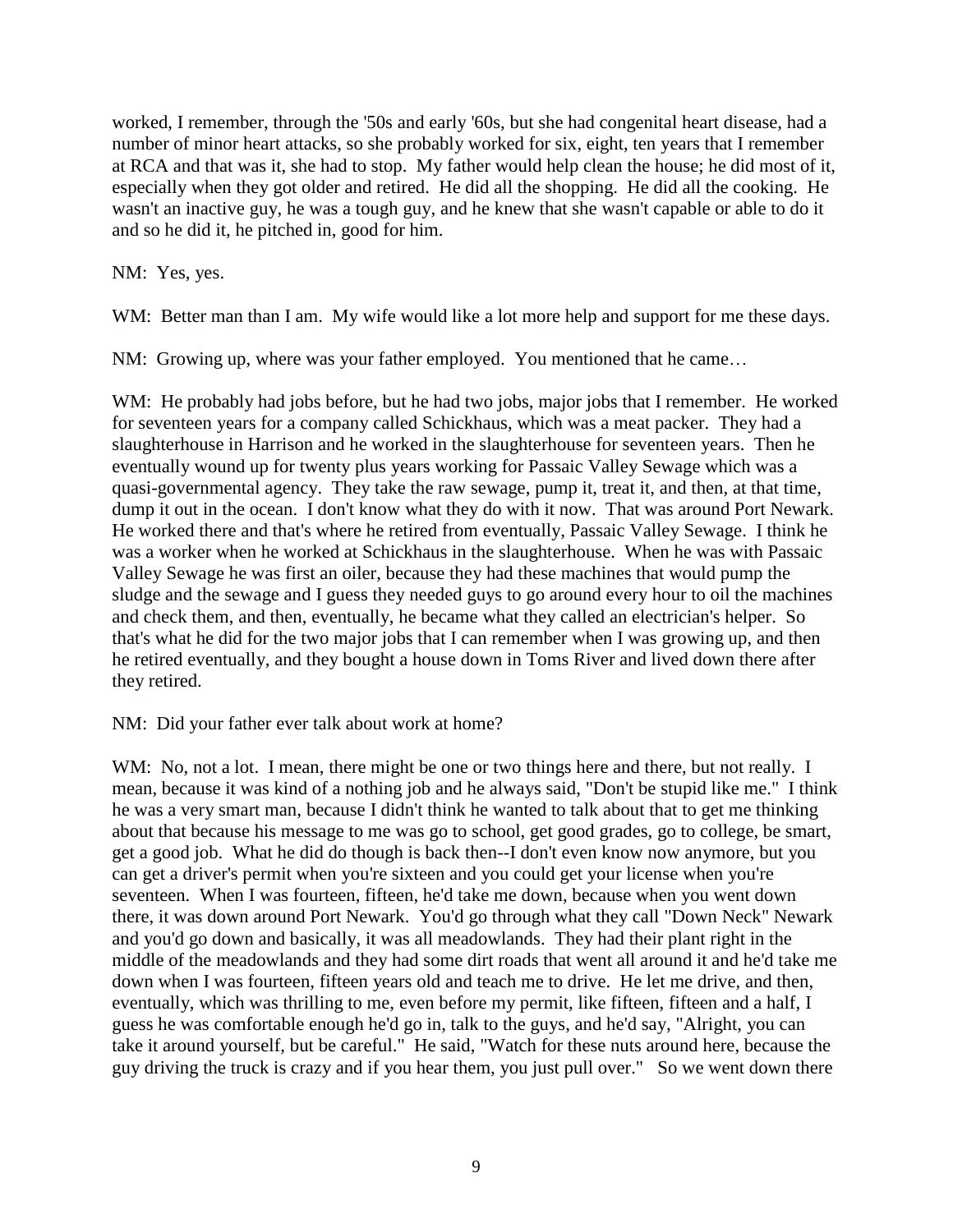every once in a while and he'd show me the process and the machinery, but not a lot of talk about it at home.

NM: Now through elementary school, which was actually what would now be elementary and middle school, were you there from the first [grade]?

WM: Kindergarten through eighth, one building.

NM: Could you describe the building? Was it a new building? Did there have to be expansion because of new students?

WM: No, there were no expansion, it was one building. It was an old building. It probably was there for who knows how long before I got there, and I believe it's still there. I don't know what they do now because I'm away from that area for forty, fifty years. But it was an old building- wooden floors, these big windows, no air conditioning. If it gets over eighty-five degrees today, there's no school because the air conditioning broke or something--no air conditioning. It was probably about twenty, twenty-five kids per class, because this is a relatively small community. The schoolyard in the back was smaller than what my backyard is now. If they let all the kids or most of the kids out, you were shoulder to shoulder, you couldn't do a lot of playing or exercising. It was a relatively small community. The school was on 3rd Street and Central Avenue and I lived on John Street so it was three, three and a half blocks away--but it was good experience. Most of the teachers, I thought, were very good. I think they were caring. One of the things that my father was extremely proud of was when we graduated; I graduated third in the class. Not only did I graduate third in the class, but I also played at the graduation ceremonies. I played the accordion. I played a song or two at graduation, so he was just ecstatic about that. Because of the size of the school and it didn't have an auditorium, the graduation exercises were at Harrison High School so parents and friends could come, but he was beaming. He was just very happy that I did so well in school and that I was playing my accordion at the graduation ceremonies, so he was a proud parent.

NM: You mentioned before that once you graduated from the elementary and middle school there was actually a choice between two schools. How did you go towards one? You went to Kearny and you said that you had to pay partial tuition. Was it a better high school or why was that chosen over Harrison?

WM: Well, I hope people reading this are not from Harrison and don't get offended, but basically, the reason that I went was my father. It wasn't really a choice. He basically said, "You're going to Kearny." I would not have minded going to Harrison High School, because most of my friends were going to Harrison High School from East Newark, as well as some of my other friends who went to Catholic grammar schools in Harrison. There was Holy Cross and Our Lady of Czestochowa, a lot of Polish kids went there, but I knew those kids from the community. We played sports and ball and played games together. I'd say I think there were only two or three people from my grammar school class that went to Kearny, everybody else went to Harrison. Harrison was a smaller school--it was a group one school. Kearny was a big school--group four school, bigger school--and in my father's mind, Kearny had a better academic reputation. Harrison almost had a reputation of "It was okay, not great," so he said, "You're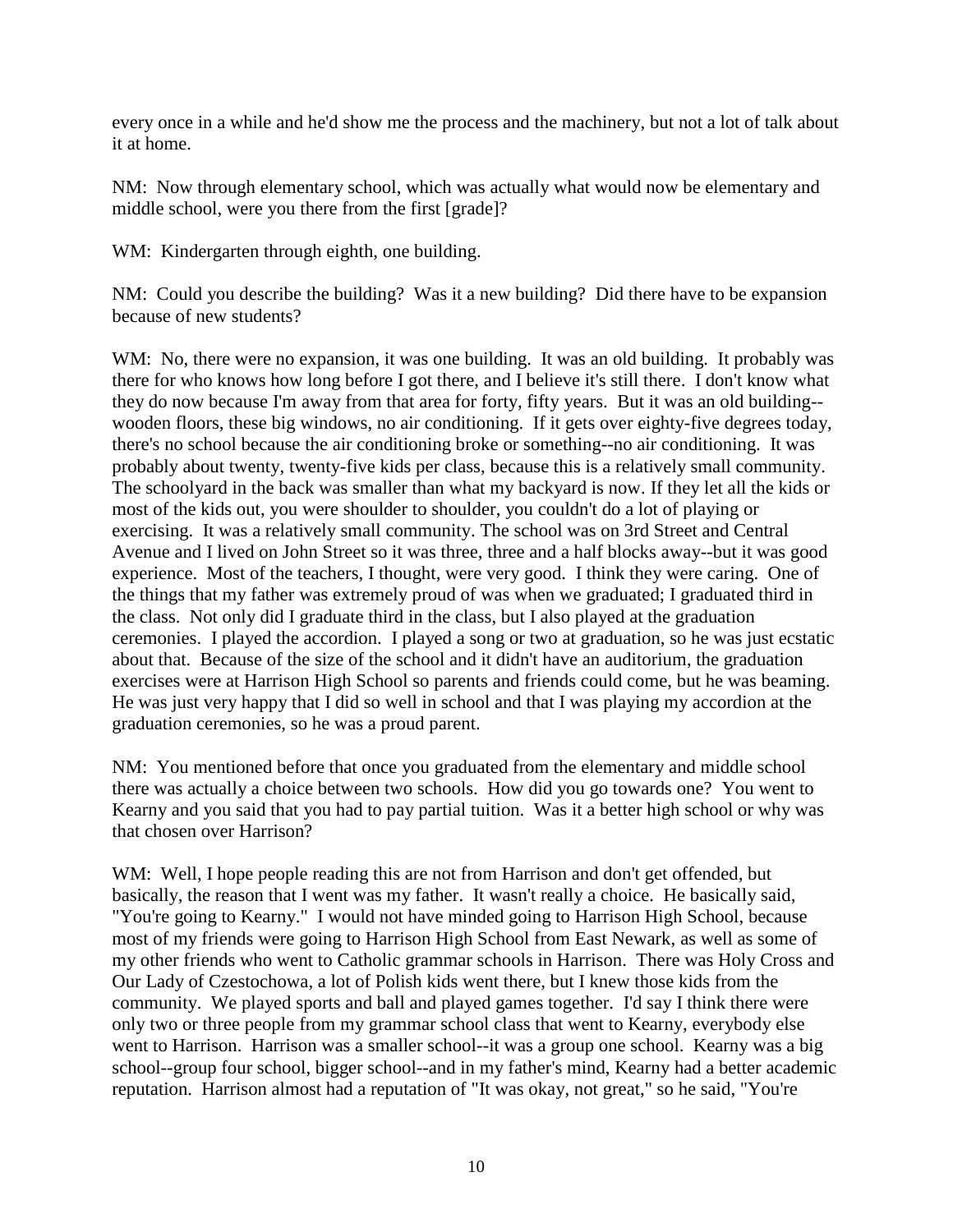going to Kearny High School" and we didn't debate it long, because you didn't debate anything with my father. He was going decide. I said, "Yeah, but dad you're going to pay all this money." He said, "Don't worry about it. I'll pay it." I think at that time--which when you think of it I graduated eighth grade in 1959 and I went to high school in '59, graduated in '63--for the four years it was twenty-five dollars a month that he had to pay. So, it was 250 bucks a year and back then in 1959-1960 that was a lot of money, especially for a blue collar guy, but he said he didn't mind it. What happened is eventually, after my first year, he started looking for an apartment in Kearney and we eventually moved to Kearny. The first year I went to Kearny High School I was in East Newark and he paid the tuition. Then the last three years we lived in Kearny, and being a resident, he didn't have to pay. He paid more for the apartment in Kearny, because I think he was only paying forty bucks a month in East Newark, but then of course you had to pay for the coal, because it was a cold water flat and that was interesting. It was during the winter. I know I'm digressing, but I can patch this up.

#### NM: No, no please.

WM: That's why I'm sometimes intolerant of kids today who have so much and do not understand why they can't have the thousand dollar baseball glove as opposed to 850 dollar baseball glove. I remember, in the winter especially, we used to get coal delivered. Now we could afford the coal. We didn't have to go on the railroad track and pick it, so he'd get a ton or two tons delivered and they put it in the chute and put it down in the basement and the last thing that he did before he went to bed--my father went to bed early, maybe eight-thirty, nine o'clock- he'd go down and stoke up the fire, get it all ready. Now this is in the dead of winter and there were no storm windows or anything, and the fire, think about it, that's going to go out in about three or four hours, so you woke up in the morning, about six, six-thirty, seven, whenever you woke up to get ready to school, the place was freezing. So you'd have to get out of the bedroom, go into the kitchen, close all the doors, he'd run down, stoke up the fire again, but that took maybe half an hour to get it up and going, and then, finally when the heat got up to the second floor, so he'd turn on the oven and all the burners in the kitchen and so that's how we got a little warm. We had to leave the door to the bathroom open, because the bathroom was off the kitchen, so you could take a bath. There wasn't a shower. There was a bathtub and a toilet and a sink. I hate to sound like "and I walked five miles to school in the snow." I didn't have to do that--only three and a half blocks. Then at least when we moved to Kearny we had a regular furnace that you just turn the dial and the heat would come up or go down. How wonderful that was!

#### NM: You appreciated it.

WM: Oh, yes, absolutely, absolutely. I remember some mornings, waking up in December, January, February where you don't want to get up because you'd have three or four, five blankets and quilt on you that you were under and you were little. Your ears were a little cold because they were outside, but when you got out, man, it was pretty cold. In Kearny the landlord owned an appliance store. He had two apartments on top and we had one of those. It was right next to a firehouse.

NM: It's okay to back up, because I'm actually going to back track.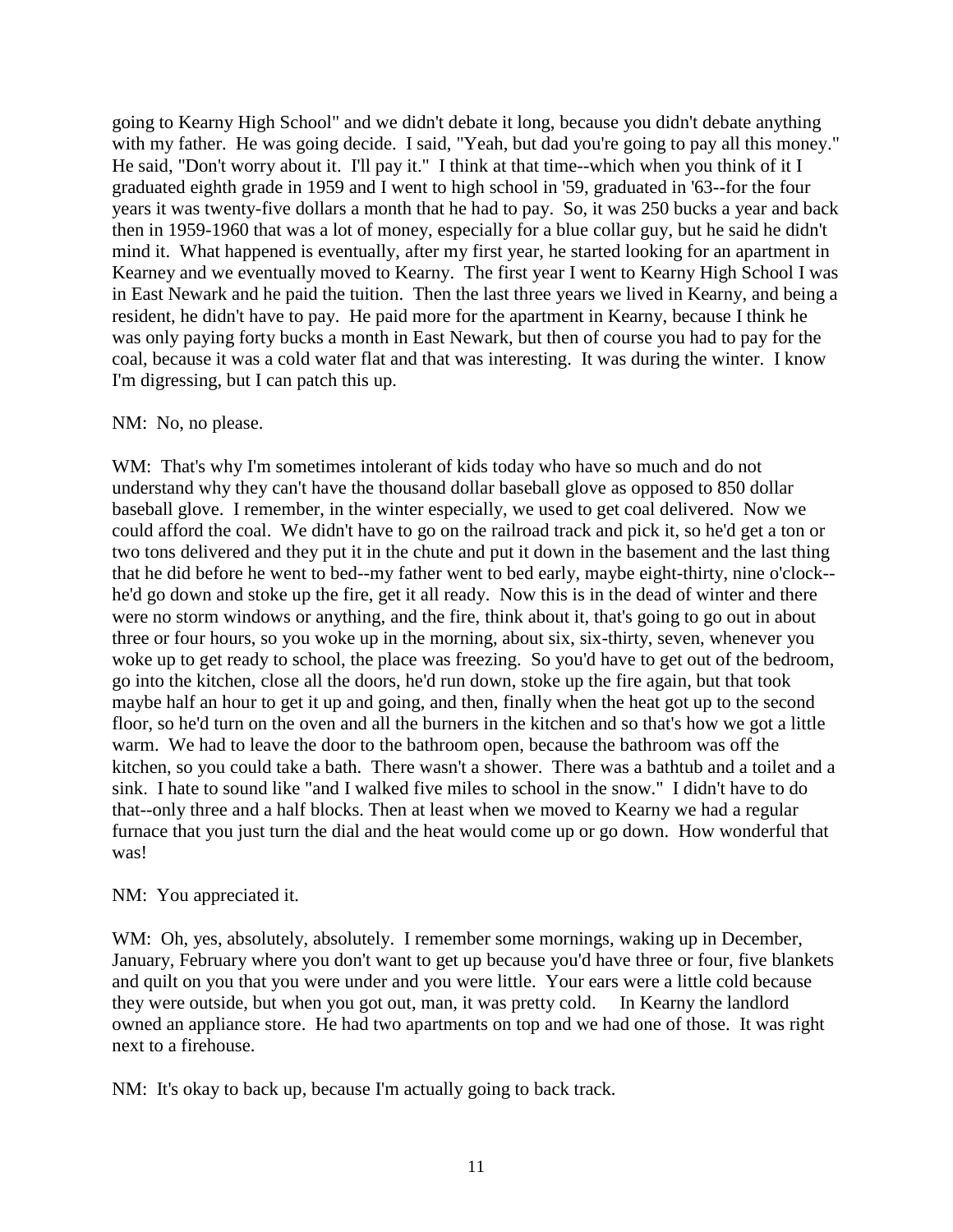WM: Okay.

NM: During your time at elementary school, did you and your classmates have to do things such as duck and cover drills?

WM: Yes, the air raid drills. You do two things. First, the desks were the old desks. They weren't like the movable desks. I guess that they were kind of bolted to the floor, and then the back seat would flap down and the lid would go up. What I remember, sometimes you'd have to go under the desk. Other times you'd have to run down to the basement. There was a basement and that's where the boy's room and the girl's rooms were. You'd have to go down to the basement, because that was the civil defense drills, the Cold War, the Atomic Age, so yes, we'd have to do all those drills. I don't remember how frequently, but we loved it because it disrupted class and we didn't have to listen to the teacher. That was almost fun. At that time, you never really grasped the seriousness of it or what the potential downside was, but we used to like it because it was fun, we thought.

NM: Now the first year you're going to Kearny High School, how were you getting to school? You're in East Newark. Are you taking a bus?

WM: Two things, three things maybe. First of all a friend of mine who lived on the same block as me four, five houses down. He was one of the two or three others that went to Kearny High School. His mother worked and she worked up around that area, so she'd drive he and I to school. The other options were if they were on vacation or she didn't go to work that day, we could either walk four or five blocks to Kearny Avenue and get a bus up, or you could walk. It was maybe half an hour or forty, forty-five minute walk, which you didn't think a lot of back then because that was the normal mode of transportation-- we used to walk to Newark most of the time. So I was used to walking. When my buddy's mother drove she'd take the two of us and her daughter, his sister, then they'd go up into Kearny and pick up her sister, my friend's aunt, because I guess they worked together, and then they'd drive us all to school, drop us off. So it was either get a ride, walk or take a bus.

NM: Then when you moved to Kearny, were you able to walk to school?

WM: Yes. Kearny is a heck of a lot bigger. It's a pretty big town, but I was maybe ten, twelve blocks from school, maybe fifteen minute walk, so it wasn't terrible. Yes, I'd walk to school back and forth. Then when you get to be a junior or senior some of your friends might have a license and might borrow their father's car or might be lucky enough to have a car. Every once in a while you might get a ride from one of them or a ride back home from one of them, but mostly walk.

NM: Actually, when you moved to Kearny were you still able to stay involved in these church activities in Newark?

WM: Yes, absolutely. I was about a block-and-a-half in from Kearny Avenue in our Kearny apartment and that was one of the main routes for the busses. There were three busses that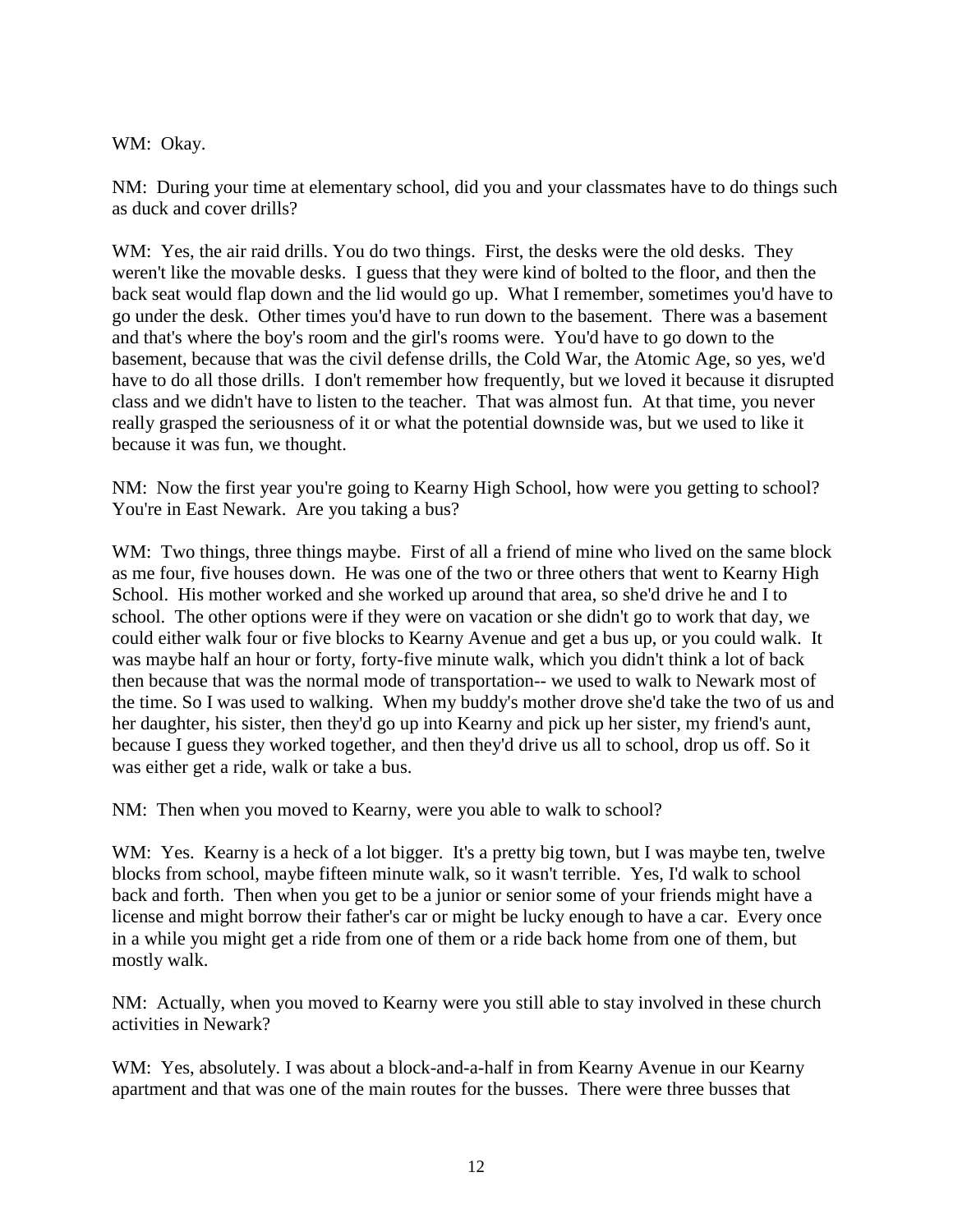would go from Kearny into Newark. I'd just take the bus and when I got older, seventeen, eighteen, either I had a car or somebody else had a car, so you could drive over. But, yes, I kept up the church activities through high school.

NM: In high school, what were some of your favorite subjects?

WM: My favorite subject, not favorite subjects--unfortunately, I wasn't a great student, but I was getting pounded by my father. My favorite subject was history. I loved history and I guess one of the reasons is that, especially in my junior and senior year, I had two teachers that were absolutely outstanding. I'd go back to their classrooms after school and hang out and talk with them because I like stories. I just fell in love with history. It was interesting because in the other subjects I'd get maybe "Bs" and "Cs," maybe an occasional "A", history, straight "As" and I think one of the reasons is that since you're good at something you like it or because you like something you're good at it, I don't know whether it was the chicken or the egg , but history was always my favorite and science was a challenge, math was always a challenge, but history I just loved, I really did. English was okay, but I fell in love with history.

NM: You said you had two teachers that really stood out in your mind and what drew you to these teachers?

WM: I think because of the way they taught, because they were basically story tellers, so they wouldn't just read or they wouldn't give you tests or talk at you, they'd talk about the subject passionately. One of the guys was really, really funny and interjected a lot of humor. He was talking about the Barberry pirates and he talked about the US Navy in the Mediterranean, they'd come up they'd crawl up the sides of the boats and he said they got to the hold and said all of a sudden down below they heard, "Let's do the twist." I laughed and everybody else is saying, "What is this guy, nuts?" But he didn't take himself seriously. I thought he was an excellent teacher. He was willing to spend time with me afterward. He was the one that I asked, he and the other history teacher, to write the recommendations for me for college, the teacher recommendations that you needed. He made it interesting and fun. He didn't take himself too seriously, he was humorous. I think the other thing is he showed an interest in me which I think is important and the other guy was the same. I can remember their names to this day. The junior year was Mr. Rothman, Marvin Rothman and the other guy's name was Mr. Webb, Franklin Webb. So they were outstanding and had a big influence on my life, at least in terms of going to college and college major.

NM: While you were in school, did you work any part-time jobs?

WM: Yes, I worked a lot. I think you had to get working papers back then and I think you had to be fifteen or sixteen, so you did little stuff when you're fourteen, fifteen to pick up a couple of bucks here and there. But I think starting at sixteen, right up at the corner from where I lived was a drugstore/liquor store called Midtown Drugs. So a friend of mine had been working there and he asked about me, so I worked part-time there and did a little of everything, stocked shelves and waited on customers. When I became seventeen and got a driver's license, I also made deliveries. There was a big discount store that actually originated, you may or may not know of it, in Harrison. It was called Two Guys from Harrison and they were the precursors of Target,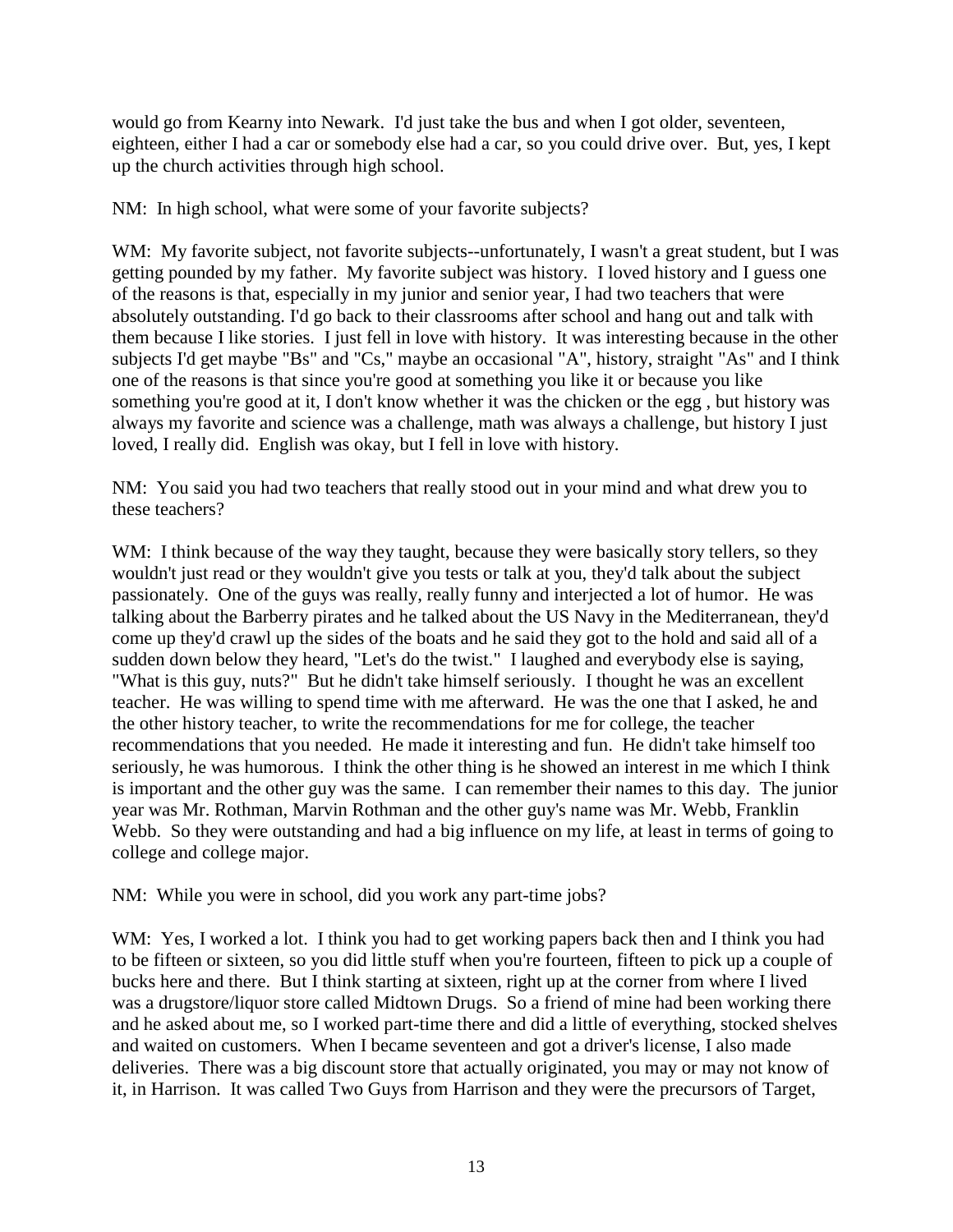K-Mart, Walmart and they had a big store in Kearny and I worked there part-time in the sporting goods section. They actually changed now. They don't do anything retail. They're called Vornado and they're in real estate. They're big real estate people. I worked part-time there. In my senior year in high school--my father never asked anybody for anything and my father wasn't particularly political. In fact, my father was a registered Republican, but he used to go down to this bar in Kearny called Doyle's. The guy who owned it was a guy by the name of Norman Doyle and he happened to be a Councilman in town and he was a Democrat. My father knew him for a long time, never asked any favors, never asked for anything. Each councilman back then had at least one of the departments that they were responsible for, so Norman Doyle was responsible for Public Works, DPW. My father asked him, and it must have took a lot because my father, like I said, was a very proud man and never asked anybody for anything, even though he never had anything, but he asked him when I was starting my senior year in high school if there was any chance of me getting a summer job. It was actually when I ended my junior year; summer coming up and he said to my father, "Send him down to the garage Monday morning. Go see Weary Kenney, tell him Norman sent you." So I went down and I worked from the end of my junior year in high school all through college in the summer there at DPW, sweeping streets, collecting garbage, sucking out sewers. I also worked part-time at the drugstore and Two Guys. So I worked, sometimes, two, three jobs, because I knew my father couldn't afford to pay for college. By that time I had managed to get a little car, when I turned seventeen and I knew that it was going to be my responsibility for the upkeep of it, insurance, gas, any repairs that would be needed, so I knew I was going to have to work to get money for that and to save for college, because although my father pounded into me through the years to go to college, he also said, "And by the way I'm not going to be able to pay for it so you're going to need to… I'll help you however I can, but it's not going to be a lot." So yes, I worked like I said, sometimes three at a time and they were interesting and they were fun and I enjoyed them.

NM: So during high school you're being instilled with the concept you're going to college and you're also aware that you need to save up money to go to college as well.

WM: Yes.

NM: So that was really an impetus to work all these jobs. So you took on a lot of responsibility in high school.

WM: Yes. Listen, I'm not going to tell you that I was wonderful and a perfect student. I mean, yes, I did it, but I had some fun. I played sports. I played soccer in high school, college and afterward. But yes, I also knew that if I wanted to do some of the things that I thought was important and that my father thought was important, I better well try to provide something for it. I was very fortunate. I graduated high school in 1963 and started at Jersey City State College, now New Jersey City University, in September of 1963. There were six state colleges then, and the tuition was 125 bucks a semester plus books and fees. I would have loved, I absolutely would have loved to have gone to a school far away--that I could stay in a dorm--but it just was out of the question because I couldn't afford it. My parents couldn't help me, so that's why I went to a commuter school and I fortunately had the car that I could drive over and back, but it all turned out well.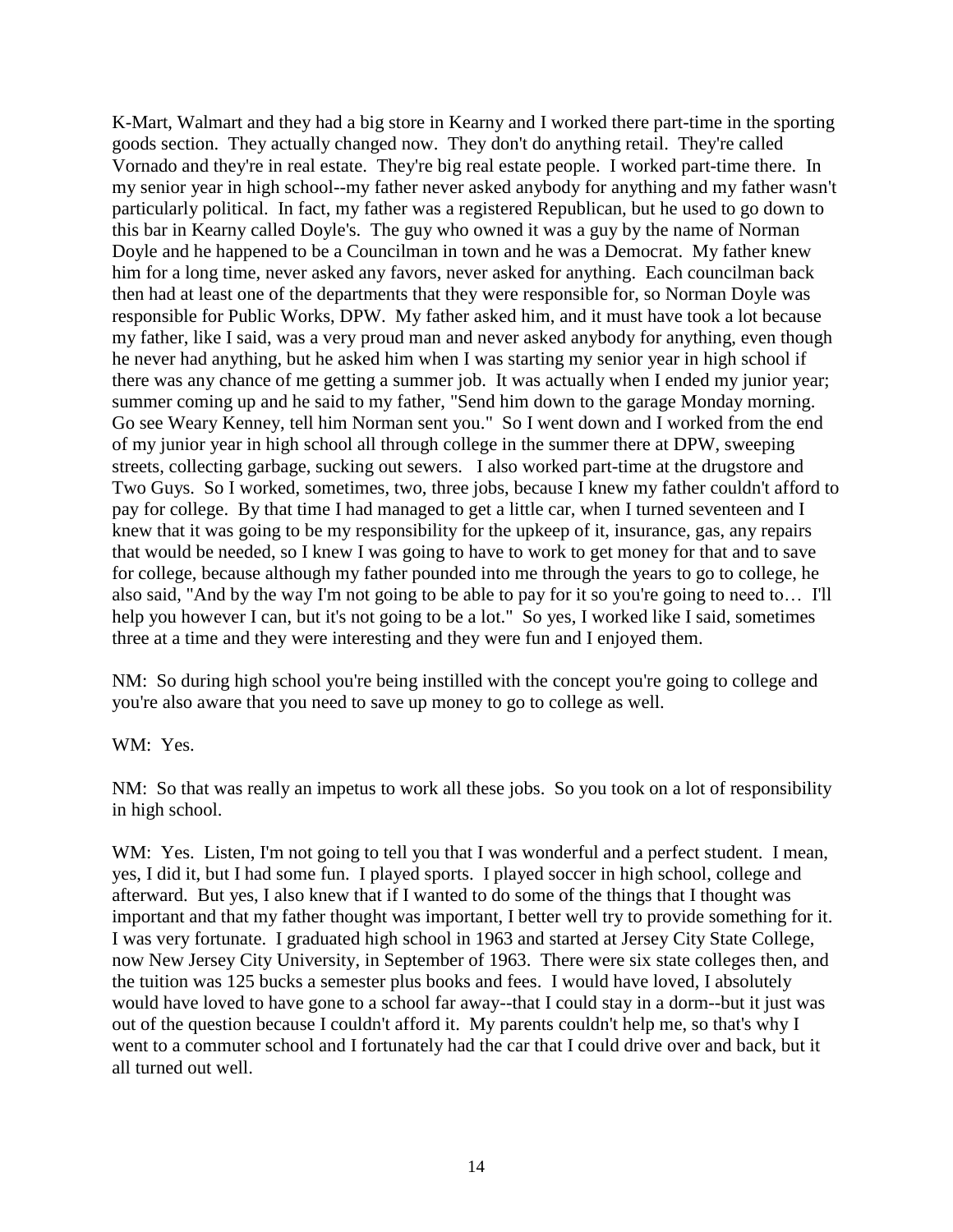NM: So just one final question before I move on from high school. You mentioned that you were on the soccer team?

WM: Yes.

NM: What sports did you play throughout high school?

WM: Well, I played a lot of sports, but officially in high school, soccer. I played a lot of basketball on an intramural basis because I always loved sports. Kearny always won state championships in soccer and we had usually at least three, four, five all-state players from Kearny High School. We typically won the group four state championships. It was either two or three years we won the state championships in high school. Now that was interesting too, because most of those guys didn't go on to college. Most of them were from blue collar families and they were first generation. They had just came over to the U.S. when they were ten, twelve, thirteen, fourteen years old. Came over from Scotland or Ireland and they graduated high school and went off to the factory to work.

NM: Well you bring up a question in my mind about, because you mentioned that Kearny is a much bigger community and the high school, there's many more students. Was the composition of the student body, was it different in terms of socio-economic or race or ethnicity?

WM: Yes. Ethnicity, it was diverse, so it's much larger scale than East Newark. Lot of Scottish, Irish, but you had Poles and Italian and Lithuanian and many others. Racial no, I think Kearny High School, when I went, there had about, 1,800 students. There might have been three, four, five black students. There was a section where there are old army barracks on Brighton Avenue where there were some black families that lived there and there was an orphanage called Boy's Town on Belgrove Drive and there were one or two black kids from there; so as far as racial, no, not at all. Socio-economic, absolutely; there is a section in Kearney as you go toward North Arlington called The Manor and that's where some business executives, people who owned businesses lived. In East Newark, I don't remember any Jewish kids. There was fair-sized Jewish community in Kearny. There was a synagogue there and there were a fair amount of Jewish kids, so that was more diverse, but socio-economically absolutely. There were some kids that had money and came from money and that was something that was different for me. I kind of looked at them at least initially with envy, but that was a lot different than East Newark, because in East Newark socio-economic was basically one and that would be between lowermiddle or upper-lower class, however you want to define it, but Kearny was very different.. There were some people who were middle class and some people were certainly upper-middle class and that was a change because looking at some of the kids with clothes they wore, the things they did, the things they had, some of them had these brand new cars when they turned seventeen and that was totally alien to me, that was something that I just did not experience in East Newark. You probably knew it existed, because you saw it out there, but now you're in among it and see some of your friends and some of the people you know actually have this and have these things and you never did.

NM: When did you start exploring options for possible colleges that you may, you were interested in attending?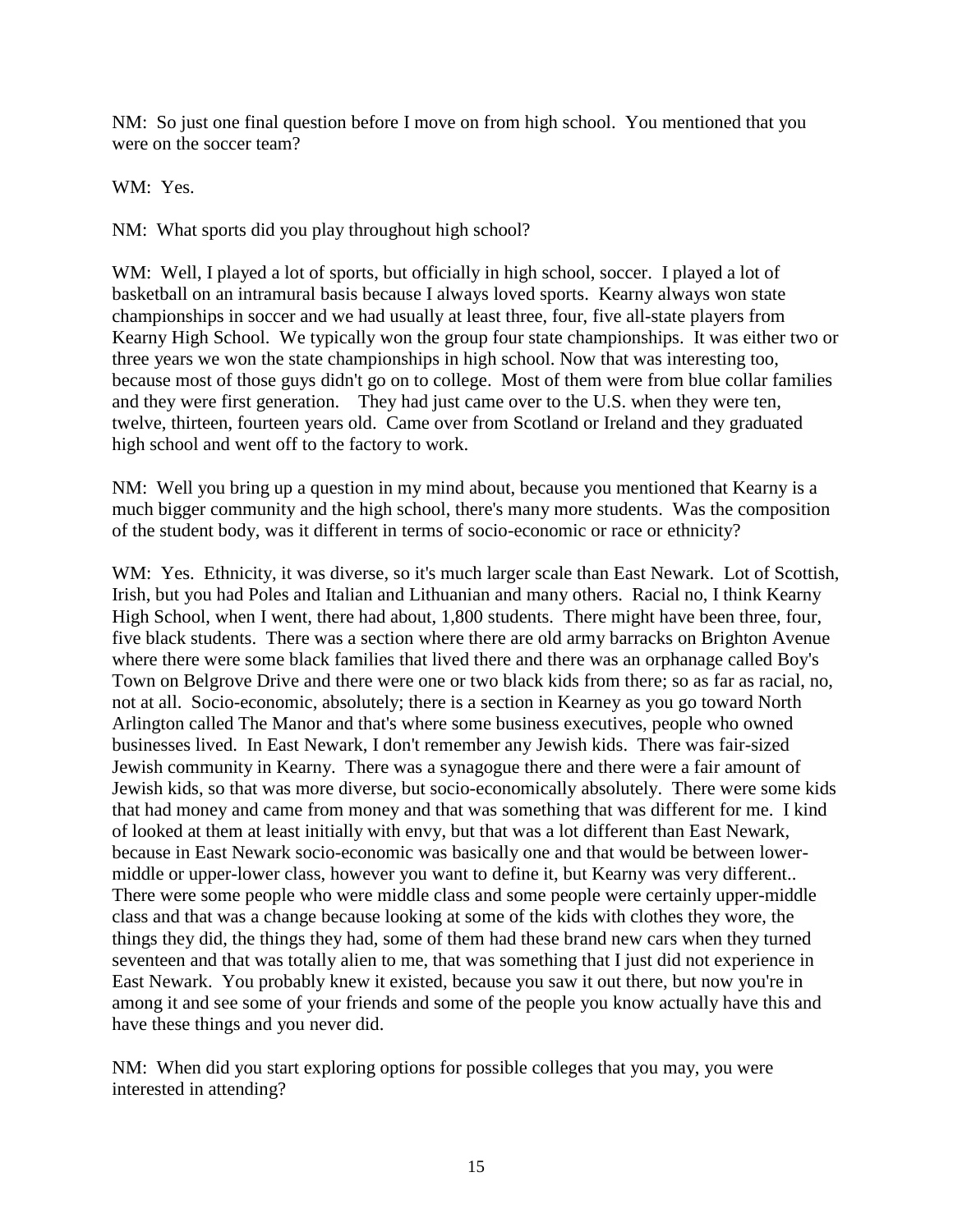WM: Even though I knew I always wanted to go to college and dreamed about big schools, I always said, "Boy, if I could only go to Ohio State, or Michigan or University of Delaware," or someplace where I could get away, and live on campus, I knew that was not going to happen. As I looked at options I figured that there's really only one, because of proximity and proximity was driven by affordability and they were the six state colleges in New Jersey. They're still around but a lot of them had different names then. There was Montclair State, Paterson State, Jersey City State, Newark State which is now Kean, Glassboro State and Trenton State which is now College of New Jersey and that was it, and back then they were basically teacher training institutions. You could get degrees in KP, (kindergarten primary) which would license you to teach kindergarten through I think third or fourth grade, general elementary, which would allow you to teach through the eighth and ninth grade or you could get secondary education in four majors: Social Science, English, Science or Math. Quite frankly, I just knew I wanted to go to college. I knew my father wanted me to go to college. What do I want to be when I grow up I was still trying to figure out. A couple of my friends were going to go into teaching, they said: "Be a teacher, you only work 180 days a year. You get every holiday off. You're off all summer so you can get down the shore. You might not make much, but you don't have many obligations now. You're not married. You probably still might live with your parents for a while, so probably a good way to go." So I said, "Fine, I'll do that." So I applied to Jersey City State, now New Jersey City University Newark State (now Kean College) and Montclair State now Montclair State University and applied for Social Science because of the history. I loved history. I got accepted at Jersey City State College. A lot of friends were going there. In fact, this one guy that I told you about that I grew up with from the age of three in East Newark, he went to Harrison High School, he was going to Jersey City State. We kept in touch and so I said, "That's great. Jack is going there, what the heck." Fortunately, I got accepted and it was doable in terms of the commute. It was only a half-hour ride at the most and I could afford it. It was \$125 bucks a semester plus fees and books. I said, "A lot of kids from Kearny, Harrison, East Newark go there, so it wouldn't be a big adjustment for knowing people."

NM: Your father must have been ecstatic that you're going to college.

WM: He was proud, very, very proud because, in fact, through that time, if you count my parents and all their relatives--cousins, nephews, nieces, sisters, brothers, everybody--I was the only one that went to college, the only one that graduated from college, so it was a great sense of pride for him. I have a younger brother and my father tried pounding into him to go to college but he just said college is not my deal and he didn't go. I was the first, I went, graduated, he was just ecstatic that I got accepted, that I went and that I graduated, so he was just really happy.

NM: So the career path you're going upon is in the social sciences.

WM: I'll be a history teacher.

NM: Or a history teacher. What was the campus like when you first started going there?

WM: It's interesting because the campus was a relatively small, probably no bigger than my high school, not in physical plan. It was a little bit bigger, but not much. But in terms of the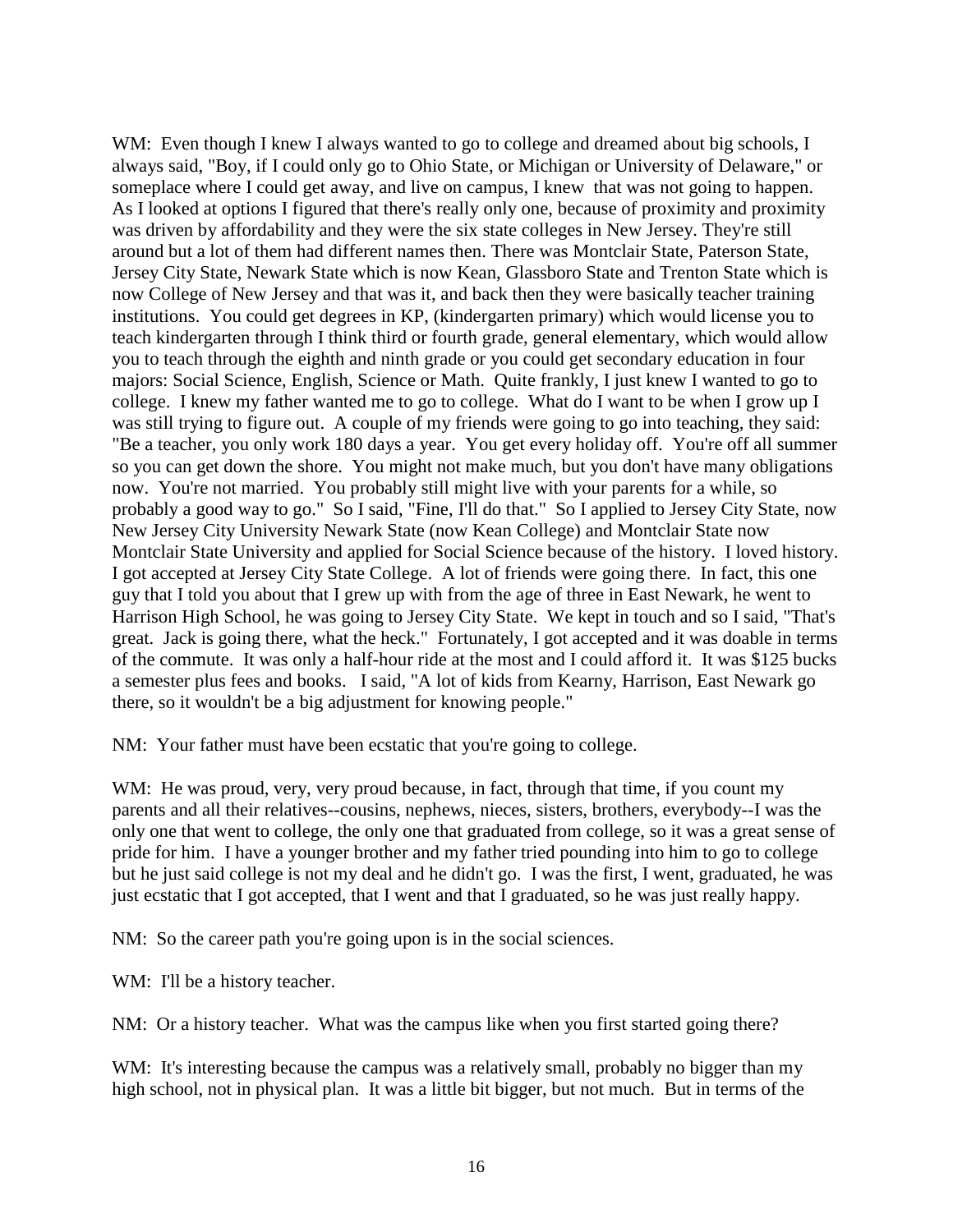amount of students, there was only seventeen, eighteen hundred students. It was just undergraduate at that time, no graduate, and basically three buildings. While I was there they built a fourth building. They now have about twenty, twenty-five, thirty buildings. I'm still fairly active at the university. We have a soccer alumni [group] and I played varsity soccer in college and I've gone over there a fair amount of times. I'm just amazed at what it has evolved to. I guess it wasn't that much of a culture shock in terms of Rutgers where you've got campuses all over the place, four thousand buildings, busses running around ferrying students, but it was still intimidating because now that I got in and now that my father's all happy and quite frankly I was happy, I'm saying, "Jezz will I be able to do this? Can I really survive here and will I make it academically?", so those kinds of thoughts were going through my head. Interesting story of how I got to play soccer at Jersey City State, because like I said, I played through high school. I love soccer, I love sports, but I decided I wasn't going to go out for the soccer team and I wasn't going to play soccer because I wanted to concentrate on academics. I wanted to make sure I got the grades to stay in school. What an embarrassment, right after everybody said how wonderful I was going to college if I had to drop out because of poor grades. I start school, they had gym class back then in college. The guy who was the gym teacher was the head varsity soccer coach. So right behind the building, where the gym was, there was a dirt field. This was in first or second week in September, so he takes the gym class out, of which I'm in, and he brings the soccer ball. We're going to play soccer. Okay, "You eleven guys here. You eleven guys here. There's the goal," play. This buddy of mine, who I knew since I was three, was a good soccer player, played for Harrison High School. He was an all-state player at Harrison. He's standing with the coach, because he's on the soccer team now so he didn't have to get involved and do the gym class. So the ball comes to me a couple of times and I make a couple of nice passes and I kicked it like I knew what I was doing. The other kids are running around, tripping over the ball, kicking with their toe and everything. So I kicked a couple of boomers with my instep and made a couple of passes. So as my buddy tells me, the coach says to him, "Who's that?" and my buddy Jack says, "That's Will McClung, he's from Kearney." He said, "Looks like he knows how to play soccer." Jack said, "He played at Kearny. They won two or three state championships while he was there." The guy said, "Why isn't he on the soccer team?" and my buddy says, "Ah, I don't know. He said something about wants to concentrate on his academics or something." He says to Jack, "Alright, I want you to work on him. I want you to keep on talking to him and sell him on joining the team." As I was walking off the field he blew the whistle and said, "Alright, we're done. Take a shower. Go to your classes." I'm walking off and he says, "Willie, come here." I said, "Yes." He said, "I understand you played at Kearny." I said, "Yes." He said, "Why don't you come out for the team," and I said, "Well, you know, academics and stuff." He said, "I'll tell you what." He said, "We got time. We'll allow you to study. We'll do this." He said, "We really need you. I'd really love you to come out for the team. We're playing Trenton State later on this week." He said, "In fact, I think you might even be able to start if you come out," so I did. I couldn't resist that. Went out for the team and I played four years on the varsity team through college. Then when I graduated came back as assistant coach for a year. But I was a little bit concerned about the academics and I wanted to make sure that I got the grades that would keep me in school and get me to graduate.

NM: It sounds like you played midfielder?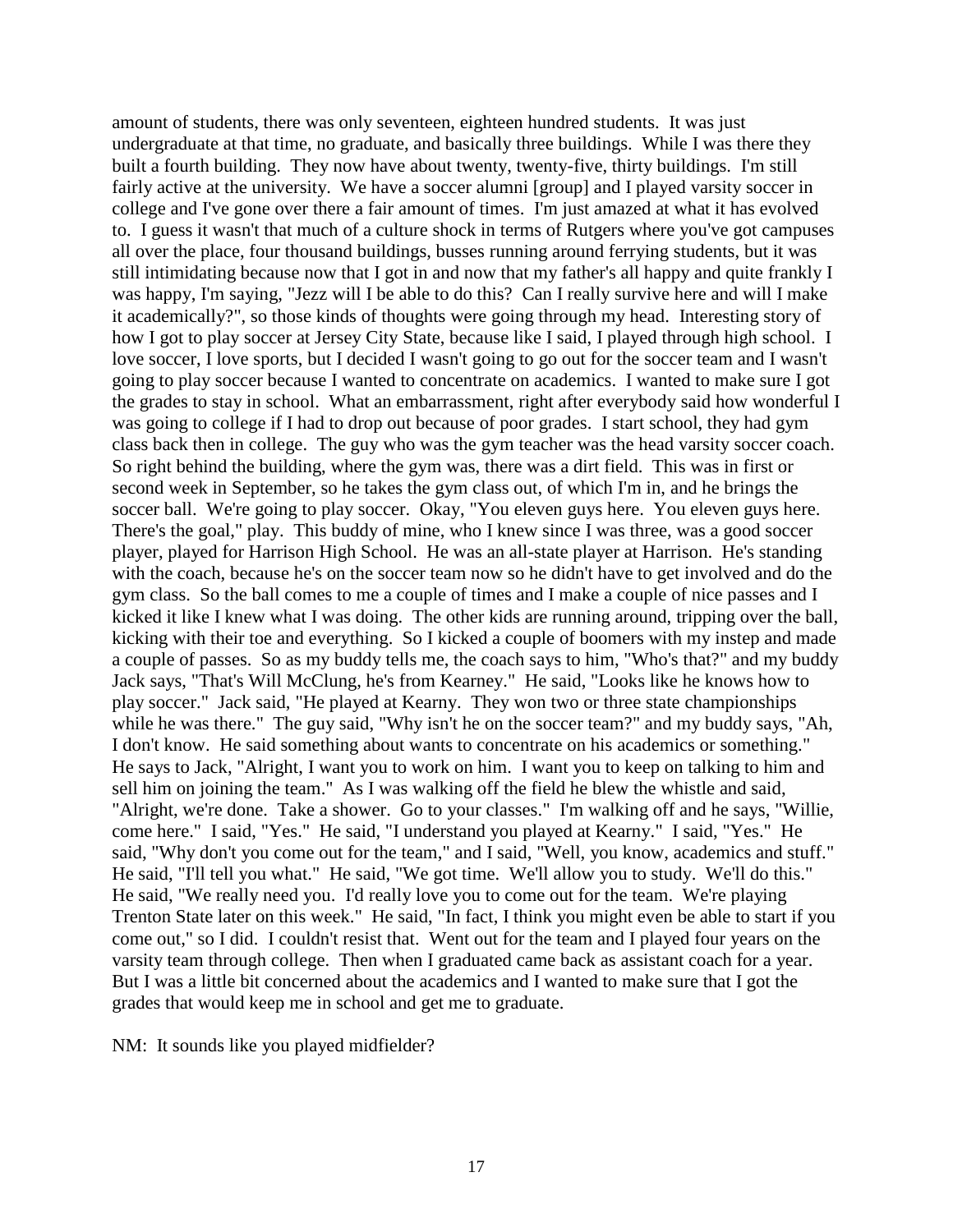WM: Exactly, yes. Then they called it halfback. I was a midfielder and I was more of a defensive midfielder and a ball distributor and it was fun, I enjoyed it. Out of the team, we didn't have a lot of guys because, believe it or not, at that time Jersey City State--because a lot of the kids were from Jersey City, Bayonne, Union City, Hoboken, etcetera, and they didn't play a lot of soccer, believe it or not, and so on our team we only had about fourteen, fifteen guys and eleven starters, four or five backups. We eventually talked some other guys into joining the team, but out of those eleven starters, nine of them were from Kearny, East Newark and Harrison, and two were Portuguese kids from Newark; they played at Newark Eastside and we had a great team. In fact, we still have the best record in school history. They just honored our 1966 team last year. Before one of their games they brought us over. They had a nice brunch for us. They introduced us on the field before the game and that was a nice honor. That was a great experience and I'm glad I did it. I'm glad that things worked out that way. That was fun.

NM: Your fear that you wouldn't be able to balance athletics and academics, was that unfounded?

WM: Oh, yes, yes, yes. I had plenty of time. Again, it was the same thing in college. I mean, the history courses, I probably had an A average, close to a 4.0--3.8, 3.7--in my social science courses, all the history, geography and all the social science courses, because I like them. I liked the professors. I talked to them after class. The others I got like Bs and Cs, enough to get by so my overall GPA, it was good, but it wasn't great. But if you looked at my social science courses, they were 3.8, 3.9, 3.7, because I really enjoyed it. But I was able to balance it and soccer was only in the fall, it was fun. It really rounded out the experience too. It wasn't just all academics and social life; it was some athletics too, so that was fun.

NM: Now did your college from what I understand at least, another one of the state colleges I understood that there were, the person I had spoken to had mentioned that it was almost a majority was women, of the student population, was that similar at Jersey City State?

WM: Yes, it's interesting; mostly the kindergarten/primary and the general elementary majors were mostly women. When you got to the secondary majors there was more of a balance of males and females, but it seemed like the kindergarten/primary, it was the stereotype back then that most were women. When I went to grammar school--I went through kindergarten through eighth grade, that's nine grades--the teachers were all women. Some of the guys that played on our college soccer team, these big rough tough guys from Harrison and Kearny were general elementary majors and some of them were the only men in their class. Back then there were a lot of women. Overall, probably a balance, certainly a balance toward female, but especially in kindergarten/primary and general elementary there were a lot more women, I mean overwhelming. The secondary subjects were more balanced.

NM: You mentioned that there were only a few African American students in your high school. Was it kind of a similar situation or there were more?

WM: No, there were more African Americans at Jersey City State College, probably not to the extent that there is today, but there were certainly more than high school. In fact, now at Jersey City State, which is now New Jersey City University they see their mission basically as what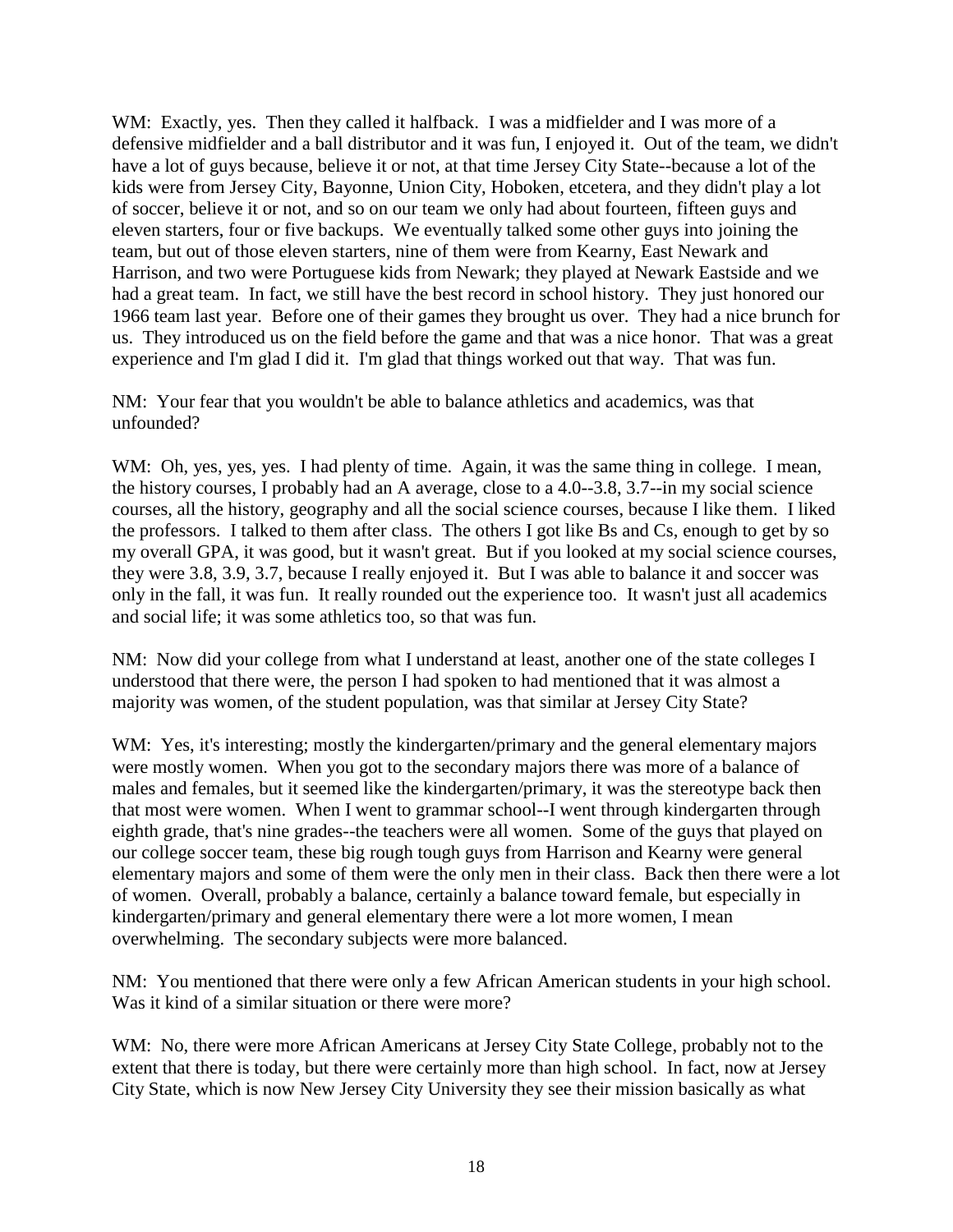they call urban education, trying to get the kids from the inner city, minorities, foreign students and providing college education for them and I think that's a great mission and I support them quite a bit. But back then there were a lot more than in Kearny High School, but not to the extent now.

## [Tape Paused]

NM: So we'll just continue with your time at Jersey State College. It would have been during your freshman year President John F. Kennedy was assassinated. Do you recall?

WM: Yes, absolutely, November 22nd, 1963. I know exactly where I was. That one day I didn't have a class until afternoon, so I was driving from my house to the gas station to get gas before I went over to Jersey City and I heard it on the radio. I guess it didn't sink in because I continued. I got the gas. We were talking to the guy at the gas station who I knew--a friend of my father's--and we go there for my gas, repairs and we're talking about it for a little bit. But I guess it still didn't sink in and I drove over to Jersey City, being dumb and not realizing. I probably knew they would have cancelled class, shut everything down, but I went over and there anyway and there were still some students over there and we sat around talking about it and I then drove home. I remember that entire weekend while I was glued to the TV set and that's all I did was watch on TV all the events and commentary. On Sunday, when Ruby shot Oswald I saw that live because I was watching TV and, yes, those were some interesting times. That's exactly correct, my freshman year in November 22nd, 1963. I remember it vividly.

NM: Do you recall any of these? One of the questions I didn't ask was did you and your family, follow kind of worldwide events at the time?

WM: No, not really. I might have. Again, my mother and father were pretty basic and not very political. TV wasn't to the state it is today. There weren't cable channels and there wasn't that preponderance of news and commentary. My father would read the paper back then, whether it was the *Newark Evening News* which was still around then. That was his preference, and then the *Star Ledger* and I even know that he watched a lot of TV news. As I grew up, going to school and in high school, some of the assignments were to watch TV news, watch this or do this, so I grew up with it, they didn't. So we didn't discuss these things at the dinner table, not really. I discussed them more with friends and classmates as opposed to at home.

NM: I also just want to ask you about your time at Jersey City State College. You were involved in the soccer team there. You were on varsity all four years. Your major is social sciences. Were you involved in any other social activities such as clubs? Did the college have get-togethers, dances, things of that sort?

WM: Yes. I didn't join the student government. I didn't do any of that, but yes, there were a lot of other activities, dances, shows, plays, concerts. Actually, another interesting situation was the blackout. Remember the big blackout? You wouldn't remember, but there was a big blackout in New York City and I can't remember think whether it was '65 or '66 and that came across the river from New York City and affected Jersey City as well. It was at night. I think it was a Friday or Saturday night and Frankie Valli and The Four Seasons were playing at Jersey City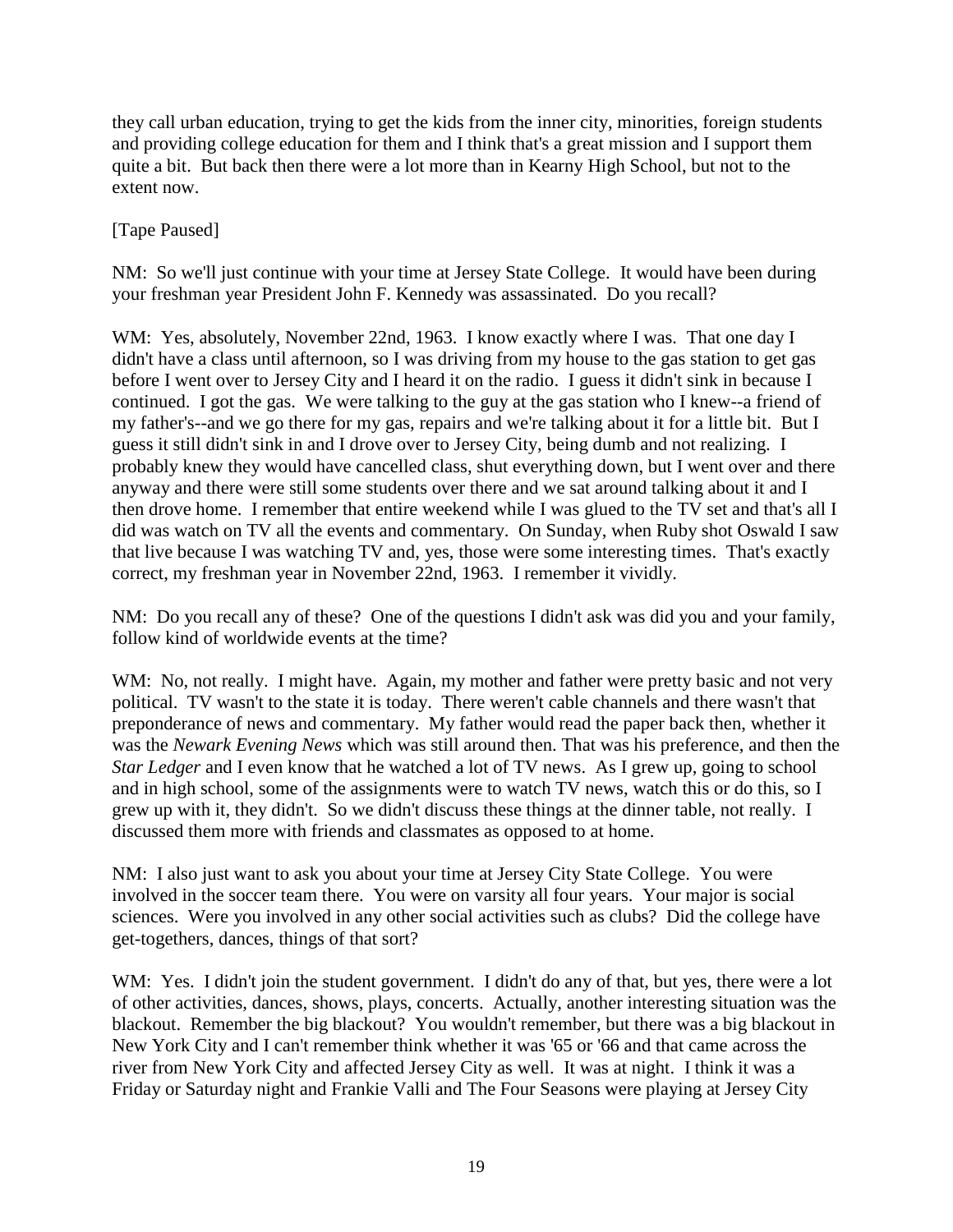State College and I was right outside waiting to go in to the auditorium for the show and all of a sudden the lights go out. They say, "Blackout, no electricity, we'll reschedule." [Editor's Note: The Great Northeast Black out of 1965 affected parts of several states, including New York. The blackout lasted for up to thirteen hours in some places.] But, yes, I went to a lot of dances. I went to a lot of socials, a lot of get-togethers, a lot of concerts. The other thing is a number of my buddies, both from the soccer team and guys that were social science majors were involved in fraternities and so kind of just by knowing them I was involved in a lot of the fraternity activities even though I never had to join or pledge or do anything. So we did get involved in a lot of those social activities without all the pain some of these other guys had to go through to get involved in it. But it was a pretty full social life.

NM: Now during your time when you first enrolled in college, very early on, no one was aware of what is developing in Southeast Asia. At what point during your college career does it become something that is of interest to the population or do you become aware of, at what time?

WM: I don't remember. There wasn't a lot of interest or a lot of things going on that I remember on campus, around whether it be protest or support or talking about what was going on. But, I think we knew some of what was going on because of being a social science major with a preponderance of history, world history, US history, geography, a lot of the other specialties. I had a course in Southeast Asian history with a professor named Dr. Khan, who was a senior aide to Chiang Kai-shek when he got booted off mainland China and went to Taiwan. So I was aware of it, but I don't think at a real deep level. Thinking, "This is not going to affect me." The other thing I remember about it, interestingly enough, is when you're in a teacher training institution, in your junior year you have what was called Junior Practicum that entailed going to a school and observing a teacher. They might let you teach a little bit, and then your senior year you did student teaching and you're graded on that. But I remember in my junior year and I believe I was assigned to a school in West Orange and for some reason I got interested in Vietnam. Got a bunch of *New York Times* articles on the war in Vietnam and actually I remember he let me do a little teaching and I used that and I used some of the articles that I had researched for some of the materials that I used for teaching in that situation. So, yes, aware of it, talked about it, but not to the extent where I thought it would have any effect on me or quite frankly even didn't understand or realize the impact or the effect at that time that it would have on our country, on the culture and on the future.

NM: I'm glad you brought up your history courses and kind of this broad education you're getting in world history and US history. What were some of your favorite courses and who were some of your favorite professors?

WM: Most of the professors I had were very good, some outstanding. You think about Jersey City, New Jersey, Jersey City State College and you say not a great education, not a great academic institution. I'm in contact and I know five, six, eight, ten college classmates and most of them went on to become teachers, taught for thirty plus years. Most of them were history teachers. When I look back at that faculty and you look at the credentials they had and I think about the classes that I had with them, I would have put that faculty against any faculty anywhere. I don't care if it's USC, UCLA, Rutgers, whatever. The reason being, Jersey City is so close to New York City, a lot of these guys were adjuncts at NYU, at Columbia. We had this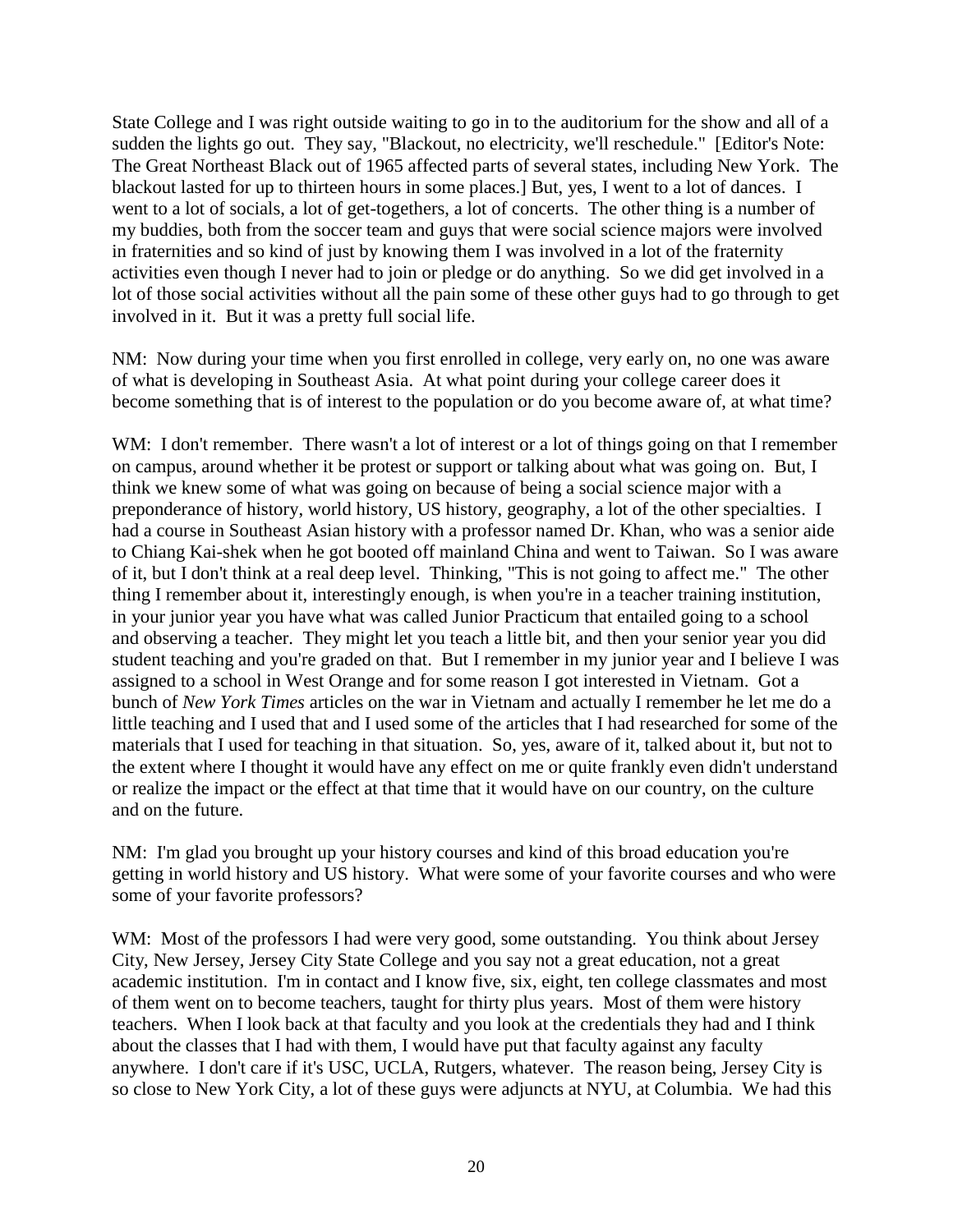guy, Dr. Khan, who walked in, no textbook, no notes; he'd talk about his experience with Chiang Kai-shek in the 1930s and 1940s when the communist were starting to take over mainland China. I mean, where can you get a better education like that? Another professor by the name of Stanley Wharton, who wrote twenty, thirty, forty books. Bill Maxwell was another outstanding educator. He designed and taught a first ever class called "The History of the Negro in America," one of the first black studies classes. That was 1964. Nobody had done this. Nobody was teaching this academically and this professor, William Maxwell, who later on became president of the college and now is president emeritus of the university now. A professor by the name of Dr. Kamel was Egyptian; he was the head of the social science department. All these guys are PhDs. A guy by the name of Dr. Pedersen taught world history, he was Swedish. I mean. It was an outstanding education. Had a woman by the name of Lapinskis, Donna Lapinskis, taught Indians of the Southwest. Now at a small college like that you probably wouldn't have those specialized courses back then at a large universities. Hopefully, it's not selfserving because I went there, but I thought it was an outstanding, world-class faculty. Most of them were very good, very interested in the students, willing to spend time with you if you wanted it and I just enjoyed it, thoroughly. Don't tell anybody, but I cut a class here and there and played pinochle in the lounge, but I never would cut a social science class because I found it so interesting, just maybe science, maybe math. I'll tell you one other thing, Dr. George Hansler was my freshman music appreciation professor. When I grew up, my parents weren't "cultured," they came from working class families and you've heard that history. They had very little formal education. You asked about music. I listened to rock and roll; they listened to country western for their music. I had a class in music appreciation, freshman year, Dr. George Hansler taught it. That's where I first became introduced to Beethoven, Bach, the classical stuff. I love music. I'm into music. I probably have over twenty thousand songs on my iPod. I probably have about eight, ten thousand CDs, probably a thousand or two thousand of those CDs are classical and that's solely because of this class that I had freshman year. Classical music from where I came from was something you joked about. Only the rich people listened to it and it was garbage. Who would listen to that stuff? When this guy played Rimsky-Korsakov and Dvořák from the *New World Symphony No. 9* and Beethoven, it opened up a whole new world for me. It was an excellent education. I think there were some excellent, excellent professors and I'd put that education up, especially in social science area, against any faculty anywhere, anytime. As far as Forrest Gump would say, that's all I'm going to say about that, unless you want me to say more.

NM: Now your senior year would be 1966, '67, right?

WM: Started in September '66, graduated in June of '67.

NM: Were you beginning to look at the job market for teachers?

WM: Yes, you had to. I was brought up to be patriotic--my father, my uncles in the service during World War II, my cousin in Korea badly wounded. But I tell you what, there was no way in the world that willfully I wanted to go into the service. So as I went through school there was a draft. Almost everybody was getting drafted. If you were eighteen and you weren't going to college and you didn't have a deferment of some kind, you were going to get drafted and during that period mid-60, late '60s, when you got drafted you were going to basic training, you were going to infantry training and you're going to Vietnam as a grunt. All during college I had a 2-S,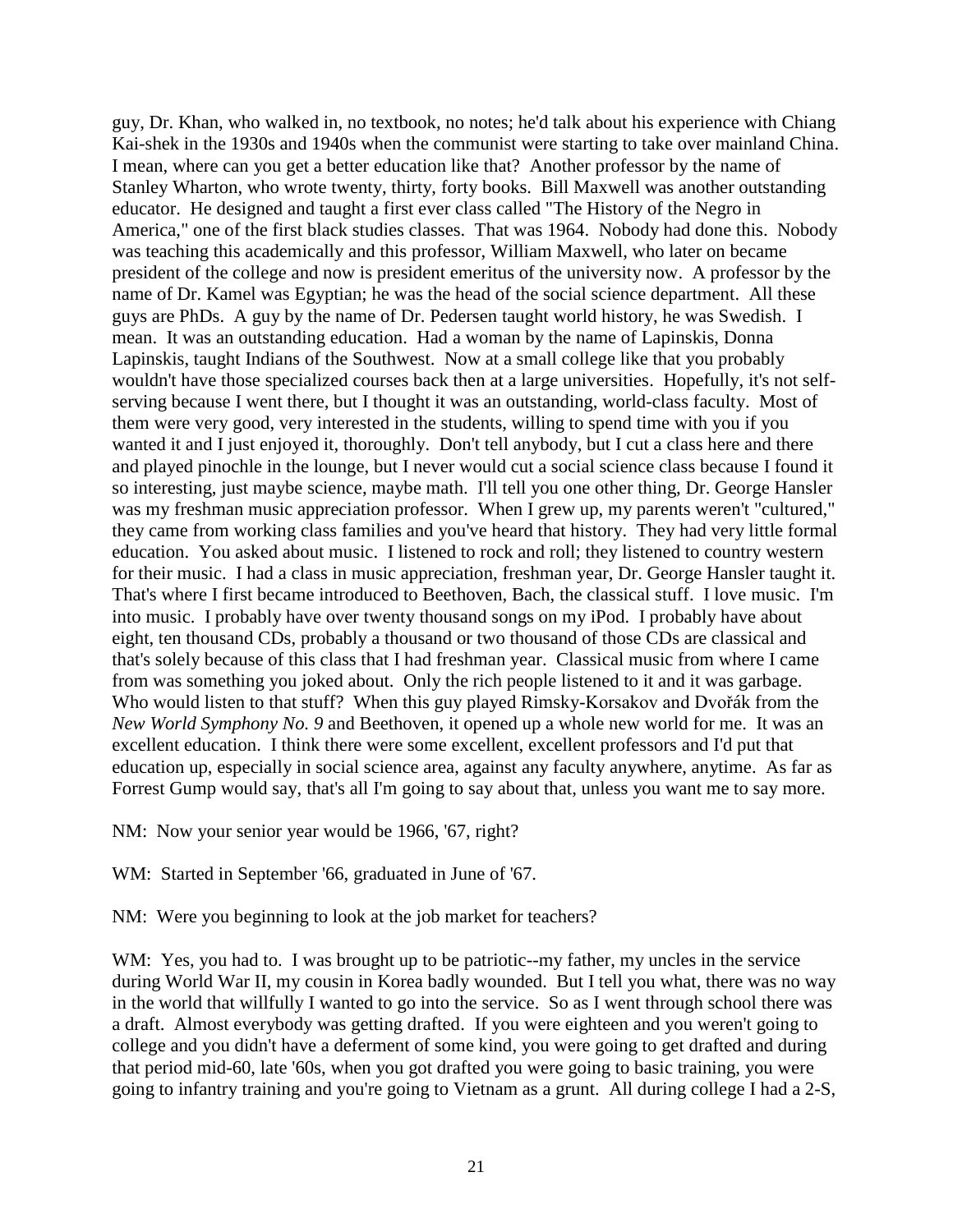a student deferment so you wouldn't get drafted. Afterward there was such a thing as occupational deferments, but very few occupations would qualify for such a deferment, but teaching was one of them. If your superintendent wrote the draft board and said, "I need this teacher, please don't draft them." The draft board usually would grant you an occupational deferment, a 2-A. At that time, I said, "Well, I don't really know if I want to teach, but having gone through college to prepare to be a teacher," I said, "sounds good to me," so I teach. I work 180 days, get all holidays off, be down the shore all summer and so, yes, I started looking for teaching jobs probably middle of senior year. I should have probably done it earlier, but started then.

NM: So you brought up that you're aware that this draft is going on and definitely by 1967.

WM: Oh, yes.

NM: Were some of the friends you're growing up with, who didn't attend college, were they getting drafted? Was it apparent in your community that people were being drafted? Were people joining other services? Was the war becoming like real for the community?

WM: Yes, the answer is yes, all of the above, yes. Quite frankly, I didn't have too many friends who were drafted because I started associating with my college buddies, soccer team guys and all the guys from the fraternity and other guys, social science majors, and they were all college graduates. They all had 2-Ss, so it wasn't really an issue, but I did know a few who were being drafted or who tried to join either the reserves, the National Guard, the Navy, the Air Force, anything but the Army or the Marines because they knew where they were going and the other services were probably a little bit in most folks minds, better.

NM: So actually, what's interesting, because growing up you're so connected with Newark and the entire area. Almost around when you're graduating, there's actually riots occurring in Newark.

WM: Yes.

NM: Was that something that affected your community?

WM: It made us a little nervous because it's just across the river and we heard people were being attacked and killed. I think thirty some people were killed in Newark. National Guard was out on the streets in Newark. People were shooting at each other and there was some concern that it might spill across the river. What if people come over here with guns and knives and whatever? It never materialized, never happened, but yes, there was a little concern. As I said, fortunately, it never materialized or happened in our little community, but yes, there was certainly an awareness and certainly some concern.

NM: So before we move on from your college years, until after your undergraduate degree, is there anything that you want to add or that we should cover before we move on to when you were drafted?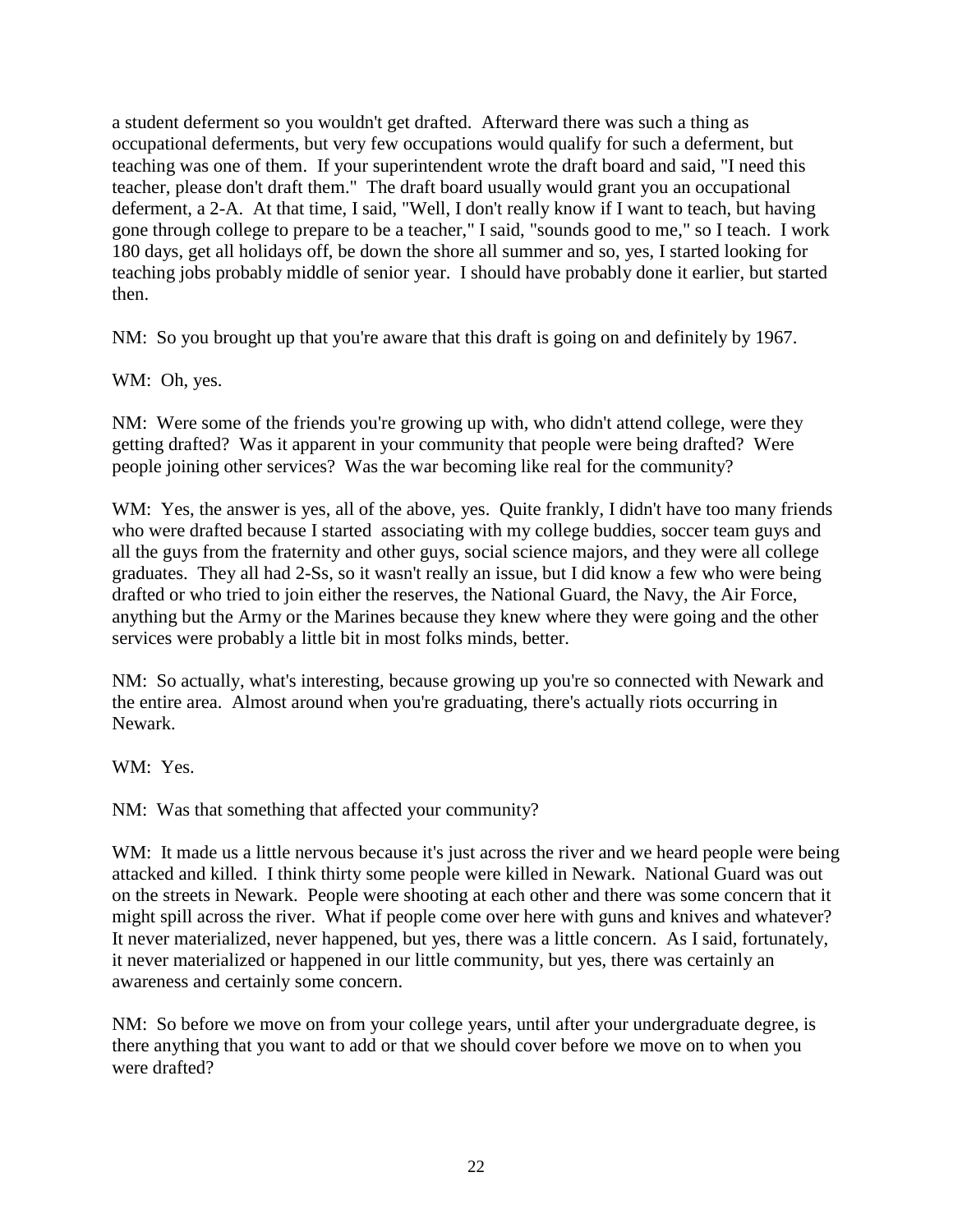WM: I don't think so. I think I kind of intermittently, going back and forth, I mentioned all of it. Like I said, I feel very fortunate to have had that push, especially from my father. My mother certainly, but my father was the dominant one and the disciplinarian and he pounded it into me from early age and I'm glad he did. Just the whole world had opened up to me, not only academically, but culturally and socially, even though I was pretty socially involved before college. I mean, I wasn't a social butterfly in high school quite frankly, because when I moved from East Newark up to Kearny it was so big it was almost overwhelming and I was a new kid. The rest of the kids had gone to school throughout their grammar school career, most of them in Kearny, and so I had a very small circle of friends. In college, with the major at least, there were only about thirty-five, forty Social Science majors. But we were mostly in the same classes, got to know each other. Guys on the soccer team hung out together. So my kind of social circle expanded, which was good. Then the other thing is, as I said just culturally, some of the cultural things that opened up to me in college was a whole new world that I had never known about before, probably never would have. Some examples are classical music, theater, concerts, shows and things like that. It was something that I thoroughly enjoyed and I think it helped "lift me up."

NM: Now you also mentioned that by the time you graduated, although you had been trained to be a teacher, you weren't sure if you wanted to be a teacher. What were some of the other career options that you were considering if you didn't become a teacher?

WM: Very good question, interesting question. One of the things that another friend of mine and I thought about is for some reason I don't quite remember, maybe I saw a brochure whatever, but I believe it was University of Michigan had a graduate school of Labor and Industrial Relations and I said man that's what I want to do. I want to go get the Master's Degree in Labor and Industrial Relations and get involved in that. The only problem was money. I would have had to go out to Michigan, pay for room and board and tuition. I sent away for the catalog and I read through it and that was fantasy and I enjoyed it--one of my buddies actually did that because he came from a family that could help support him financially a little bit--but other than that, nothing. I kind of said, "Well, listen; you're trained to be a teacher and at least give it a shot and try it, see what you can do."

NM: So you graduate in…

WM: '67.

NM: May '67, June '67.

WM: Yes, May, June '67, yes.

NM: Could you talk about the process of now you don't have a deferment and so what was like kind of the first step in being drafted?

WM: Well, I was looking for a job as a teacher and I applied to a few school systems and didn't get it. They said, "We don't have any openings," or "We just hired somebody." I didn't know how to find out about openings, because now when you're going for a job you look at industries.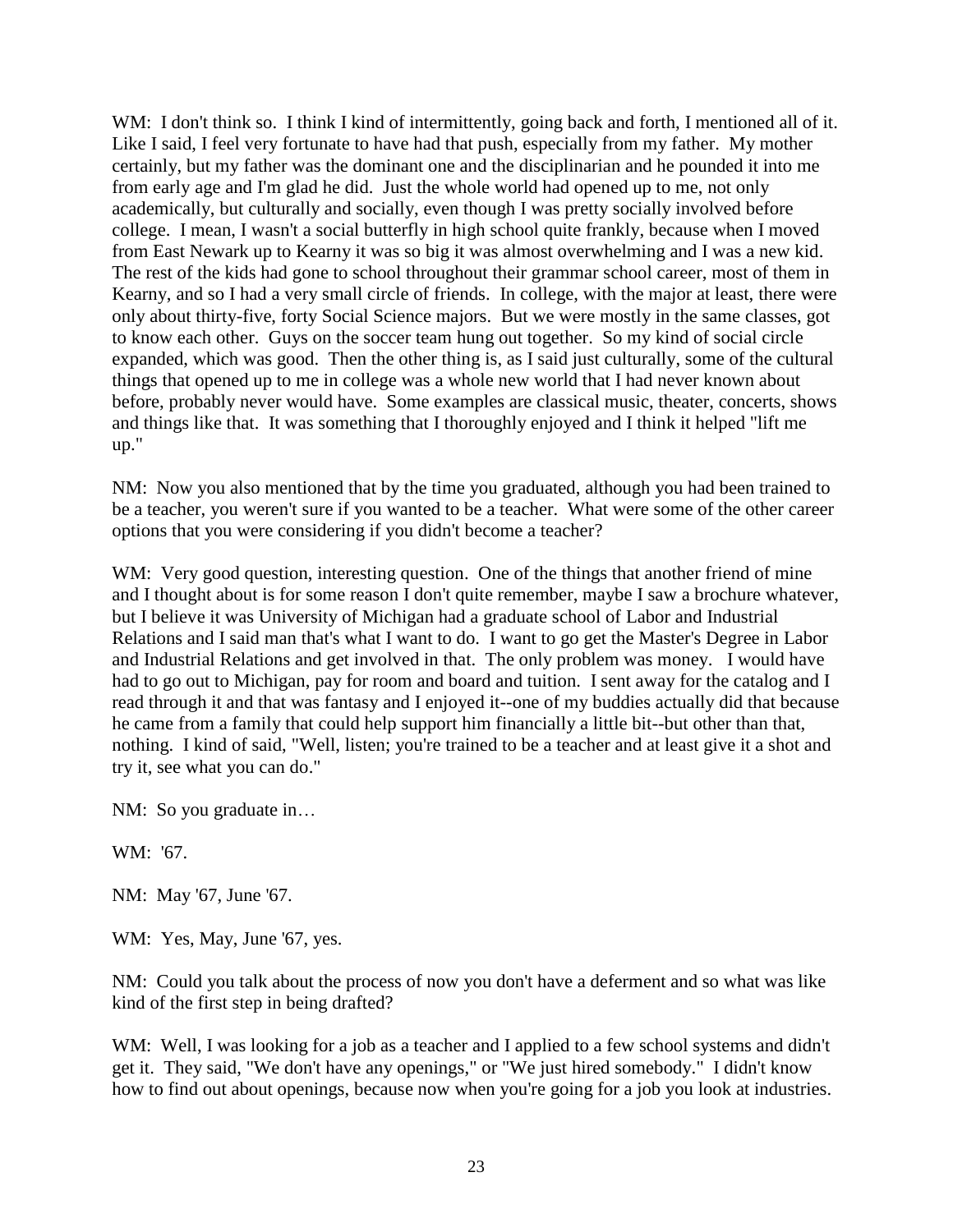You get copies of the annual reports and you'll write a resume or you'll write a letter and so forth and so on. I guess back then you look at school districts and I said, "Well, which ones would I like?" I picked out six, eight, or ten and sent resumes and applications. It seems to me at the last minute I got something back from this one school district that said, "We do have an opening and would like to talk to you," and I went and talked to them and they offered me the position and it was eighth grade social studies. I don't know whether I should mention the school district because I had a very interesting situation there. I took the job because I figured, "Well, first all it's a job. It's money and it will get me the 2-A," the occupational deferment. So I did that and I went through the first couple of months and the marking period ended and I did my grades and I handed them in. I'll tell you this story because I tell everybody the story. It's a very interesting story. A day or two later, the principal came to my classroom and said, "Mr. McClung, do you have a class after this one?" He said, "I'd like to talk to you before you leave today." I said, "Sure." So I went into his office. He had the gradebook and he said, "I see some of your grades here." I was a new teacher and I'm sure I made some mistakes, but I thought I did a pretty good job. When I started the class, I told the kids, "Write this down." I even had a mimeograph back then. I said, "Alright," twenty percent on class grades, twenty percent of class participation, five percent on quizzes, twenty percent on project work or whatever and that adds up to a hundred percent. That's what your grade would be based on and so they knew that. I did my grades and I didn't try to force them into a bell curve or anything, but after I did all the grades for the four, five, six classes I had, about a one hundred, hundred twenty kids total, and I'll be darned, everything kind of worked out pretty nicely. So he calls me in and he says, "I see your grades here." He said, "Looks like you did a pretty good job." I said, "Oh, thank you very much." "But," he said, "Joey Smith here, you know, that's Dr. Smith's son and you gave Joey a 'B+'." I said, "Yes," and, "He worked hard for it, good student. He deserved it." He said, "Yes, but Joey is in eighth grade now. He's always gotten 'As'. He hasn't gotten anything less than an 'A' and if you give him this 'B+' that will be the first time he would have gotten other than an 'A'." I said, "Okay." He said, "Little, Sally here. Sally Jones, you gave her a 'C+'." I said, "Yes. You know what? I think she could do better, but here's the grades. Here's what I based it on." He said, "Yes, but if you gave her a 'C+'," he said, "and she didn't get the 'B'--all her other grades are 'As' and 'Bs'--that would keep her off the honor roll and that's lawyer Jones' daughter and she's been on the honor roll all her school career and you know and this is the eighth grade." So he goes a couple more and I know exactly where this is going. So he said, "Could you do me a favor?" I said, "Sure." He said, "Could you take your grade book home tonight. Just review it and see what you come up with." I said, "I'll do that." Came back the next morning, he's standing on the steps as I pulled into the parking lot. He said, "Mr. McClung." I said, "Mr. Wagner." He said, "Did you have an opportunity to look at your grades?" I said, "Absolutely." He said, "Did any change?" I said, "Yes, some did." He said, "Come on into my office." So he sits me down, he says, "Well, tell me what happened." I said, "Well, you know Jimmy Green that I gave the 'B+'?" I said, "I actually gave him benefit of the doubt, so I took him down to a 'B'. Sammy here, who's the lawyer's son, I gave him a 'B', but he really is not a 'B' student, so I gave him a 'C'." He said, "No, no, no, you don't understand." I said, "I think I exactly understand." I said, "If you're asking me to change grades just for the sake of not getting parents angry or to please parents just because they're the doctors and lawyers and movers and shakers of the community, I'm not going to do that because that doesn't fit in with what I think is right in my morals and my values." He said, "Alright." He said, "Give me your grade book." I said, "Sure." I said, "But let me tell you, if you change one grade in that book my resignation will be on your desk Monday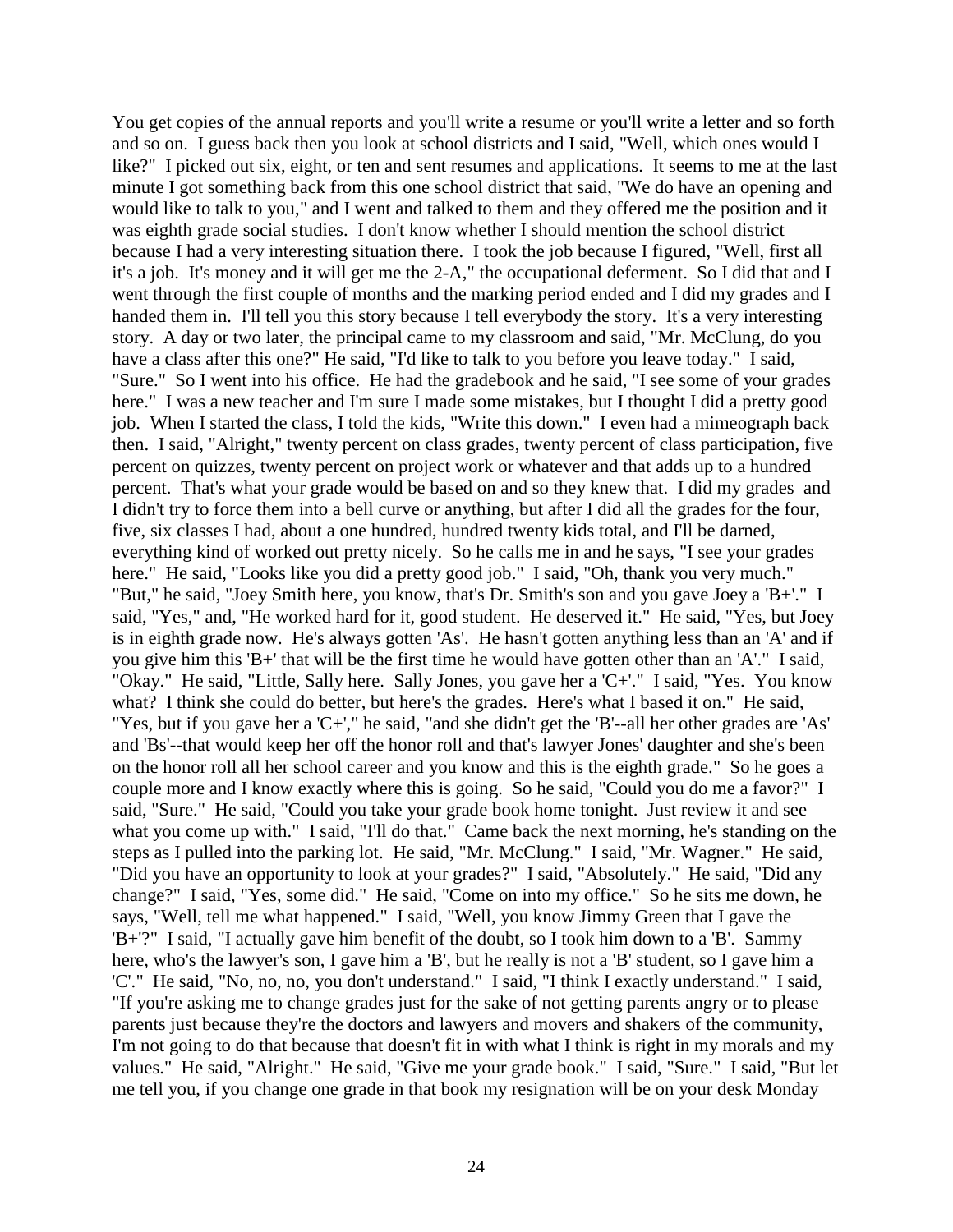morning." He said, "Give me the book." I gave him the book and I conferred with some people that I had known over the years, some church people who were youth group leaders and some other people, they helped me and I resigned. To show you how vindictive this guy was, I said, "I'll resign," but I'll hang around as long as you want me to, week, two weeks, a month whatever until you get a replacement." He said, "That won't be necessary. You can leave right now," so I left. In the meantime, I did some student teaching and I'm wondering now what's going to happen with the draft board, but still I said, "That's worth it. I'd do it again." In the next couple of weeks I did some substitute teaching, daily stuff, at the high school that I did my student teaching in. My student teaching supervisor was the head of the history department. He really liked me. He gave me an 'A' in my student teaching. I did some substitute teaching and we got to talking and I was telling him that I'm no longer working full time in this other school district and that I resigned and he said, "Do you want a job?" I said, "What do you mean?" He said, "Well, one of our regular teachers just went out on a medical disability; he'll be gone the rest of the year. I need a permanent sub for the rest of the year and," he said, "I'm offering it to you, if you want it." I said, "Great, but I don't know what going to happen with the draft board." He said, "We'll write the letter to the draft board," so my occupational deferment continued. Quite frankly, that school was in an urban depressed area. It was a tough school, a high school; the other school was a grammar school, eighth grade. This was twelfth grade. I was teaching twelfth graders, and I tell you I had some great experiences there. I got support from the kids. I told, "Listen, all I'm asking you to do is work up to your ability. If you're a 'C' student, you get a 'C' that's fine. If you're an 'A' student and you get a 'B' or 'C', then I'm going to bust you. Then I'm going to give you a hard time. I'm going to try and figure out what your ability is. I'll work with you. I'll help you, but I expect you to work up to your ability. That's the only way you're going to get any place in life." So it worked out pretty well and at the end of the year he said, "I don't know whether this other teacher is coming back or not, but I'd like to offer you a permanent position for next year." I said, "Thank you, I appreciate it. Let me think about it." That's where I went back and I did some soul searching, some thinking and I said, "You know what, I had this terrible experience and it wasn't with the kids, it was the administrators and I had this other pretty good experience and I did pretty well and they liked me. They wanted me back. But I said, "You know what? I don't want to do this the rest of my life." I was talking to friends and relatives and they're saying don't be dumb, take the job, wait it out. This was now '68. The Vietnam War can't last too much longer. Another year, two, three, all I've got to do is hang in there, hang with it and at least I won't get drafted. I finally decided, "You know what? I'm not going to do it. That's not being honest to me and it's not being honest to the students because even if I do it and just to go through the motions, the kids aren't going to get what I think they deserve and I'm not going to be totally enthusiastic about it." I decided, "I'm not going to do it." I went back and profusely thanked the head of the history department who offered me the job and I said, "But really, for a lot of personal reasons, I'm not going to accept it. Thank you, I appreciate it. You've been wonderful to me and thanks a lot." I knew it wasn't going to be long because now that school board would be obligated to notify my draft board that I was no longer under contract and once that happened, who knows. First I looked at the reserves and the National Guard. They were all filled, because everybody was thinking the same thing--six months, some training and you don't have to go to Vietnam. The Navy was full and the Air Force only had openings for pilots and navigators and you had to have 20/20 non-correctable vision, which, as you could see from these glasses, I don't. So I waited and literally within two or three weeks I got the notice from the draft board that said go down to Newark for a physical.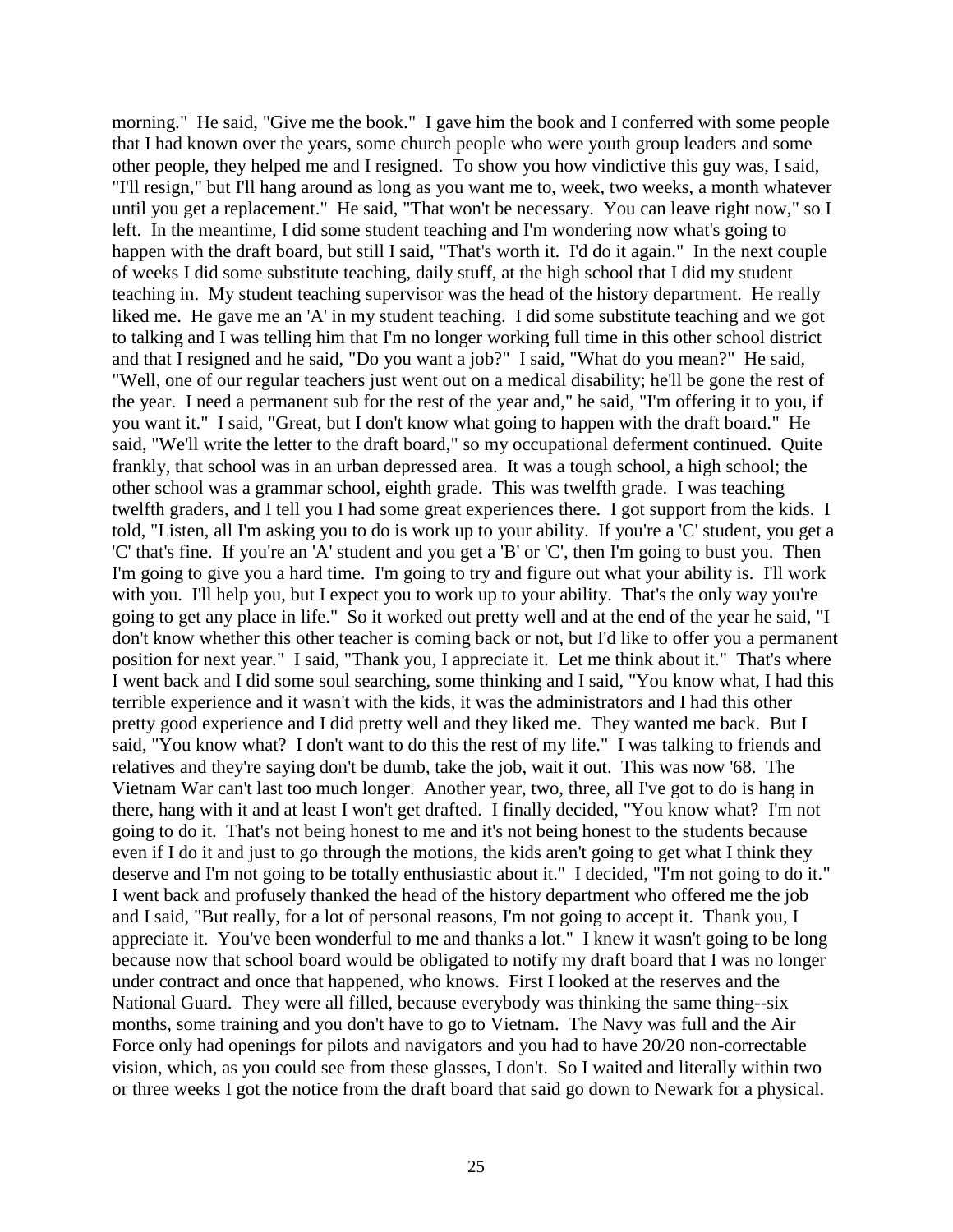Went down and about two or three weeks after that they said, "Greeting, you're about to join the greatest organization in the world, the United States Military. Report for induction, on this date, down at 1060 Broad Street, the Newark Induction Center."

NM: Now during this time, you mentioned you're talking with family, you're talking to friends about your decisions and your father had encouraged you to--teaching was really the pride of the education and your time at college. What was kind of his point of view on the situation?

WM: My father has mellowed over the years, but I was twenty-two years old at the time, I was a college graduate. I taught for a year and he said basically it's your decision. Because it was serving in the military because of his patriotism it was okay. He had served in the Navy during World War II. I don't know. Maybe he kept it inwardly and maybe he was disappointed, but he never showed it and he never said it. So I said, "Well, whatever happens." Obviously, I didn't want to go. I would not have volunteered to be honest, but once I got drafted there were no other options as far as I was concerned. I'm not going to Europe. I'm not going to Canada. I'm not going to take an ice pick and stick it through my ear drum so I flunk the physical. If I get called, I'm going to go.

NM: So during your time in your year of teaching, you're aware of what's going on. Were others in your cohort at Jersey City, for example, for those who didn't find jobs were they being immediately drafted?

WM: Most of them were finding jobs. I don't know of too many that didn't and I think most of the other guys that I knew got jobs and they were teaching jobs. I'll tell you a quick story. Four or five of the guys that either I went to school with or knew from the local area were teaching in Kearny and I believe most of them were teaching in Kearny High School and this one guy tells me the story. I didn't realize this until after, years later, because I said to myself, "I thought you taught in Jersey City." He said, "I did, but the first year I taught in Kearny." He said, "They wrote the letter." He said, "The end of the school year I get called down to the superintendent's office. 'There were four or five other guys, my buddies I played baseball and soccer with that were teachers in Kearny and they're in superintendent's office." He said, "What's going on," they said, "we don't know." So the superintendent calls them in and says, "Listen," he said, "I cannot in good conscience, when almost all these other guys are getting drafted, whether they're college graduates and not, teachers or whether they're you know getting out of high school, turned 18, have no deferments and getting drafted and going into the service. I can't with good conscience then write a letter and ask for a deferment for you guys anymore. I did it last year," he said, "I'm not going to do it again because I believe that everybody should serve and I'm sure I can get other teachers to fill your positions." So these guys were not happy. They were going to other districts to try and get a job where they would write "the letter." He said the next day he gets a call from one of these guys, who said, "I just went over to Jersey City. I was talking to the superintendent." "They offered me a job on the spot." He said the guy said to him, "I have more openings. Do you know of anybody else who wants a job?" He said, "The other four or five of us were over there the next day, applied and got jobs, and this guy wrote the letter to the Draft Board." So it was just a matter of writing letters and that was almost automatic. Once they wrote it then the draft board would grant the deferment. But that was interesting in what happened to those guys. They had to scramble. They were a little nervous.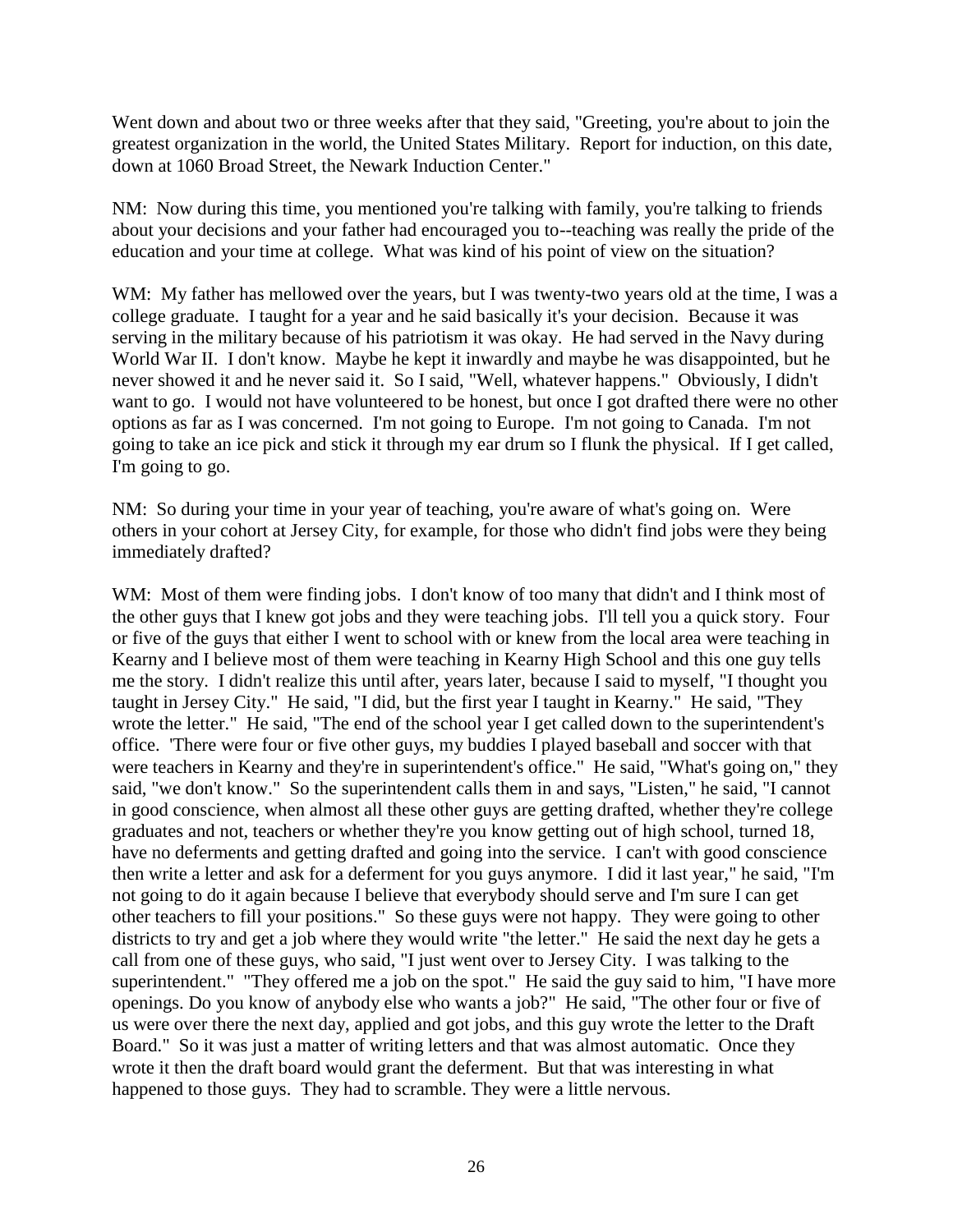NM: Could you tell us about the process of you reporting in Newark?

WM: Yes.

NM: What's the process of going to the Army after that? Are there tests for your ability? You're a college graduate, so they must see you as a special skill set.

WM: Well, yes and no. You have to understand that at that time, and I'll put this very inelegantly, they needed cannon fodder. They were starting to draw down in '68 after the Tet Offensive, which started January 31st of '68, but they had the biggest buildup, about 550,000 troops in Vietnam at that time. [Editor's Note: The Tet Offensive, a series of offensives conducted from January 30, 1968, to September 30, 1968, by the Viet Cong against every major city in South Vietnam, is seen as the point when American public opinion began turning against the war.] So they needed bodies and there were a lot of casualties and unless you enlisted and had a special skill set and took the tests, they might promise you a certain job, but if you were a draftee you were theirs. They did what they wanted. Yes, you do take a battery of tests. They took us down to Fort Dix and I said, "Oh, this is great. I'm going to do my basic training at Fort Dix, New Jersey. I'm close to home. I can sneak home on the weekends," because they didn't give you weekend pass until you were there five or six weeks. Basic training was eight weeks and they usually didn't give you a pass until five or six weeks. They kept you there weekends, but a lot of guys that I had known from around the hood, who had gone down there, they said you could sneak out on a Friday night or Saturday night, get somebody to cover for you. You can go home. So we just laid around for three days in front of the barracks. Nobody came near us. They showed us what mess hall to go to. Nobody bugged us, no drill sergeants, and I said, "This is great, man." I said, "If this is the Army…" We're still wearing civilian clothes. Then one day a bus pulls up in front of the barracks where we were assigned. They said, "Get in the bus." Somebody said, "Where are we going?" They said, "Shut up and get in the bus. You don't ask questions in the Army." Long story short, the bus pulls up in front of one of the training companies at Fort Jackson, South Carolina, outside of Columbia, South Carolina, so that's where I did my basic training for eight weeks. That was July and August of 1968. It was nineties, a hundred degrees, high humidity. South Carolina, where Fort Jackson is located, had pine trees and sand, nasty. In fact, a couple of days it was 117 degrees, which was the highest temperature anywhere in the country. We had heard on the radio. Went through that and then, at the end of graduation, they read off where people are going and you know if it's Fort Polk, Louisiana-- they called that Tigerland--that was infantry training, 11 Bravo which is infantryman. Mostly 95% of these guys are going to infantry advanced training, and then they called my name and they said, "Fort Sam Houston, 91 Bravo 20," 91A 10 until I graduated. I had no idea what that was. I asked the sergeant and he said, "Now you're half human because you passed basic training. So I said, "What's that?" He said, "Medical training." I said, "All these other guys are going to infantry. I'm not complaining, but how come?" The guy said, "They do a GT test when you were inducted." The GT test is equivalent of a civilian an IQ test and he said, "You scored 143." I think the highest was 160." He said, "Anybody with over 110 or 115, they send them to medical training," because I guess they're a little smarter, know the difference between an antibiotic and an anti-inflammatory. All the rest are the dummies that're going to shoot a rifle and get killed or kill other people. So I went down to Fort Sam Houston, got in with some guys who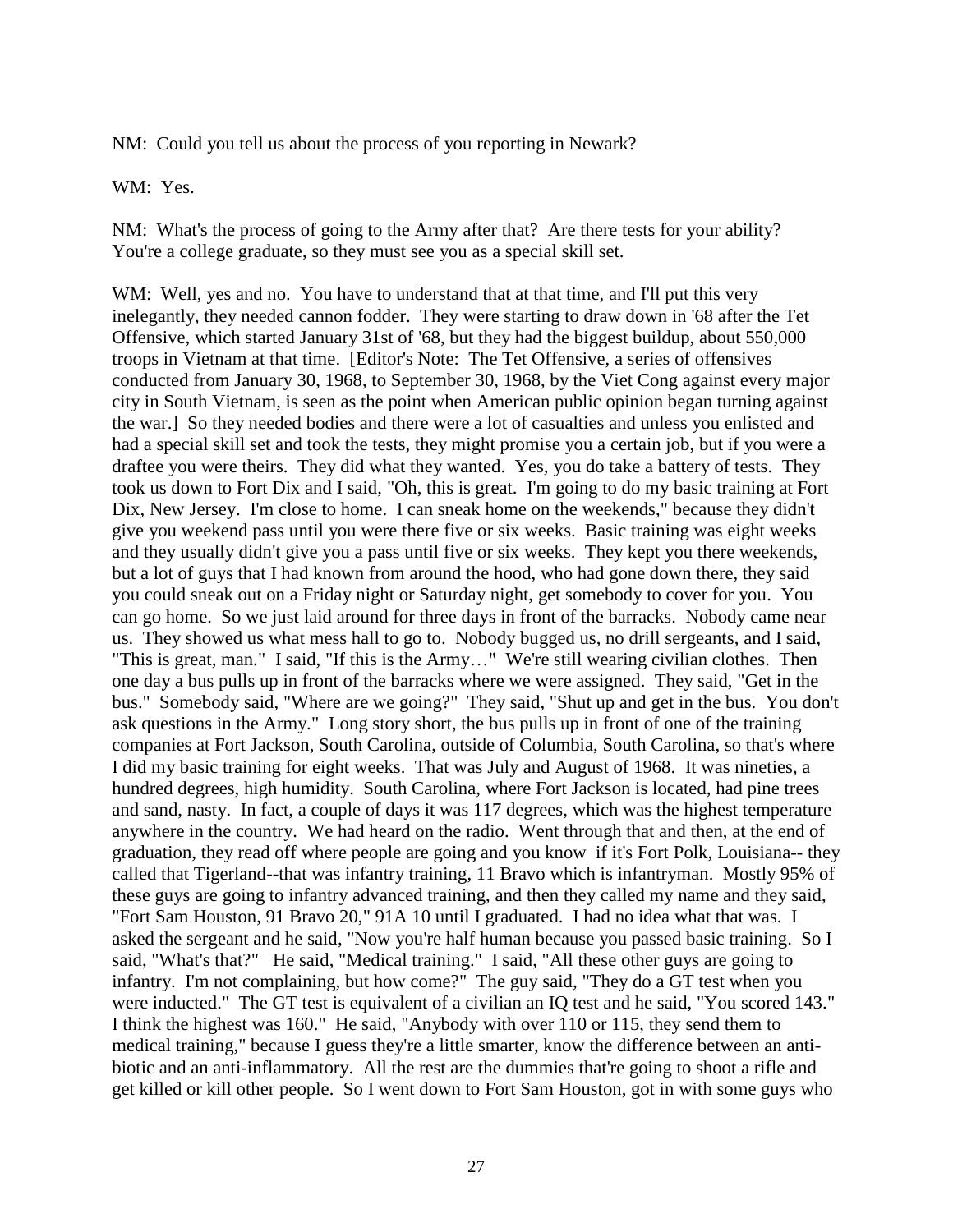were pretty good, similar to my background, college graduates, one or two had actually taught and were drafted. This one guy knew one of the instructors and he introduced us to these guys and they said to us, "Listen, a lot of us are getting out pretty soon within the next couple of months and we know for a fact that they need instructors here. You guys are college graduates, some of you taught. Go down to the branch office, talk to the commanding officer; tell him you'd like to stay here as permanent party as an instructor." So about five or six of us went down and went through that spiel and the guy said, "What your instructor friends told you is absolutely right. We need instructors. A lot of our instructors are getting out of the Army soon." He said, "I will put in a request for you, but here is the process." "I can't make anything happen. All I can do is put in a request with the Department of the Army saying I want these people to stay here, stay on as instructors, as permanent party." Then they make the final decision. Well, fortunately all of us were kept us on as permanent party. So for the next five or six months I was an instructor at Fort Sam Houston at Medical Training Center. I got an apartment off base, lived with another couple of guys. It was wonderful and I said, "This isn't bad." Now I'm coming up on a year after I was drafted. It's only a two year obligation. I said, "Boy, maybe I'll stay here for the rest of my time, and then go home and pick up with my life." However, it didn't happen that way.

NM: I just wanted to ask a few follow up questions because you went through a lot of time. Actually, when you're drafted, it's seems like for example you're in Newark when you're drafted in '68 when you're talking to the draft board and in that same, probably within a week or two weeks Martin Luther King is assassinated and there's a lot of unrest because of that throughout. Was that something that was an event for you just like when Kennedy was assassinated earlier?

WM: Not really, not really. I didn't realize that happened and I think maybe because when you're going through training like that it's intense. Basically, it's twenty-four hours a day for eight weeks. You're on the range. You're marching. You're shining your shoes. You're spitshining you're barracks. You don't have access to TV. You don't have access to newspapers. They only tell you what they want to tell you so, no, that really didn't have any impact. I don't even think I realized it until later on. Now if I was in a unit somewhere where you had some time and you had a regular job you would have known. But at that point in time I didn't even know about it. It didn't affect us.

NM: When you get on the bus and all of a sudden you're in South Carolina was it all draftees who were in that basic training with you?

WM: No, not necessarily. There are some draftees. There's some enlistees. There was a combination.

NM: In terms of the composition of the people when you're at Fort Jackson, are there people from all over the United States?

WM: Yes, yes, people from all over the United States. All races, creeds, religions, ethnic background, it was pretty diverse. There weren't a lot of college graduates. There were mostly kids out of high school who didn't go on to college. The other thing they did, there were some guys there who were difficult because you may or may not know, but back then if you got in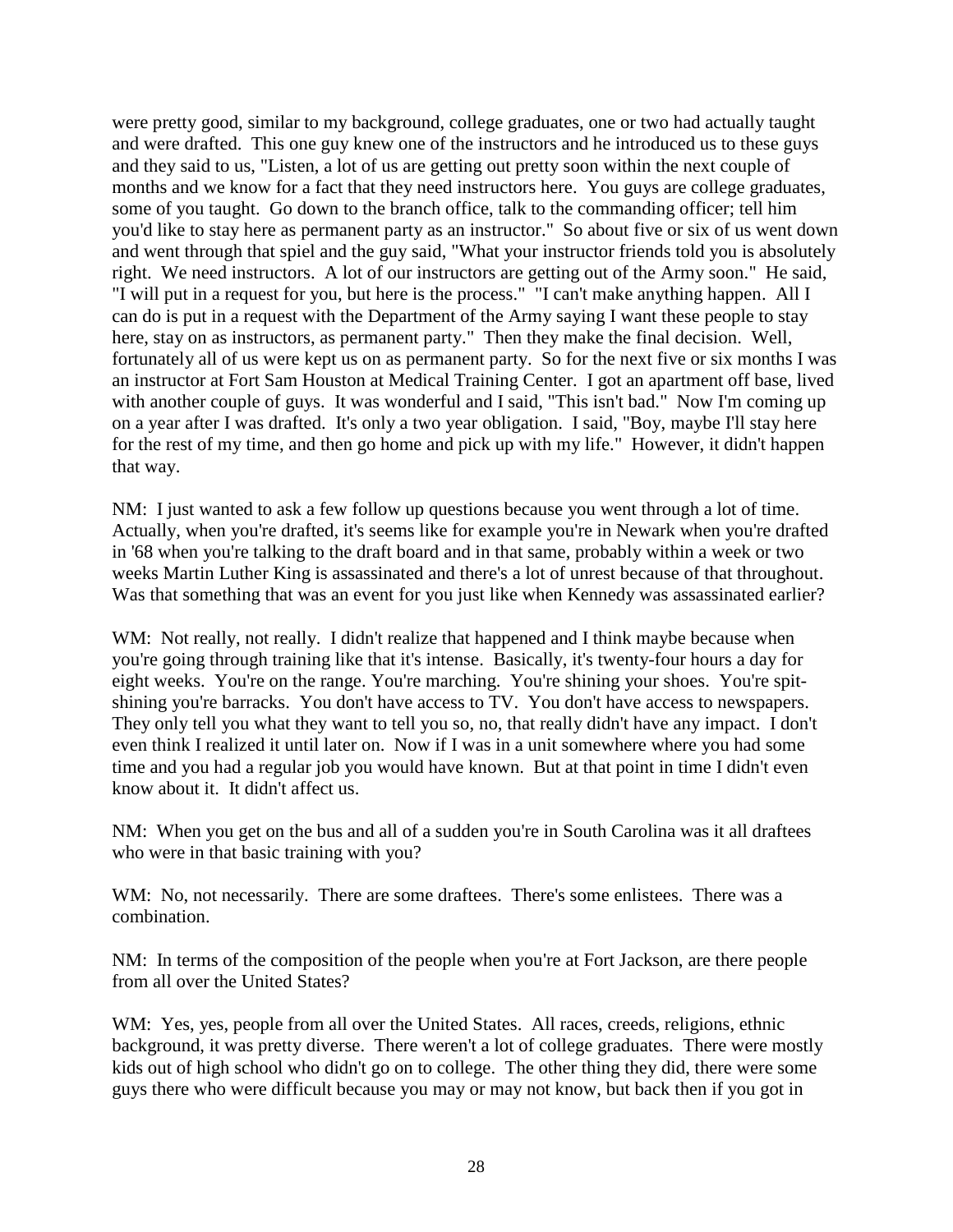some minor scrapes with the law, if you murdered somebody or raped somebody, I mean that was different, but if you were a troublemaker, things like breaking and entering, or some of these minor crimes, eventually what some of these judges would do is say, "You've got a choice. You either go in juvenile detention or jail or you're going in the Army. What do you want to do?" Some of them would chose the Army and they were difficult to deal with especially because what they try to do in basic training and other training is to instill teamwork and these guys had no interest in being team players. Most people, especially draftees, didn't want to be there. But these guys certainly didn't want to and they each had different attitudes on life than a lot of other people, so that made it a little bit difficult for all of us. There were draftees, enlistees and some people who were given an ultimatum--jail or the Army. You had a real mixture of people.

NM: Was this the first time you had ever been to the American south, the South.

WM: Yes, we had gone down on vacation a couple of times to Florida and we had driven down so we stopped at a motel or stopped at a restaurant, but as far as having contact and being there for any period of time, yes, that was the first time.

NM: Was it kind of socially different than the north or was it mostly training?

WM: We did two things. First of all, it was mostly training, but when we did get a pass and able to go to the nearest town, Columbia, South Carolina. This was not a good test because when you're in the Army, especially if you're in basic training, you're lower than low. The locals don't like you anyway, so not only that you're a Yankee and a northerner; you are also an Army recruit and a trainee. I think I only went into town once. I didn't particularly like the comments and the treatment. I never went back in again. I don't think that was a real good test because it was not like being there on vacation or business. It would have been different, I think, in those situations. A lot of these military towns too are a little bit different because they're used to military. Sometimes military guys go out. They want to get drunk. They want to do all the things that they want to do and it's disruptive to a lot of the local people and some of them don't particularly care for that.

NM: You told us how you got to Fort Sam Houston in Texas. Could you describe the training or the medical training that they instilled in you there?

WM: There were basically two types. There was what I would call academic type training, where you go to classrooms and you'd have classes on the musculoskeletal system, the cardiovascular system etcetera. This will fold into another story that I'll tell you later on. But you'd come in, it was almost like a college class. You'd go into a classroom. The instructor would give a three to five minute introduction. It was programmed learning, so they put on TVs. There'd be TVs throughout the room and there'd be a TV program and you had a workbook, a programed learning book where you'd have a blank space, so when you're going through the musculoskeletal system it consists of seeing the bones and there'd be a blank space in the text and you'd hear the guy talk, then you're supposed to write in the correct word that completes the passage. The TV program would play for about twenty-eight, thirty, thirty-two minutes, and then the "live" instructor would come back and say, "Any questions?" Then the instructor would answer them. Then they'd give a summary, three to five minutes, the blocks of instruction were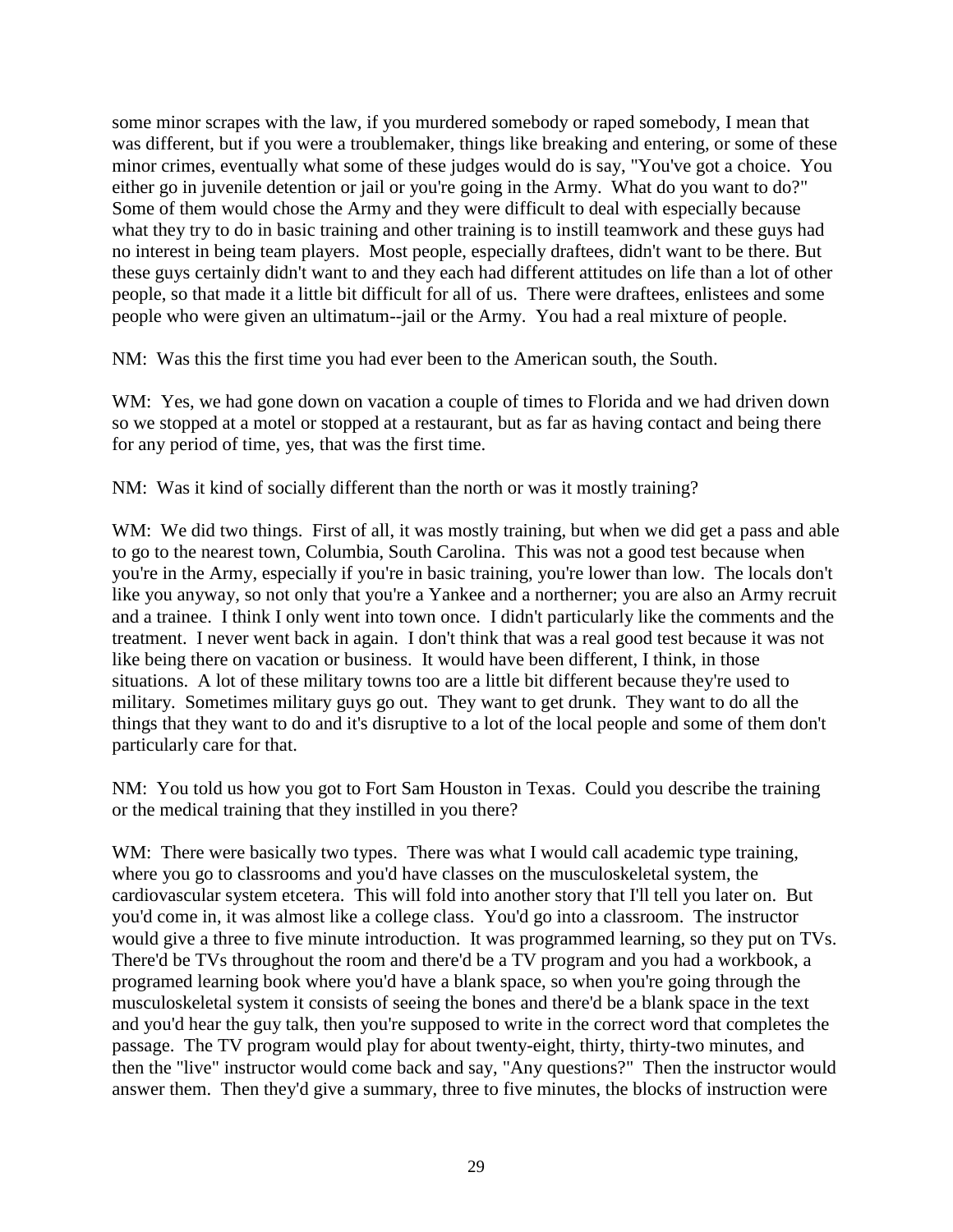about fifty minutes, and then you say, "Okay class sergeant, march your class out to the Company Street and march them to the next class." That was the one type of training. The other type was basic first aid and how to stop bleeding and how to keep people out of shock. You'd be out in the field, putting dressings on. They teach you how to draw blood, how to give injections, how to take blood pressure because some of the trainees would be going to hospitals as hospital corpsmen and others would be going to Vietnam as combat medics so they needed [the experience]. So it was two types of training. Academic type training around basic medical issues, very basic, and then some practical like how to read a blood pressure, how to give an injection, how to draw blood, how to put on a field dressing, that kind of thing.

NM: At that point you mentioned that there's kind of two courses, two tracks.

WM: No, you go to both.

NM: Oh, no, but you go to both. You mentioned that when you get out, they determine that after everyone is trained who would go where.

WM: Yes, and my understanding is that's based on what they needed at that time. It's based on numbers. It's based on bodies. Who do I need here? Who do I need there? Similar to the basic training classes where ninety, ninety-five percent were going to infantry training, from the advanced medical training ninety, ninety-five percent were going to Vietnam and maybe five to ten percent were going to hospitals. Now once you got to Vietnam there was another sort, because most of those guys were going to either to battalion aid stations or to surgical hospitals and some were going to infantry units as combat medics.

NM: Now you also mentioned that you continued on at Fort Sam Houston as an instructor.

WM: Five, six months, yes. It was almost to the eleventh or twelfth month of my two year obligation.

NM: You're training people who were just like you five months ago, are you the person who's marching them to the classes?

WM: No, no.

NM: How does it work?

WM: Being an instructor was a great job. I loved it. I was in what was called the Professional Sciences Branch. I was doing the academic type training. Most of it was programed learning off of TVs, so all I do I go in, put my name tag up, the name of the class, opened my book, take my hat off, sit them down--because they'd have a class leader who would march them from one class to the other. I give the introduction. I tell them to turn on the TVs. When it's over, turn off the TVs, any questions, answer the questions, and then give the summary and closing. You had the ability, should something mechanically or technically happen with the TV program, you had lesson plans that you could teach it live if you had to. The way you got your assignment was they had this huge room; it was the branch office of Professional Sciences. They had this huge,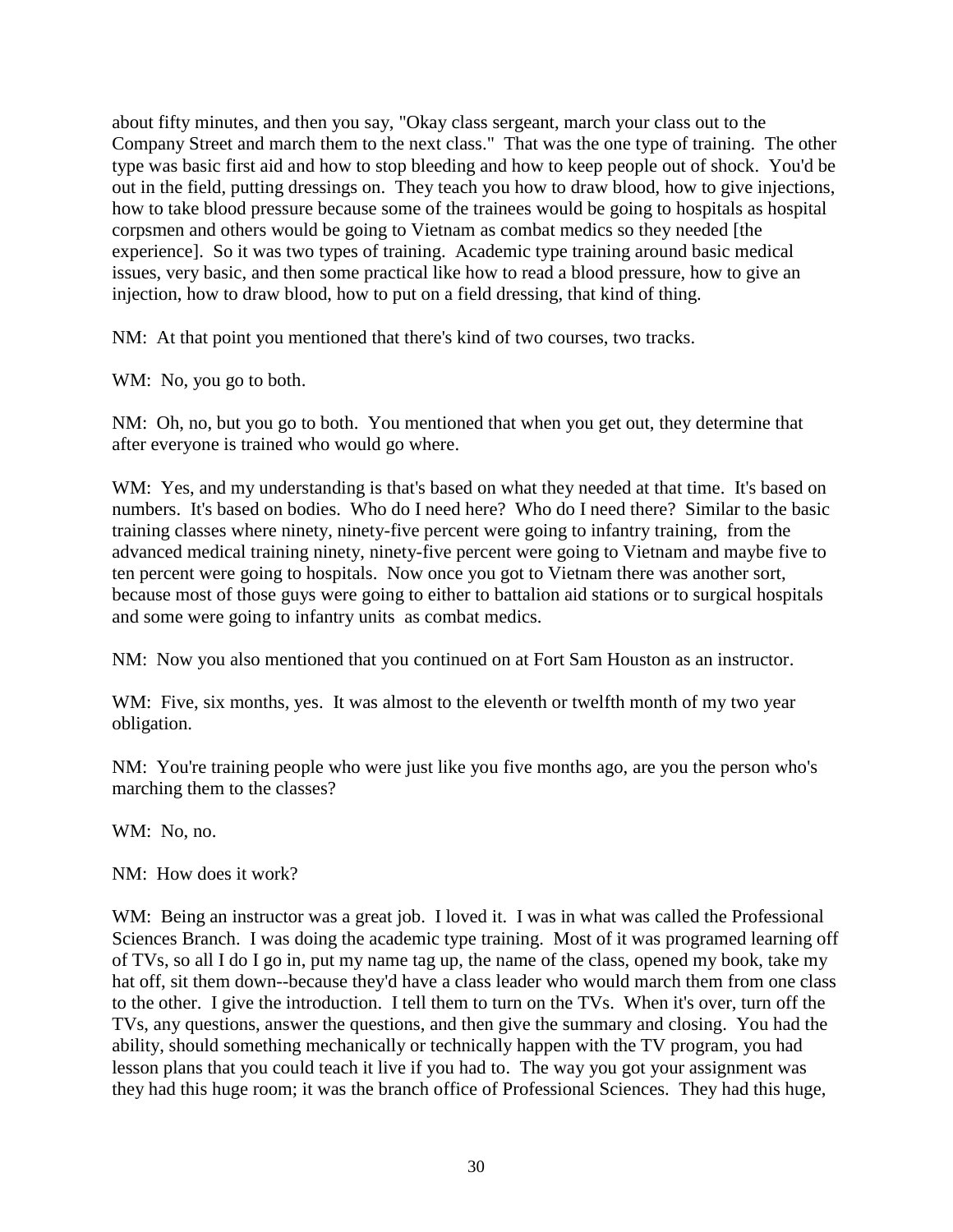huge scheduling board in front of it. Nothing was electronic then, that's 1968, early '69. You'd go in the beginning of the week and they'd have each instructor's name, they'd have the classes you were teaching from Monday through Friday, the times and the buildings they [were] being held in, so you'd write down your schedule and you'd just show up and do the class. On the side of the room, and this is important because I'll tell you a little story in a minute or two, they had this little white board and occasionally people got sent to different places. Said "On Levy to" which meant you're going someplace--Japan, Germany, Korea, whatever, and Vietnam, etcetera--so you'd look at that. You didn't want to look at it, but you'd look at it and you see one or two names, every week there'd be one or two names. There were two significant things in my life that soured me on teaching. One was that incident that I mentioned before about the grades. The other one was that as I'm at this point in time, eleven, twelve months in to instructing, loving it, great gig, easy, quite honestly, for me at least. I was having a good time. Like I said, apartment off base and there are plenty of WACs [Women's Army Corps] on base and everything, so nice social life, right by San Antonio, right outside San Antonio, so it was pretty good. It's a whole lot different from when I was in South Carolina going to Columbia, well that was a trainee, now I'm permanent party. When I was there as a trainee in San Antonio at Fort Sam, San Antonio wasn't a great place. But now I have my car down there. I have an apartment off base. Different people, you get to know some locals, it's a whole different story. Then, it's a pretty nice place to be. Anyway, teaching this class one day and I don't even know what it was, cardiovascular, musculoskeletal, whatever, class comes in, sit down, I give my introduction, have them turn on the TVs and literally five minutes into the TV program they're opening up their work books and all of a sudden I see kids nodding off and even though it's advanced training and it's medical training they keep these kids up all hours at night, spit shining their boots, doing other Mickey Mouse Army stuff. So some of the kids are flipping their pencil in the air, closing their books so I said, "What's the matter?" They said, "He's going (the TV instructor) too fast." Now you have to understand, when they do these lesson plans they shoot for the middle, so they'll write the lesson plan and pace the lesson according to somebody who is in the middle. So if you're really brilliant and intelligent, it's going to be a hell of a lot too slow for you or if you're not that swift, you're a high school kid or you dropped out of high school, this might be a little hard and it's going too fast. So it seemed that this class, for whatever reason, was not getting it. They might have had a rough week or night and they probably weren't the most brilliant kids in the world, they weren't getting it and my immediate thought is most of these kids are going to Vietnam to treat wounded soldiers and I want them to learn. So I said, "Alright, shut off the TVs." Now unbeknownst to me there must have been, even back then, some type of electronic surveillance because I don't think what happened next was coincidental. I opened up my lesson plan. I teach the lesson, quite frankly I thought I was brilliant, I thought I did a wonderful job and I think I did. I had some questions along the way and answered them. Ten minutes before the class is about to end the door opens and the captain, who was the leader of that branch and the sergeant, E-7, sergeant, sergeant first class, walked in and sat in the back of the room. I finished up the lesson. I say, "Any questions?" A couple of questions, I answered them, did my summary. I said, "Alright, class sergeant, form up your class, take them up to the Company Street and march them off to the next class. They leave, I go up, I'll never forget to take my name tag and class information down from the board, put it in my notebook, close my notebook, put my hat on, and walk down the aisle to the exit door. "Hello sir, hello sergeant." He said, "Just a minute." I said, "Yes." He said, "What happened? No TV program with this lesson?" I knew where this was going so I said, "Oh, yes, there is." He said, "Oh, technical difficulties?"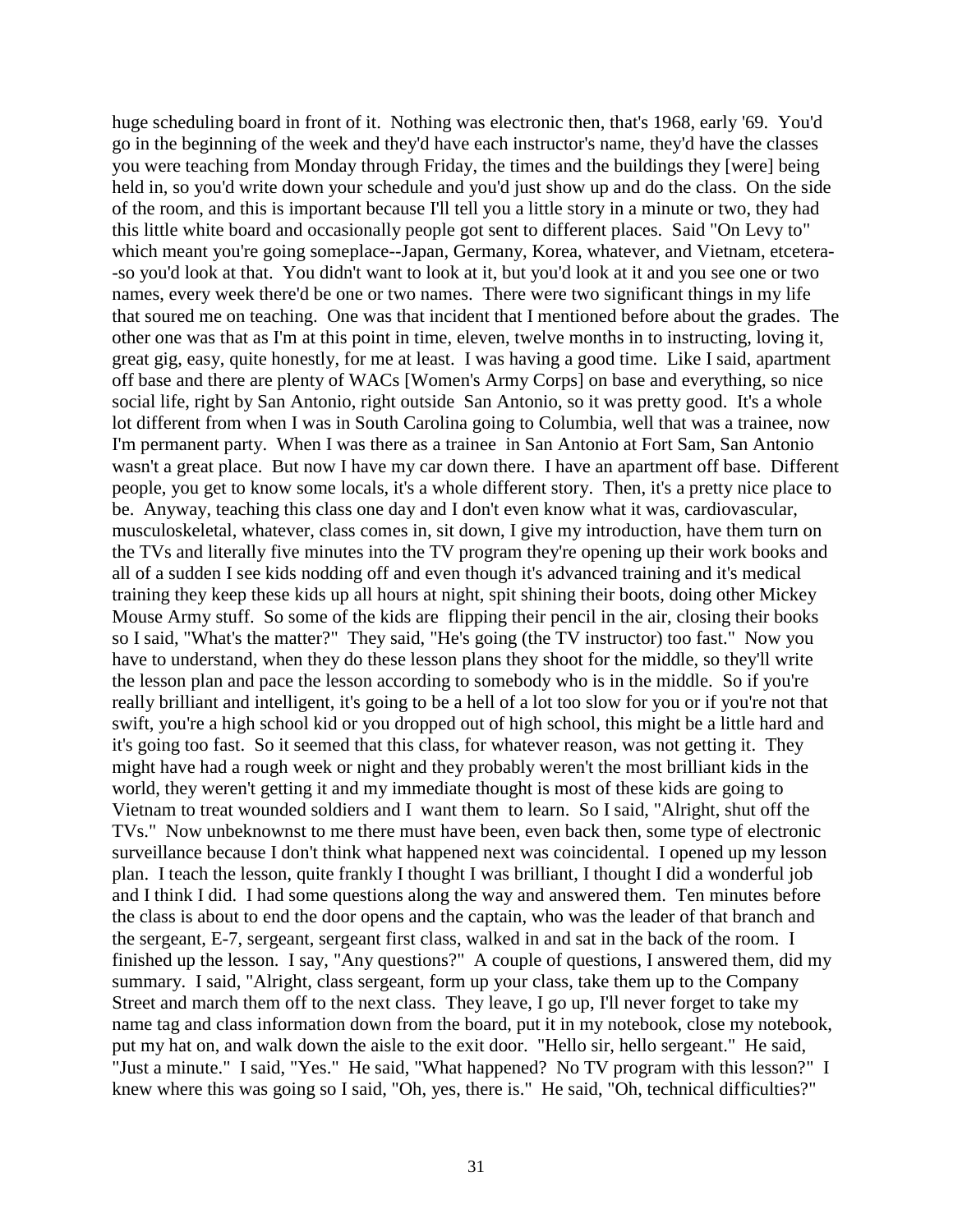"Oh no, sir, no." "Okay, you have any classes the rest of the day?" "No sir." "Meet me in the branch in five minutes." "Yes, sir." They walk back, I walked back, I walked into his office, knock on the door, he's sitting behind his desk, the sergeant's standing there, I walk in. I stood at attention and he said, "So there were no mechanical [problems] and you just decided on your own to teach the class." I said, "Well sir…" He said, "Shut up, I'm talking." He said, "These lessons are designed by instructional designers who are experts in the field. They know how to design programs. They know how to pace programs. I'm listening to this and I'm getting so angry because I was there, I saw these kids giving up on the lesson and all he's worried about is pushing kids through. I'm worried about if these kids get in Vietnam and they have to treat a wounded soldier and it might be life or death. Now maybe I'm getting dramatic. So I started, I'll never forget, I forget the captain's name. I'll never forget the sergeant's name, black sergeant, his name was Sergeant Guthrie. He probably kept me from getting court-martialed, because I had just about had enough of this ignorant captain talking at me. I was going to say, "You stupid son of a-" and I got that part off and the sergeant said, "Specialist, shut up and stand there and listen to the captain." Now if he didn't say that, I would have said things that probably would have gotten me in big trouble. The captain--this was a Friday said, "How many lesson plans do we have?" I said, "About 127." He said, "And they all have audio visual aids?" I said, "Yes, sir." He said, "I want on my desk Monday morning at 0600 hours a list of every audio-visual aid that goes with all of the 127 programs that we have in the Professional Science Branch. Do you understand?" "Yes, sir." So that was my "punishment assignment." I had it on his desk Monday at 0600 and went to get my schedule and then looked on the white board, "On Levy to Vietnam, McClung." Now nobody ever told me and nobody said anything, but I'm convinced that my trying to do the right thing got me sent to Vietnam and I say to this day if I had to do it over again, I'd do the same thing because I think what I did was the right thing. He obviously didn't. Stupid "lifer!"

NM: One of the things that I wanted to ask was in this white board when you saw people going to different places, were the places they most often were going to was Vietnam or were they going to Japan, were they going to different places?

WM: Very rarely was somebody sent from Ft. Sam to Vietnam, it was either Japan or Germany. It was only every week, some weeks there was nothing and one week there was one guy going to Japan, a couple of guys going to Germany, but almost every once in a while you see somebody to Vietnam, but not very often and like I said I'm convinced that was my punishment for doing what I did which in my mind was doing the right thing, obviously in this guy's mind it wasn't. In the military, you follow the chain of command and you obey your superiors.

NM: Could you talk about the process after you're levied. So you see your name on the whiteboard, what happens next?

WM: Well, I had a date to report so I had to clean out my stuff. Then I had a thirty-day leave. Then I had to report to Fort Lewis, Washington to go over to Vietnam. Again, as I'm going to Vietnam, you don't have an assignment so you know you're going to Vietnam, but you don't know where you're going. You don't know what unit. You don't know whether you're going to a hospital or aid station or an infantry unit. You're always hoping that the best happens, but you don't know.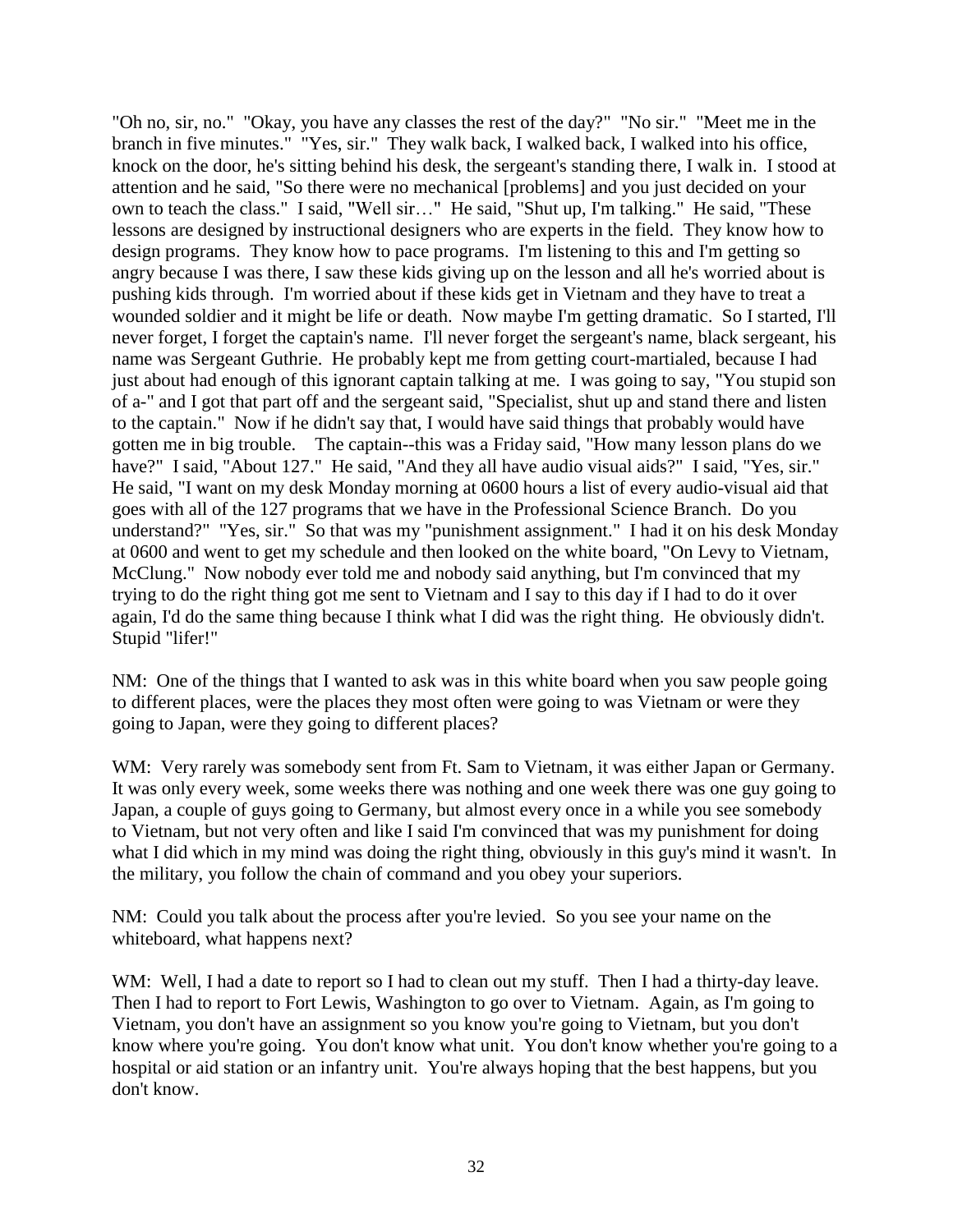NM: So could you talk about when you went on your thirty-day leave, did you go back to New Jersey?

WM: Yes, I hung out with my friends and my girlfriend and had a few adult beverages over the course of the thirty days and some farewell parties and all that kind of stuff. The one thing that was most disappointing to me was I was really concerned about my mother because, she was sickly, she was ill, she had heart problems and of course when she heard about me going to Vietnam she gasped, "Oh my God." So I said, "Don't worry, listen, with my bad eyesight, with my experiences as an instructor, I'm sure they'll put me in a hospital. I'll be in Saigon. I'll be sleeping on clean sheets. I'll have hot meals, no problem." I said, "Don't worry about it. As soon as I get there, I'll write you a letter. I'll give you my address. I'll tell you where I am and all the details." But I was a little worried that it would affect her health, which I think to a degree it did. So, what I did was what a corrupt accountant would do. I kept two sets of books. It was fortunate then because my father was still working, he had one year to go before he retired. They had built a house in Toms River, NJ. She was living down there permanently, he lived in Kearny, commute to Newark every day, ten minutes, fifteen minutes, and then he'd go down on the weekends. When I wrote him, I told him what was really happening and when I wrote her, I said, "Hey, I'm in Saigon. I got my own apartment. I'm sleeping on clean sheets. I'm working in a hospital, everything's wonderful," and then for him I told him what was really happening.

NM: When you were in Vietnam, you kept in fairly regular communication with your family?

WM: Yes, with family and friends, I was fortunate. My future wife and I weren't yet engaged, but she had just graduated from nursing school and she was working in Newark at St. Michael's Hospital, now St. Michael's Medical Center, and she'd write me, God bless her, she wrote me a letter and a card every day. I'd get something back from my father every week or two. I wrote my brother. I wrote friends and I'd get letters from them because that was the way you communicated, unless you were back in Saigon or some big base [where] you could get a MARS [Military Auxiliary Radio Station] station which you could get a hookup to through a ham radio operator to a phone back home. I never was able to do that. I kept in communications through mail. We are married forty-six years and I said, "I can never leave you, if for nothing else I attribute you to keeping me alive, because I looked forward to getting those letters." When we were out in the field we got resupplied every three days. A Huey helicopter would come out with the supplies you needed and when it came out, it would have a stack of mail like that for me, mostly all from her and so that's what kept me going, kept me looking forward to it.

NM: Oh, yes. That's what I wanted to bring up. So you arrived in I'm guessing Saigon.

WM: No, actually, we left from Fort Lewis, Washington. Then we stopped to refuel in Okinawa, and then into Bien Hoa, Vietnam. Then from there they sent me to the 90th Replacement Depot in Long Binh, which assigned people based on your MOS [Military Occupational Specialty]. I'm almost sure it was the 90th. I got off the plane and experienced the same thing that every Vietnam vet will tell you: the intense heat and humidity; the stench you never forget when you get off the plane. We're standing around there. It wasn't a terminal. It was outside. There were pallets laying around and they finally put us on a bus. This was at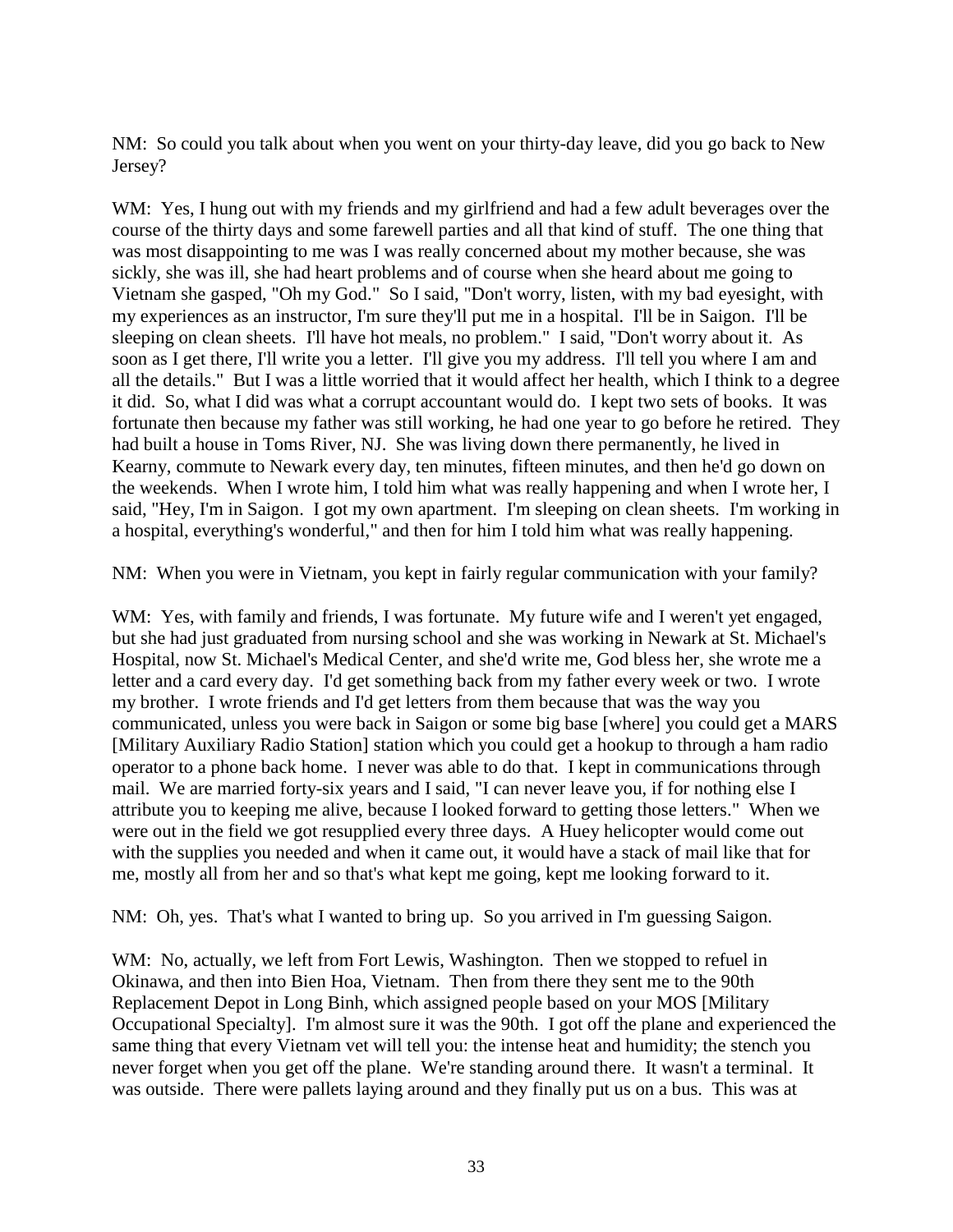night. The bus has screening on the windows, and you're wondering, "Well, there're pretty big holes to keep mosquitoes out." Well, it was to keep the VC [Viet Cong, Western slang for the National Liberation Front] from throwing grenades into the bus. That kind of slaps you to reality, "Hey, you're not in Kansas anymore. You're not in the States anymore." Then to the 90th Replacement Depot, I'm hoping, crossing my fingers, my toes, my legs, "Give me a hospital. Give me a battalion aid station, at least." They said, "You're going to the 1st Cavalry Division." So they sent me to the 1st Cavalry Division headquarters and they said, "The 5th Battalion 7th Cavalry needs some medics, so you're going out to the 5th of the 7th and at that time the 5th Battalion 7th Cavalry of the 1st Cavalry Division was headquartered in Phuoc Vinh or Quan Loi. I forget which one. I get there and report to the battalion surgeon, Dr. Terrence Murphy from Boston, and he looks at my record and my background, "Listen, you're not just a typical kind of guy that comes out of medical training." He said, "I see here you're a college graduate. You taught. You were an instructor." He said, "I'm going to assign you to Echo Company, which is the recon platoon. "That'll be better than a regular line infantry unit because those units go out bigger. They tend to get into more action, activity." I'm not saying the recon platoon never gets into any action, but it's smaller. They tried to operate stealthily and quietly when they go out to the field and there's typically less activity and action. He said, "You'll be great." "Besides the platoon leader, the officer in charge is one of the best officers in this battalion." "I'm sure you'll get along really well with him." So [I] stayed there for a day or two. The recon platoon was coming back for a stand down and he brought me over there to introduce me. I was with them for seven months. E Company had two platoons. They had a mortar platoon and a recon. I was with the recon platoon. I was with them for seven months from June of '69 to January of '70.

NM: Now because you had been in the States for the previous year, did you receive any type of training in Vietnam to prepare you for the types of resistance or the types of things you would encounter?

WM: Yes, there was some training. There were a few days when I was back at Bien Hoa. There was training we did on helicopters, rappel down ropes. To be perfectly honest I only vaguely remember some of it. It was only about three days and to be perfectly honest it really didn't prepare you for what you were going to go through, but there was some. I didn't think there was a heck of a lot of good preparation. You did that the training and then to the battalion, and then to the platoon that I was going to be with.

NM: So you were with this recon platoon the entire time?

WM: Seven months, the Cav had a policy. The thinking was that because of what medics went through and what they saw and what they had to do--treat the wounded and dead and medevac people out--it was pretty intense and there was a lot of burn out. There was a lot of stress, not that the infantry guys, the grunts didn't have stress, but it was just their policy that they tried to keep the medics in the field for six months and then give them an assignment out of the field. Before they could get a replacement for me, I was out seven months. Then the last five months I spent at a battalion aid station in Tay Ninh which, quite frankly, I don't think was much better. It was only that I didn't have to be out in the field. I had my own hooch, but Tay Ninh is only about eight or ten klicks, kilometers, from the Cambodian border, around the Parrot's Beak and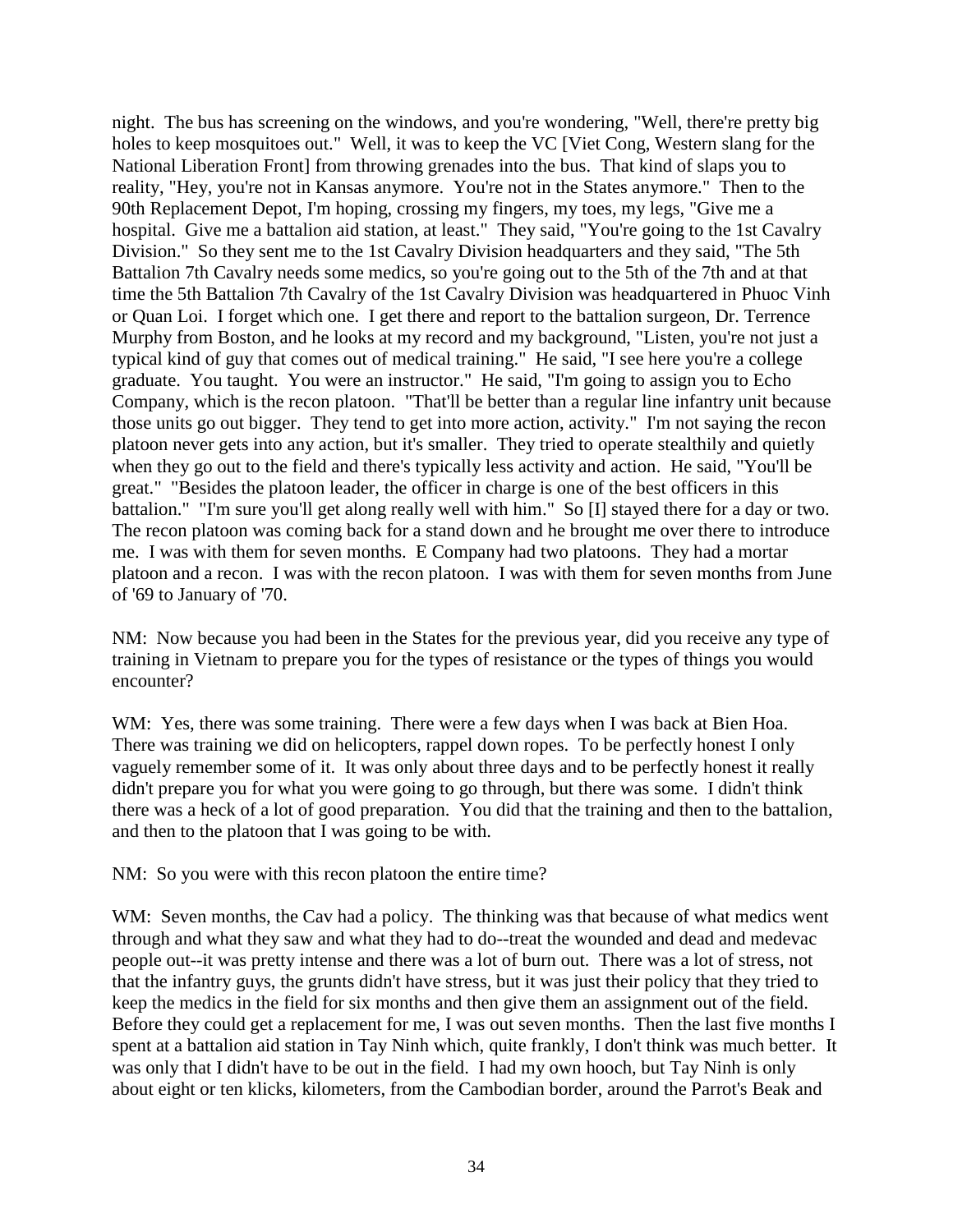Fish Hook. We were getting rocketed and mortared every night anyway, so it wasn't a picnic. There were no rear areas in Vietnam. Seven months with the recon platoon and five months at the battalion aid station, "A" Company, 15th Medical Battalion, which was attached to the 1st Cavalry Division in Tay Ninh.

NM: Now why don't we start with your time in the recon battalion?

WM: Recon platoon.

NM: Recon platoon. First of all, could you talk about the area?

WM: Yes, the US military divided Vietnam from north to south into corps, what was South Vietnam then, which was called the Republic of Vietnam, RVN. There was I Corps, or One Corps, II Corps, III Corps and IV Corps. I Corps is by the DMZ, demilitarized zone, which divided North Vietnam from South Vietnam. II Corps was the Central Highlands basically, mountainous and forested terrain. III Corps went from Cambodia to the South China Sea from the Central Highlands down to the Mekong Delta and that was mostly triple canopy jungle, rubber plantations, bamboo and had red dirt. During the monsoon season it was red mud. During the dry season it was red dust and dirt. Then IV Corps was the Mekong Delta, where a lot of rice paddies, mangrove swamps, and rivers and streams. I was in III Corps and most of the time we were in the West, which was called War Zone C and that's where most of the action was at that time. That was where the Cambodian incursion was in May of 1970, and it was around places like Song Be, Phuoc Vinh, Quan Loi, Tay Ninh, Chi Lin, which were all around the area where the Ho Chi Minh trail ended. That's where they tried to infiltrate materials and men and women into around Saigon area and Cu Chi where they had all the tunnels. It was a pretty highly contested area. As I said, the seven months I was out in the field, six of the seven months was the monsoon season, so we were basically wet all day. It rained anywhere between ten to sixteen hours a day. So you were soaking wet and covered with red dirt, which was red mud. You were just caked with it for almost the whole time. We went out on missions and we were out usually between ten and thirty days in the bush. That's when you went out with a full load and with all your equipment and material you had maybe fifty, sixty pounds in your rucksack. You had web gear where you hung ammunition; we had ponchos, poncho liners, canteens, grenades, etcetera. I had my medical gear. I used to carry six quarts of water, three days' worth of food, C-rations mostly, which were cans that were heavy. Like most medics, unless they were conscientious objectors, I did carry weapons. I carried a shotgun and a .45 pistol and I used to carry grenades as well. Some conscientious objectors, after their first firefight, said give me an M16, they weren't conscientious objectors anymore. Then, every three days, you'd call back on the radio and say, " I need this much ammunition. Doc needs this kind of medication and bandages. We need" X "amount of water. We need C-rations," and then we'd try to get to an opening in the jungle. Then they'd send a helicopter and drop the stuff. That's where you get your mail most of the time. Sometimes they couldn't bring it because they didn't get it, so you might wait a week or two. Then if you had written a letter or had anything that had to go back, you'd give that to the helicopter crew and they'd bring it back to the fire base and then it would be sent back to division headquarters into Saigon and Ben Hua, then to Okinawa, and then back to the States.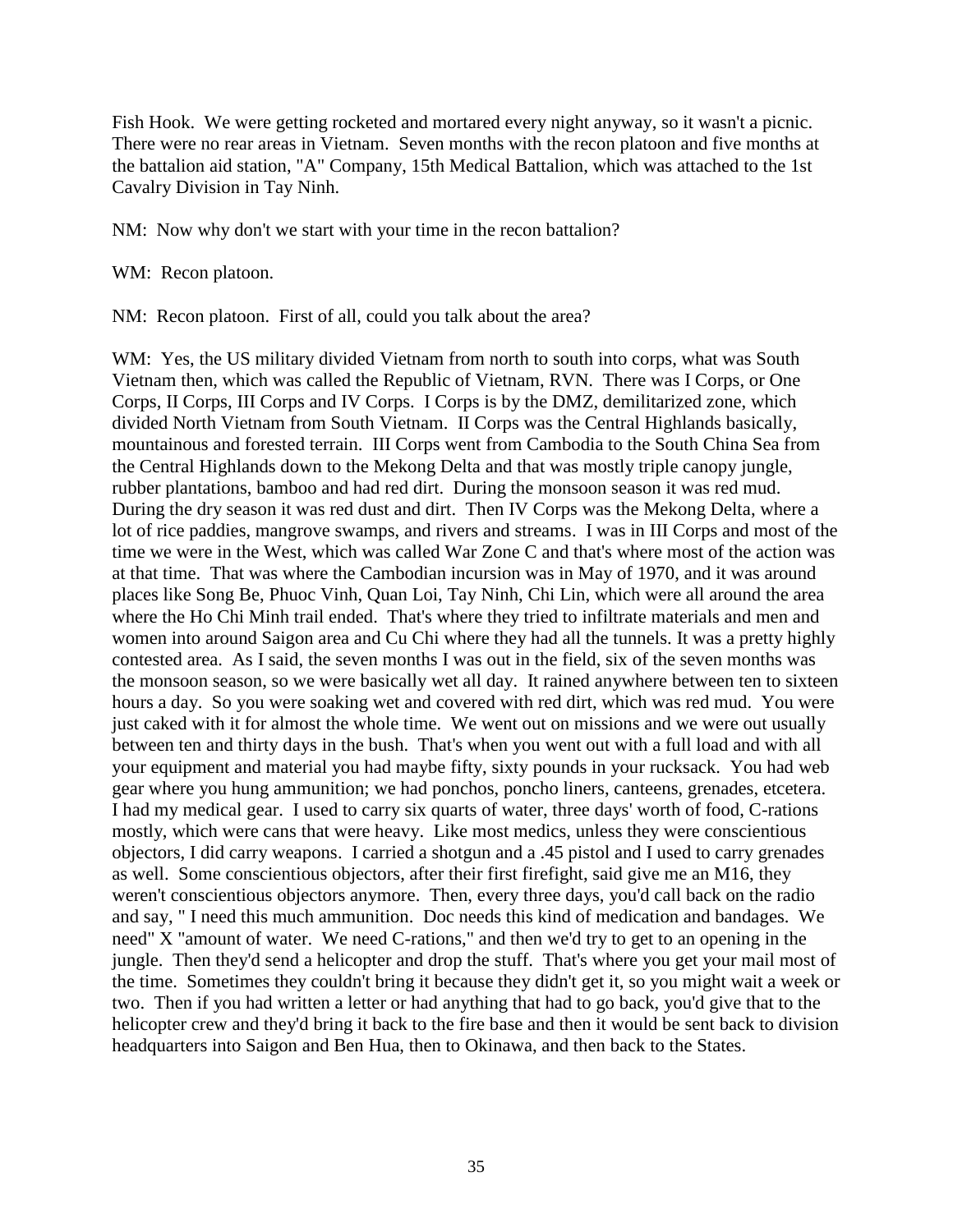NM: These missions where you're out in the field between ten to thirty days, after one of those takes place, how much down time is there before the next mission?

WM: Well, I'm laughing because they'd always say, "Oh, you're going back for stand down about two or three days. Well, it seemed we get back for a day and the platoon leader'd get called up to the TOC, which is the Tactical Operation Center where the battalion commander and the company commanders were, and he'd get called up the next day and he'd come back and say, "Alright, saddle up, we're going out tonight at 1800," or whatever. So, typically, it was a day or two, sometimes, if we were lucky, three, sometimes a day, and then we were out again.

NM: Are these missions for the recon platoon? Are they far? Are they far from your main base of operations?

WM: Yes, they could be. They varied. They could be anywhere. Typically, they'd CA or a combat assault us out of the field, which meant they loaded us on helicopters, dropped us in an opening in the jungle and then the helicopters left. Then we might tromp around that part of the jungle for two, three, four, five, six, eight days. Then they might come back, pick us up, drop us in another place and so forth. Sometimes, not often, but every once in a while, if we were on a firebase we might walk out into the jungle depending, again, upon what the mission was. I did about fifty or sixty combat assaults on helicopters being landed in different areas. You could be out a few kilometers to ten, twenty, thirty, fifty kilometers, but the one thing that you'd always try to do--and the concept of building these firebases out in the jungle where they'd put artillery pieces on them, mostly 105 or 155 millimeter cannon and maybe 60 or 80 millimeter mortars, and the concept was that as far as those guns could fire, which for the 155s were maybe fourteen or fifteen miles I think and 105s maybe eight to twelve miles. You could go out that far around the perimeter because if you got into a fire fight you could call back for artillery support and that was the concept of the firebase. So they try to keep us within [range] out of the artillery. Those firebases, by the way, were not permanent. They were very mobile, because if the area dried up or they figured you'd killed all the enemy or disrupted his activities there, then they pick them up and move them someplace else. Each infantry unit, for example, I was with the 1st Cav, might have six, nine, ten, twelve firebases at any one point in time in their area of operations, but they were always moving, closing them, moving, opening up another one. The missions were we did were ambushes. We ambushed trails and roads. We did security when they built these firebases, because the way they built them was they'd pick out an area where they wanted to build them, mostly triple canopy jungle, so what they do is they'd bring in these Chinook helicopters and the flying crane helicopters and they drop in bulldozers, front end loaders, road graders, and they'd just clear out an area in the jungle, usually huge circular area. Now while they're doing that there's a lot of noise, a lot of activity, and the combat engineers are doing that, so our platoon would be positioned around that area outside in the jungle so the bad guys, the VC, the NVA couldn't sneak up and kill the guys building the firebase because the defensive perimeter and other defenses weren't setup. They'd push a burm up, which is about a three feet high pile of dirt, put barbed wire out. During the building process those were not there. We did what they call BDA's, which are bomb damage assessments. When they did arc lights--an arc light is a B-52 bombing,--they'd send us out into the general area. We'd have to be at least three kilometers away because if you're anywhere inside that on a B-52s strike the concussion could affect you. You're not going to get any flying shrapnel, but certainly some concussion. Then the next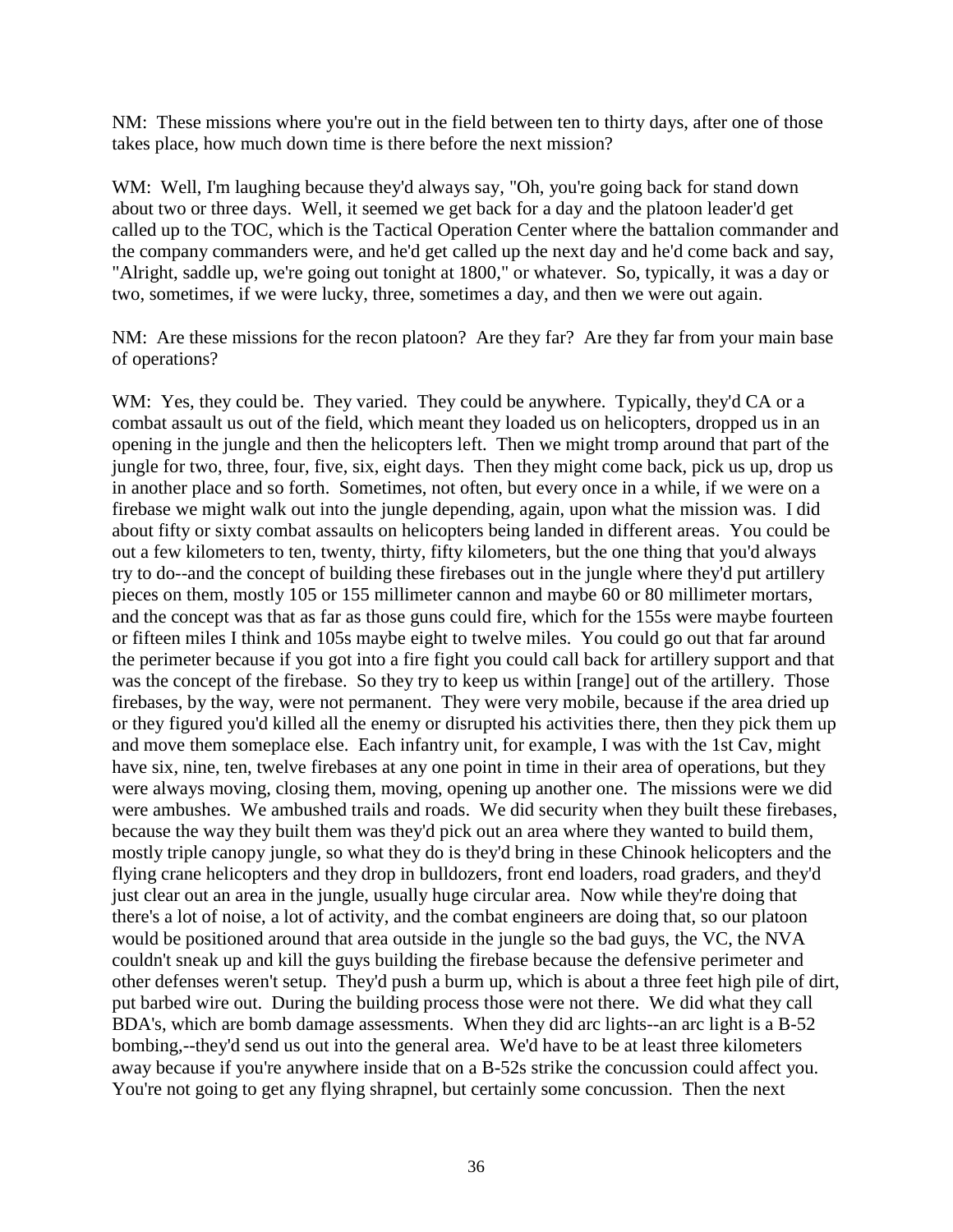morning, after they did the carpet bombing, we'd go in to see what damage was done. Are there any bodies? Were there any materials? Are there any VC, NVA, walking around stunned, and sometimes there were that. We did that and that's three and then fourth was mainly reconnaissance. If they had either intelligence--they used to put these electronic sensors out and if they clicked off they figured there was some kind of enemy activity--and they knew that there were no allied units there, no ROKs [Republic of Korea Marines], or no Americans or Australians or Canadians, who were allies, or South Vietnamese Army troops, ARVNs, they might send us to check it out. The Army's definition of reconnaissance back then, I think, was to use us as human bait. One night we were on a firebase and we knew we were going out the next day, but we didn't know what we were doing and I was with the radio operator and he's listening to the battalion radio channel, what was called PUSH, which is their band and the battalion commander is talking to the company commander--our call sign was Deadly Raider--so he said, "We're going to send Raider out tomorrow morning. We got a lot of hits on the sensors and we're going to put Raider in there tomorrow. We're going to see if they make contact. We're hoping that it's a big NVA unit, a company, a division, a regiment, and then we'll send in a bigger unit to mop up." So, basically, recon is you're human bait. We're going to put you in. We hope they attack you and then we'll put some more guys in and we hope we kill more of them than they do of us. We were a little nervous that day. We weren't real happy with that assignment. As fate would have it, it was nothing. There was some previous activity there, but they had gone and we didn't get into any contact that day, so we were eternally thankful for that, but that was a little scary.

NM: Now these missions, you were flying many different types of missions. Was contact made with the enemy often?

WM: Sometimes, yes, sometimes no. I think probably being a recon unit and because of some of these missions we probably got into less contact with the enemy. God, some of the infantry units were in contact almost every day or two, three, four, five times a week. We were a little bit less than that, but depending upon what you were doing, where you were, you never knew. We setup an ambush on a trail one afternoon and three or four Vietcong came down it. We had setup our .60 caliber machinegun. We heard it start to fire. We were further back in the bush when we heard the .60. We ran up to where the .60 was. We saw a blood trail. We saw some drag marks and that was good because we figured we got some. Also, we found one of their sandals, [which] we used to call Ho Chi Minh slicks--they made out of tires--and one of those straw conical hats was on the trail too. The guy ran out of it or was dragged out of it by his comrades, because they don't want to leave dead bodies to give us a body count. They didn't want to let anybody know how many were killed. Now we're out there and we're probably about ten, twelve, fifteen kilometers away from the firebase and there's no other support around and we figured if they had any buddies around that they'd be back for us so we tried to get as much distance as we could from that spot to a place where we could setup a night defensive perimeter. We found a place in a stand of bamboo. We dug in that night and we never dug in because, being recon, we tried to go very quietly and stealthily. We tried never to walk on a road or a trail. We'd ambush them, but we always walk through the jungle. It was more strenuous. It was more difficult, but you probably weren't going to get ambushed or trip a booby-trap. So anyway, we get into this bamboo; setup a night defensive perimeter, even dug in. We thought for sure we are at least going to get mortared, if not ground attacked that night. First light comes, nothing. I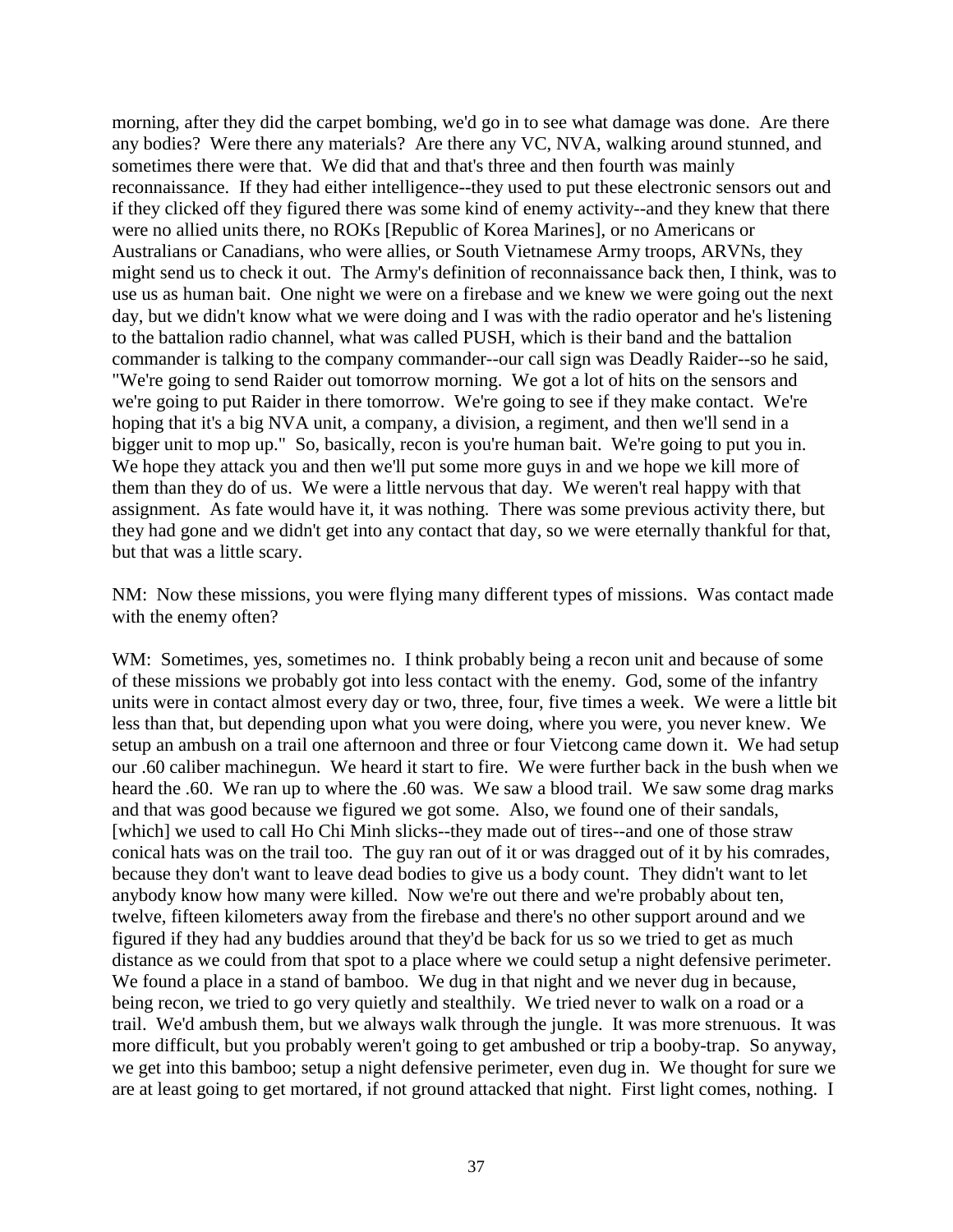get up and walked over to somebody in another hole to borrow something and all of a sudden all hell broke loose. They snuck up on us and they fired on us. Nobody got hurt fortunately. We went after them, but didn't find anything. We called in some Cobra gunships and some F-4s. They did some bombings, but we didn't get anything that we knew of then. Then when we got back to our NDP, one of our guys backs me in some bamboo where I was standing. When I walked over to his hole, he said, "Doc, you're standing here, right?" I said, "Yes." He said, "Put your hand up." He backed me into it. He said, "Put your hand on your head," which I did. He said, "Raise your hand." I raised my hand about an inch or two and there was no more bamboo. When I turned around it was all that's left of the ten, fifteen feet of bamboo and the VC were maybe twenty, thirty meters away from us, in some brush. They must have been lying on the ground and they were firing upward and they cut off the bamboo right there, so the rounds missed my head, my forehead by about an inch or two. You had that every once in a while and then it gets all shaky.

NM: I'm trying to piece together as a combat medic the relationship with the rest of your unit, the enlisted men. What type of relationship did you have with the officers? Did you have with the enlisted men? I'm trying to piece that relationship.

WM: There was only one officer. There's a platoon leader, he's either a 2nd lieutenant or 1st lieutenant. Then there's the platoon sergeant. Then there's an RTO, the radio telegraph operator for the platoon leader and the medic, that's usually what's called the CP, the command post. Then because we only had between eighteen and twenty-two guys, if you take those four out, there's only about fifteen, sixteen guys left. We had three squads, which were all enlisted men, private, private 1st class, Spec 4s, specialist 4--the equivalent of corporal--and then, maybe, a buck sergeant who would be the squad leader. We had three squads and the CP, the command post. I hung out mostly with the CP. The RTO and the platoon leader and I, because we had rotating platoon sergeants, that's a whole another story, but we weren't real thrilled with the platoon sergeants we had. The three of us were really tight and when we went back on stand downs we hung out together and had a great relationship because both of those guys were college graduates. Our platoon leader was from Hot Springs, Arkansas. The RTO was from Chester, Virginia which is outside of Richmond. They were both good old southern boys who grew up hunting, fishing, so they knew the jungle. They were as comfortable as you could be in the jungles. They knew how to read a map. They knew how to use a compass and shoot an azimuth. We never got lost. They knew where they were. They had great instincts. They were wonderful. As far as relationships with the other guys, quite frankly, if you're a medic and you're halfway good, you're "golden." These guys treat you like God, because they know that if something happens to them, if they get hit or they get wounded or sick, the only thing standing between them and death or an amputation or serious injury is you. You are going out and getting them if they are wounded in a fire fight and dragging them back and treating them and stopping the bleeding or keeping them out of shock and calling in a medevac and getting them back to an aid station or a surgical hospital where they can do some real medical work on them. These guys were great. They treated me like I was God. When they got their care packages, which are packages you get from home, people send you stuff. If they had any extra, not even extra, goodies or something, "Hey, Doc, you want this?" "Say Doc, I got this here." "My girlfriend sent me this," or whatever, so it was great. You were really treated [well], as I said, as long as you were halfway decent. Every morning I had to pass out the anti-malarial pills and they didn't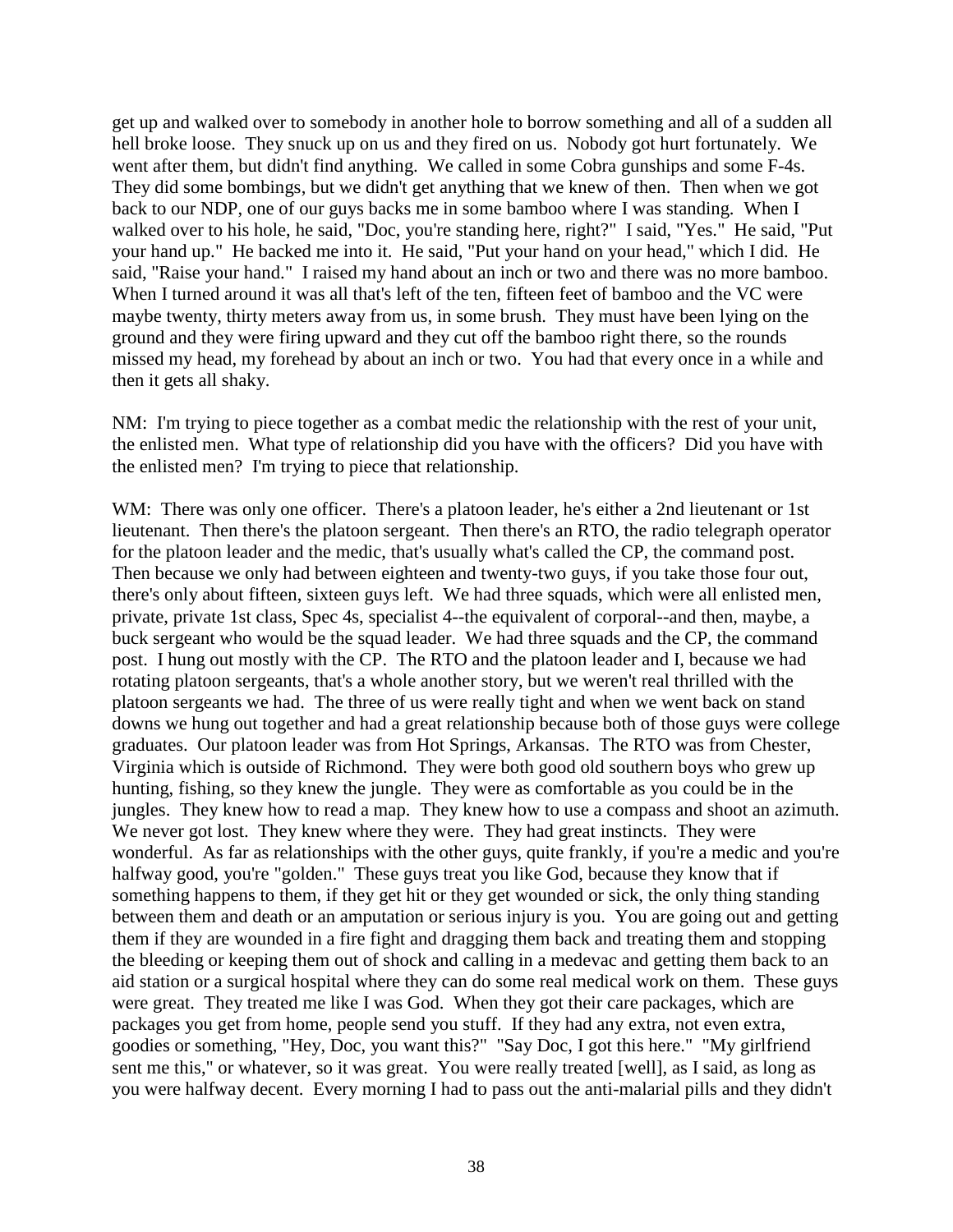like that because I had to stand there, watch them take it, because some guys might spit it out because they wanted to get malaria because it'd get them out of the field. The ironic part about it, and I took my anti-malarial pills, I had malaria twice. Some of the guys thought maybe I was dogging it and not taking them, but I swear to goodness I took them. I just happened to get malaria twice. But the relationships were good. The ironic part is the RTO and I were still good buddies until he passed last year. When I got back from Vietnam I just dropped everything, didn't want to know anything about my service for a bunch of reasons. Fifteen, twenty years later, I started trying to reconnect with some of the guys. I did with a couple of them. One guy was our sniper and the other guy was our RTO that I got in contact and he and I, until he passed last year, we'd talk on the phone every week for about half an hour, an hour. Unfortunately, the platoon leader, who was a great guy and a great friend, was killed on an ambush while we were over there, so that's unfortunate. We reconnected with his family when we got home. A bunch of us went out to Hot Springs, met with his stepmother, his sister and his wife who had remarried. She and her current husband and her son came out and we had just a great reunion with them. I was just treated very, very well by everybody.

NM: That was what they referred to you as, Doc?

WM: Doc, I swear to goodness. Probably not even half of them [knew] my first name, never mind my last name. Now medic was more impersonal, because if you were with another unit or bigger unit they'd call, "Medic," but in our platoon it was almost personalized, "Doc." "Doc, can you do this?" When I call these two guys on the phone now or they call me, they'll say, "Hey Doc, this is Opie," or "Doc, this is Buzz," or I'll say, "Hey Buzz, Doc, how you doing?" They know my name, but I'm still Doc. You never lose that, even after 46 years.

NM: You're on these long missions and you already mentioned that someone is basically aiming at you at one point with probably an AK-47.

WM: I think more than once, but... [laughter]

NM: What types of resistance, what types of armaments would your unit encounter on these various types of missions?

WM: You could get anything from small arms, AK-47s, SKS or CKCs, which were basically like M1 sniper rifles, carbines, they were either Chinese or Russian, some of them from World War II, to RPGs, which were rocket propelled grenades, to mortars, grenades and automatic weapons. You might get some artillery or tanks, but we didn't come up against any of that because we were a smaller unit.

NM: Did you encounter any prepared positions that had booby traps?

WM: Yes. When our platoon leader was killed we were coming in from a mission. We were supposed to go in for a stand down. We had been out for a while. We were supposed to come back in. We were walking back in. There was a huge firebase; actually it was a forward support base, which is a lot bigger. They used to land C-130s and C-123s. They had helicopter revetments. They had two or three divisions there. It was called LZ Buttons and it was in Song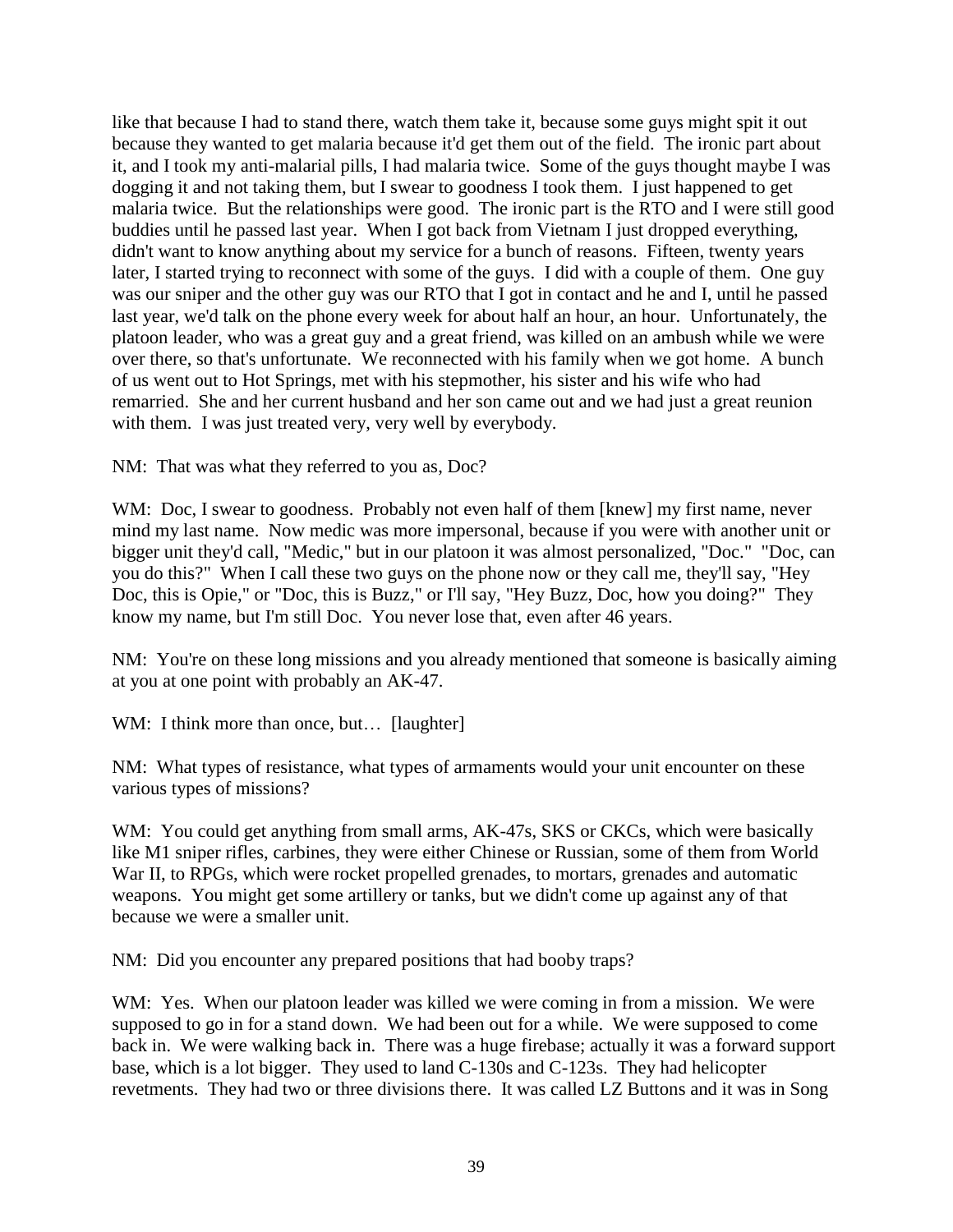Be and we were supposed to come in there for a few days stand down. We were only a klick or two outside, so we were going to walk in. They said, "Stay there and then just walk in. We'll give you stand down." In the morning they said, "Listen, Delta 1st of the 9th is going down to another little firebase that they built about ten klicks away." Delta 1st to the 9th was another unit in the 1st Cav and that was a gun jeep platoon. They had jeeps. They had .60 calibers mounted on them and on the last one they had a 106 millimeter recoilless rifle. Now that day that was being repaired, so they didn't have it available. They had the M60s on the back of the jeeps. They said, "They're coming down the road outside, meet them at these coordinates. You'll get on. They'll drive down." I didn't even know what the mission was. We were supposed to go down there, for what I don't know, and then they said, "They're coming back later on in the day and you'll have your stand down." So we're going down this dirt road and the tree line was maybe thirty, forty meters away and all of a sudden you can see it getting closer to the road because that's the way the terrain went. So our platoon leader and the platoon leader of the gun jeep platoon stopped and they talked and they were getting a little nervous they said because now if it's forty, fifty meters away you got a chance to regroup if they start firing at you out of the tree line. It's a great place to get ambushed, and our recon platoon would never be on a road or a trail, but we're with the jeeps. They can't go to the jungle, so they have to ride down the road. They called back to the battalion commander and asked if we could do a recon by fire. A recon by fire, other people might call it a mad minute, means you just fire, you don't know if anything is in there, but just in case there are you just fire your weapons in there and if [they are] there it's either going to get them or they're going to keep their heads down. They got permission to do that. We start firing, all of a sudden all hell broke loose out of the tree line. Our platoon leader and his radio operator were killed, immediately. By the way his RTO, my buddy Opie was so good he got promoted to platoon sergeant; so fortunately, he wasn't next to Mike then. But this new guy, who was his current RTO, [was] shot immediately and killed. Another guy got wounded and one of the Delta 1st of the 9th jeep commanders, a sergeant, named, Don Skidgel, was awarded the Medal of Honor for his heroic actions that day. He provided covering fire so everybody else could get in the ditch and take cover. A long story short is that road was a main road that went from Saigon to Song Be. The next day, there was going to be a 150 to 200 truck convoy coming from Saigon to Song Be with fuel, ammunition, food, supplies. Somehow the Vietcong and NVA had intelligence that was happening. This was a reinforced NVA, [North Vietnamese Army Battalion], the regular Army, not just the rag tag Vietcong that were setup there to ambush that convoy. They didn't want us. We were small potatoes, but they thought once we fired at them that they were discovered. They figured, "Well, we'll take what we can get because they know we're here." If we did not fire at them, we would have went down, came back and the convoy would have gotten ambushed the next day. But these three guys got killed that day because of that, so it was a shame because this guy was just a great guy, Mike Thomas from Hot Springs, Arkansas, just fantastic. He would have been something too. The battalion commander said he was one of the top two or three officers in the battalion. He was just charismatic. Everybody loved him. He was the best officer I ever encountered in the military.

NM: You brought up sometimes you would encounter some of this heavier resistance. Was it apparent that some units you were encountering were Vietcong, were just some guys running around, versus encountering North Vietnamese Army units, regular Army units in that Cambodia area?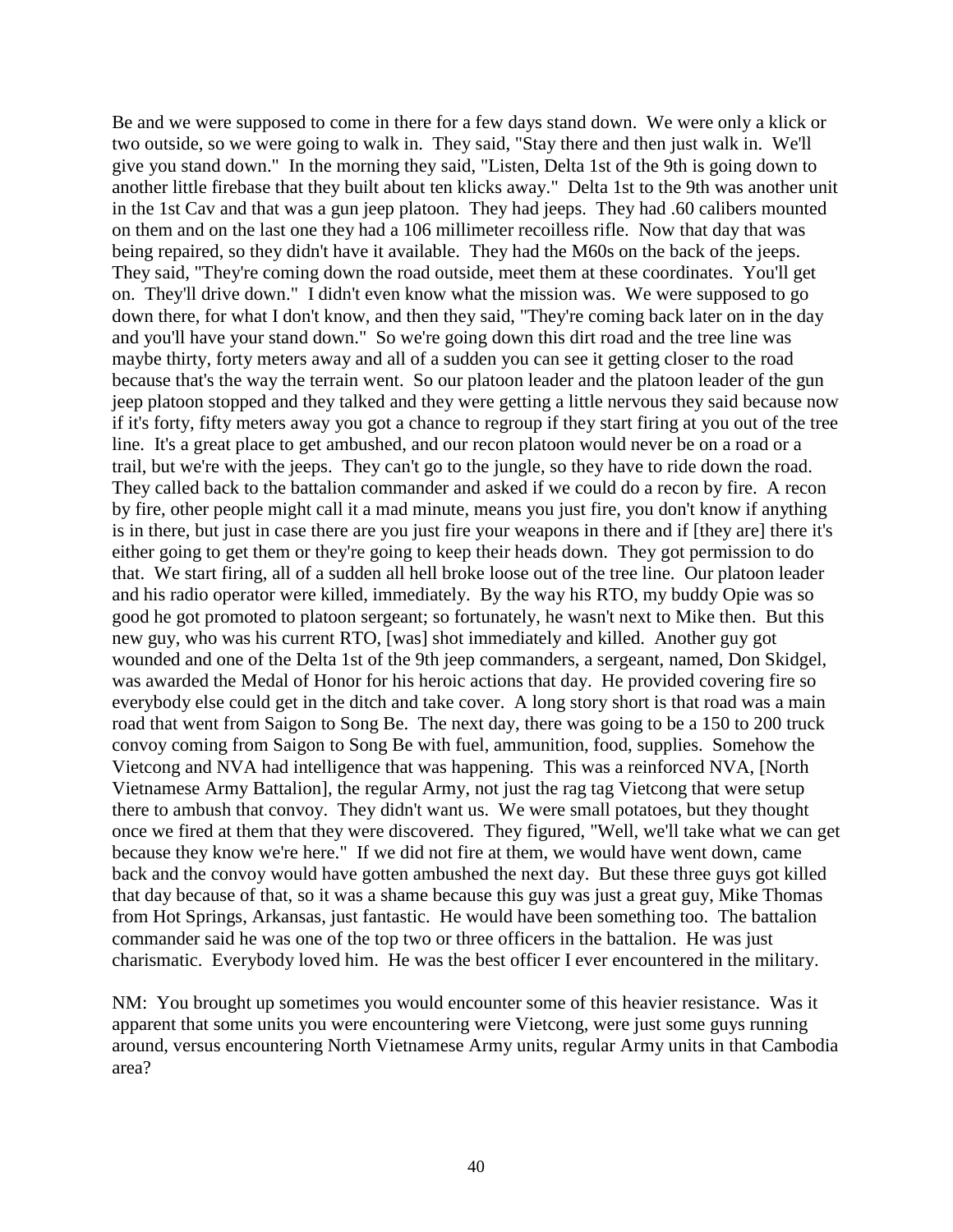WM: Yes, you could pretty much tell because most of the Vietcong were hit and run. That encounter might last thirty seconds, a minute, two minutes, because that was their job and that's what they saw their tactics as. It's mostly hit and run ambushes, snipers, that kind of stuff. NVA units, they were more disciplined. They were very well trained. They were very well equipped and you knew you were fighting a professional Army when you encountered them and we didn't encounter them that much. What we encountered mostly was Vietcong; I don't want to say ragtag, but kind of small, four, five, six. Basically, just trying to spring an ambush, trying to inflict some kind of harassment and whatever else they could get was fine. But the NVA units were professional and they were usually bigger. They would have been platoon size or company size and VC were mostly small.

NM: I also want to get at kind of what daily life is. You're not always on missions, but just kind of a routine. Is it a routine or is it always changing?

WM: It changes, but most of the time you are on missions, it was scary but not constant action. It's clichéd, but it's like hours and days of boredom and seconds and minutes of terror, because most of the time you're sitting around waiting for something to happen, hoping it wouldn't, but kind of knowing that, eventually, it would. But the routine was you'd get up in the morning. You'd breakdown your night defensive perimeter. You'd have your breakfast. Whatever the mission was, you'd go, and then you might stop for a break and you might setup an ambush or you might look for indications that there were enemy movements around. You might be looking for a cache of food or weapons. If you saw anything or anything suspicious you might call back for some artillery. Then, late afternoon, the platoon leader would look for a place to setup your night defensive perimeter. The process was you'd try to find a place that was defensible, that's certainly off a trail or road. If you can get some high ground that was even better. Then you'd spread out the three squads in a circular formation. The command post would be in the middle. Then each soldier would put out trip flares in a continuous circle so if somebody tried to sneak up on you at night, they'd trip a wire and a flare would go off. It could be an animal too; you didn't know that because there were a lot of animals in the jungle. Then about ten meters behind that you setup claymore mines. Then what you do is you take your poncho-- everybody had a poncho, you never wore it because it didn't do any good. It's a 100, 110 degrees and if you put a poncho on you wouldn't get wet from the rain, but you'd be soaking wet from the sweat. So you use the poncho. A poncho is a square piece of rubber, it's got snaps on it and it's got a hood. You'd tie off the hood and make a two man hooch. You'd snap two ponchos together, everybody carried some metal stakes and rope, and you'd get either trees or bamboo and you'd tie the rope about two, or three feet off the ground, and then you put the two ponchos that were snapped together across it and it would come down and form like a little hooch, a little tent. You'd stake the four corners with the stake or you tie them off if you had bamboo and that would be your shelter for the evening. At least it would keep some of the rain off you. You'd still lay down in the mud. Sometimes you'd have air mattresses, but at night, especially if you're wet, some of these guys would turnover in their sleep and it would make that squeaking sound and so a lot of times that's when the platoon leader would say, "Take all your mattresses down. Take the air out of them," because you don't want to give away our position. Then you'd have one guy on guard duty. You'd divide the night into time and maybe it was half an hour, forty-five minutes, when he was done he'd wake the next guy. They'd sit in the position where you'd have all what we called the clackers, which were the detonators for the claymore mines. They'd all be sitting in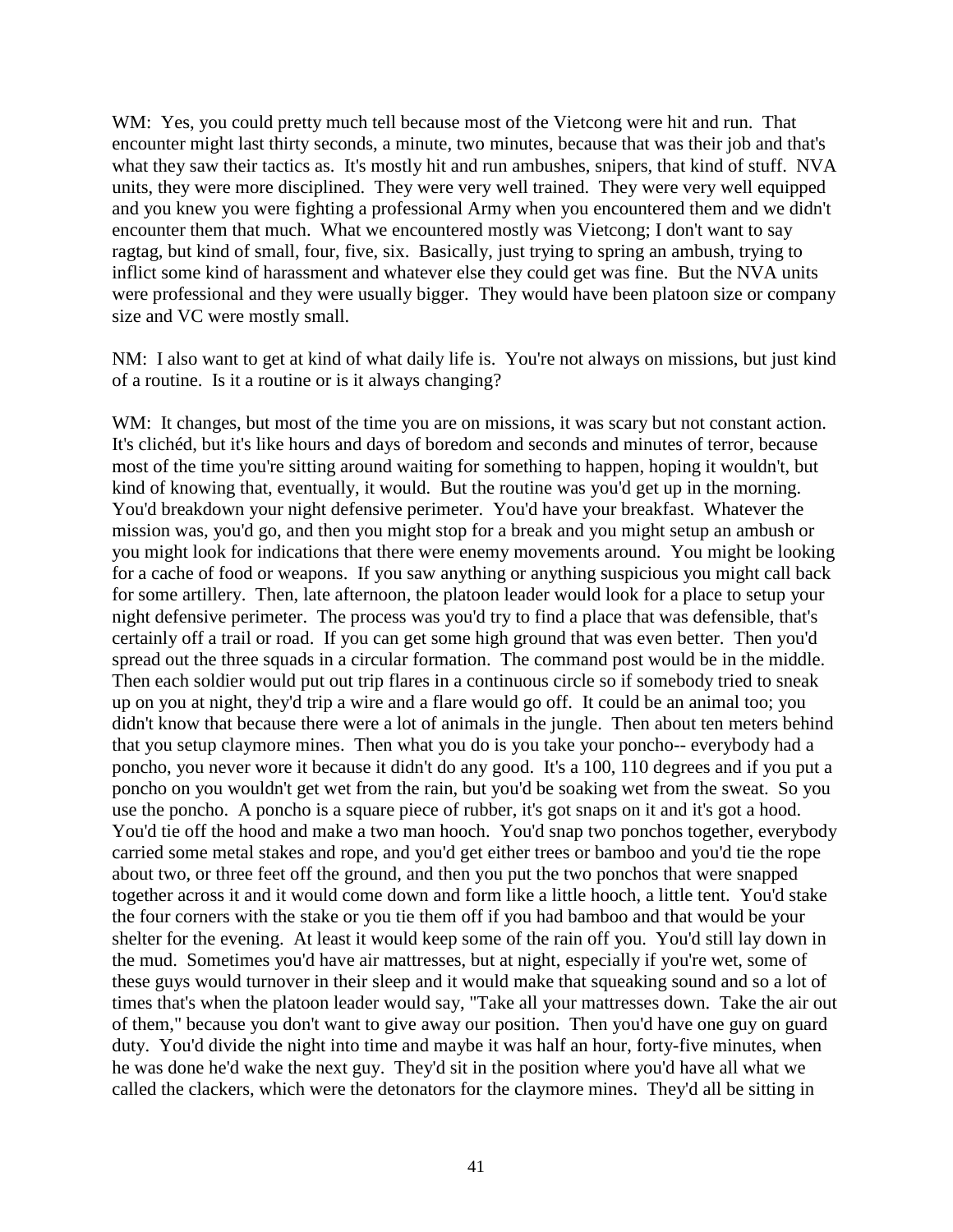front of them so he knew if a trip flare went off over here, that was this clacker, if went over there, it was this one. The first thing, as soon as a flare went off, he'd hit the detonator, you'd have to hit it three times. It was an electrical connection and you hit it three times and it would blow, by that time everybody else would be awake and you'd fire. Everybody knew what their job was. About two or three in the morning, usually, it would stop raining and what that meant is now you got these rubber ponchos that you're using as hooch's. The moon would come out and the reflection of the moon would shine off the wet poncho, so everybody had to get up and quietly take down those ponchos and fold them up because that could give away your position. So now you're lying on the ground and even though it's not raining, water is still dripping down from the trees. It was a mess. Then in the morning you'd get up and the guys would go out and take the trip flares down. They take the claymores back down. You'd have your breakfast. If there was a routine, that was the routine. But most of the time during the day you're busting bush or you're humping through the boonies with fifty, sixty pounds. Our platoon leader was good. We'd take long breaks, a half an hour, forty-five minutes and you just sit around and you might play cards. There'd always be somebody on watch and you'd setup a defensive perimeter, but if there was a routine that was it. Then, depending on whether you're doing security on the firebase, whether you're doing bomb damage assessment, whether you're doing the recon, it might vary a little bit. Quite frankly, most of the time it was just plain boring and hard work because you're expending a lot of energy and really not a lot of stuff is happening.

#### [Tape Paused]

NM: Now in these types of missions did you have to work with the allies?

WM: We never worked with any of our allies, Australians or ROKs or ARVNs. We did have once a Chieu Hoi. Chieu Hoi is the program where the enemy surrenders and they turn our side. It could be VC or NVA. They are trained, indoctrinated, some military training, some political training, and then some of them become Kit Carson scouts. So we had one assigned to us once and he didn't work out. We weren't real happy with him. We thought he almost got us killed, so when we got back from the mission, our platoon leader went up to the TOC and told the company commander and battalion commander, "We don't want this guy anymore and if you send him out with us again we'll probably kill him," so we didn't have him anymore. Sometimes another company or platoon was short on manpower, if they were in a big firefight and a lot of guys were killed or wounded, they'd put us in to supplement that group until they could get replacements. Other times they would OPCON us, which meant they'd put us under operational control of another 1st Cavalry Division unit, for example when we were with Delta 1st of the 9th on that gun jeep mission. We did that a couple of times. There was a mechanized unit that had armored personnel carriers, tanks, they used to have Deuce and a Halfs, two and a half-ton trucks, called the 11th Armored Cavalry and we were OPCONed to them every once in a while. We hated both of those assignments because whether you're going down the jungle in tanks and armored personnel carriers or gun jeeps, the enemy knows where you are ten, twenty klicks away. We hated it because we were cautious. We were careful. We still got into trouble every once in a while, but we hated being with them. We didn't like it. We didn't have anything to say about it though, but we did not work with any other units, not with the ARVNs, or the ROKs or the Australians at all.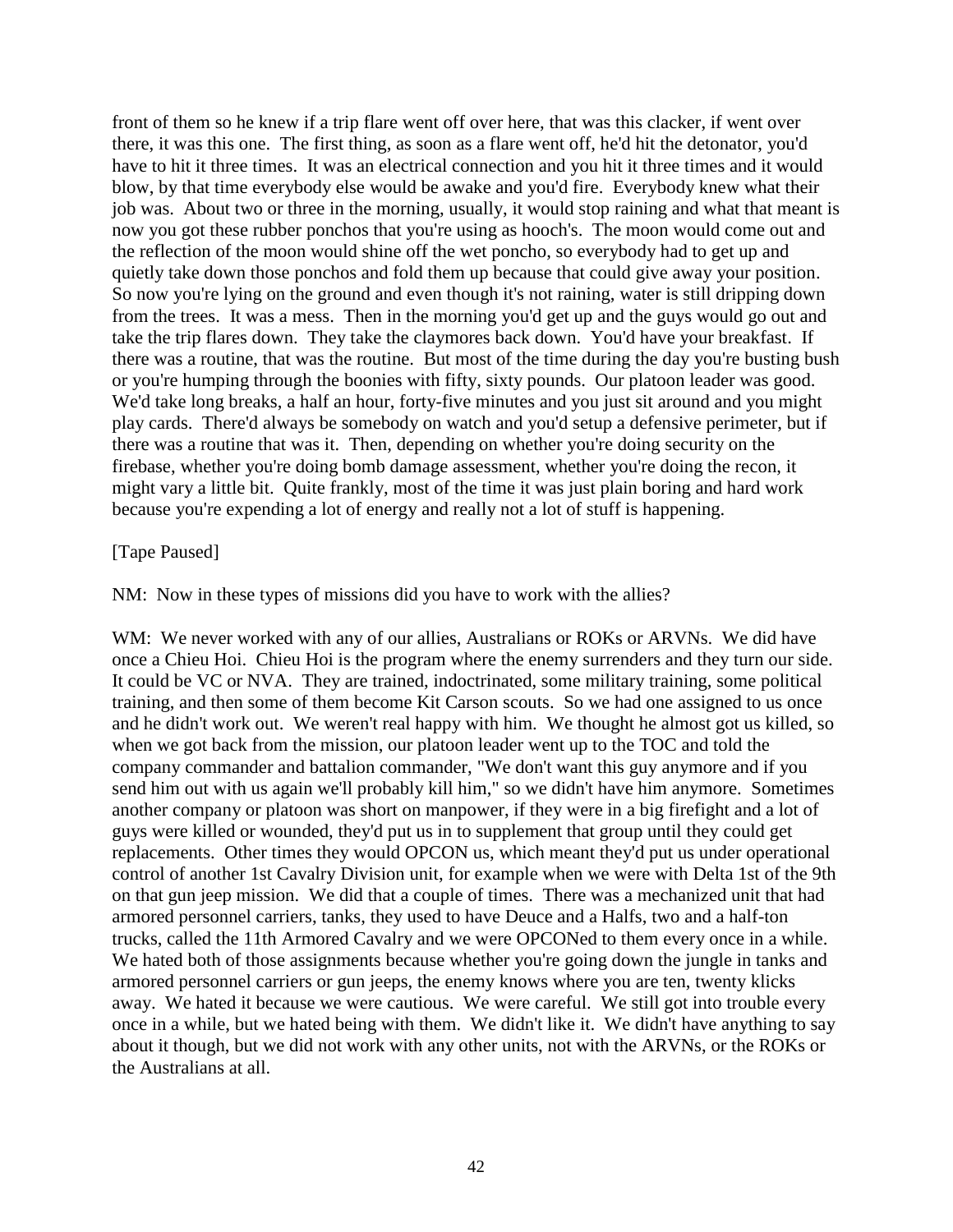NM: It sounds like you might have had more of this later when you're in your last five months

WM: Yes, the battalion aid station.

NM: Yes, when you're at the battalion aid station. But was there any chance to interact with the South Vietnamese civilians? Were there any villages or were there major population areas?

WM: Not major but, yes, every once in a while we'd go through a village and not a lot of interaction because at that point in time you were skeptical. You didn't know whether they were friend or foe. You'd walk through and they'd say, "GI number one, GI number one," and we'd joke to each other say, "Yes, when the VC come through here tonight, they'd say VC number one, GI number 10." So you didn't know who to trust. We never mistreated anybody, but you're always cautious or on guard. You're right, maybe more so when I was at the battalion aid station. We did what were called MEDCAPs, which were medical civilian action programs. Every once in a while they'd take some of the medics from the aid station with a doctor. We'd go out to a village, the village chief would say something and people would line up and we'd get everything from infants to old people and treat them for whatever they were complaining about. You'd have a local Vietnamese there who was our ally, who could translate, but not a whole heck of a lot of interaction otherwise.

NM: Now I just want to ask a quick question about the MEDCAPs missions. Did you have to receive training when you were training about the MEDCAP missions or was this something that you already had learned?

WM: No training. Some of us were combat medics. Some had been at the aid station treating the wounded or the sick or the ill. There was hepatitis, malaria and other diseases, so the guys had been doing that. Some of the other guys did security. A doctor, the battalion surgeon was usually there. He was a captain and a full medical doctor. His specialty might have been orthopedics and he might have been treating some kind of tropical disease, but he was a medical doctor. Quite frankly, I think we did some good, but a lot of that was political, trying to win the hearts and minds. Everybody in the village would lineup whether they had anything wrong not because they were curious and they wanted to get something whether it was a pill or bandage. Some had a slight wound or little scratches. Some were seriously ill people. They tell you before you go out that as far as they know this is a friendly village and don't be harsh, but no other specialized training.

NM: Now I want to get some more on the perspective of a medic. What were some of the things that you as a medic were concerned about in terms of for example injuries, preventable injuries? You mentioned diseases, malaria. What were some of the things that perhaps you uniquely would keep an eye on to keep your unit healthy?

WM: Well, one thing was the anti-malaria pills that I would pass around. We had two kinds. We had chloroquine primaquine, which was a big orange pill, that was once a week. The other was this little white pill called Dapsone, and I didn't know it then, but that was actually an experimental drug that did nothing for preventing malaria, but they didn't know it then. They were working with a pharmaceutical company and I guess they used us as guinea pigs. They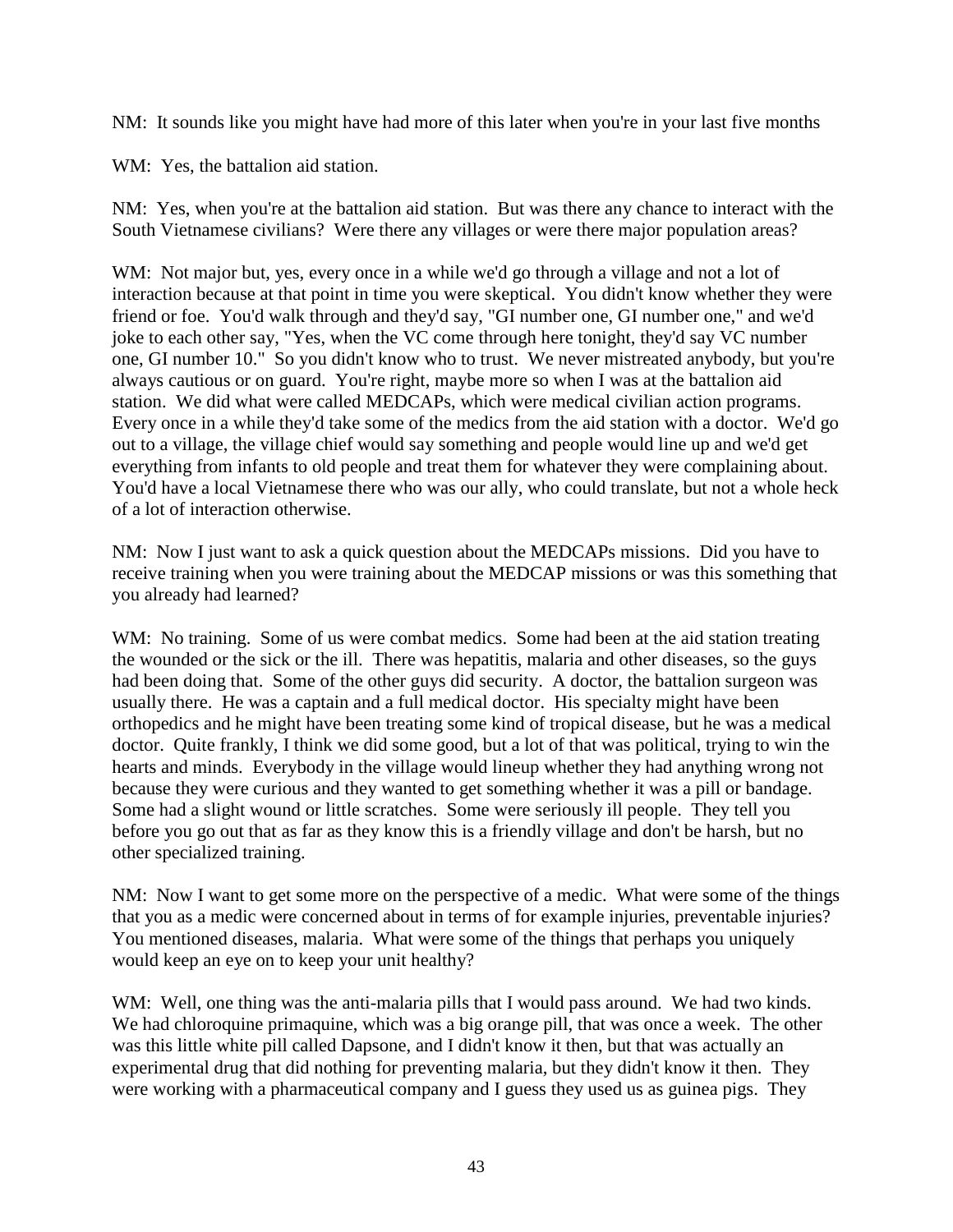were daily and my job was to pass them out every morning. I did that at breakfast while they were eating. I'd have to stay there to watch them take it. If we took any water out of the stream I'd try to make sure the guys put the purification tablets in it. Probably one of the biggest things that I had to treat was what we called jungle rot, which in World War II was called trench foot. Everybody's feet got wet. The first thing when we got a new guy in the platoon I would tell him to get an extra pair of socks--clean dry socks--get a plastic bag wrap them and make sure that it was tight and put them in his rucksack. Every night while we were setting up our defensive perimeter, when everything was done, I had a little sick call at my position. Our feet were always wet. The boots weren't waterproof. We wore the olive drab socks, so when you were walking through the jungle the socks would get wet and bundle up and start rubbing between the toes and would cause big open, gaping holes. If you didn't treat them properly and try to keep them as dry as you could, they could get infected. Sometimes I had to medevac the guy. So at night I tell them to take their boots off, since they weren't walking through the jungle anymore. Take your old wet socks, wring them out, if you could get them inside your little lean to or hooch try to do that and if you needed, if you had any open sores, come over to my position and I would try to clean them out, put bacitracin, which was an antibiotic ointment and then try to bandage them. Then tell them to put their dry socks on. Then in the morning, after we leave out of the night defensive perimeter, we might stop at about nine, nine-thirty. By that time it hadn't started raining yet, so we'd stop for break and I'd tell them take out their wet socks from the night before, squeeze them out and hang them over branches to dry them out so they'd be dry for the night. The other thing that was pretty prevalent during monsoon season was leeches. Now most of them could take care of that themselves and you either squirt insect repellant on it, we call bug juice. You couldn't pull them off because if they were on you their head was embedded into your skin and if you pulled it out the head would be in there and it'd get infected. If you smoked you lit up a cigarette and burn them and they'd let go and then you can just flick it off. On one occasion we all had leeches after walking through a stream. Some guys were calling for me and telling me they had leeches. I said, "We all do. Take care of yourself. Everybody's got leeches." I'm squirting them off me. You got to lift up your pants and lift up your fatigue jacket and look on your arms and your chest areas, guys screaming, screaming and screaming. In fact, one guy says, "I got leeches." I said, "We all got leeches." He said, "No, I got a leech up my" and he used the word, I'll say, "penis." I said, "You got to be kidding me." I said, "Show me." So he showed me and sure enough all I see was this tail coming out of his urethra. I said, "I can't help you. I mean, you're going to die." He said, "No, no." "I have no idea what to do with this. This wasn't in the manual." Fortunately, we were going to get resupplied later on that day, so I told our platoon leader, I'm going to have to medevac him, and they'll probably have to give him a course of antibiotics. Sure enough, I medevaced him. He came back a week later and that's what they had done with him. So, most of the non-combat issues were some of the diseases; hepatitis, malaria, what we called jungle rot, leeches. Those were all very prevalent things other than gunshot wounds, booby trap wounds, sprains and fractures.

NM: The noncombat injuries, did they put a lot of guys out of commission?

WM: Yes, they did. If you had those sores and infections in your feet you can't walk and so you got to get out. Malaria and hepatitis were pretty debilitating because not only would you have the disease, but you'd be weak, have a fever and not able to keep up. I know because I had malaria twice. You're not eating; they're feeding you with IVs. You're going to lose probably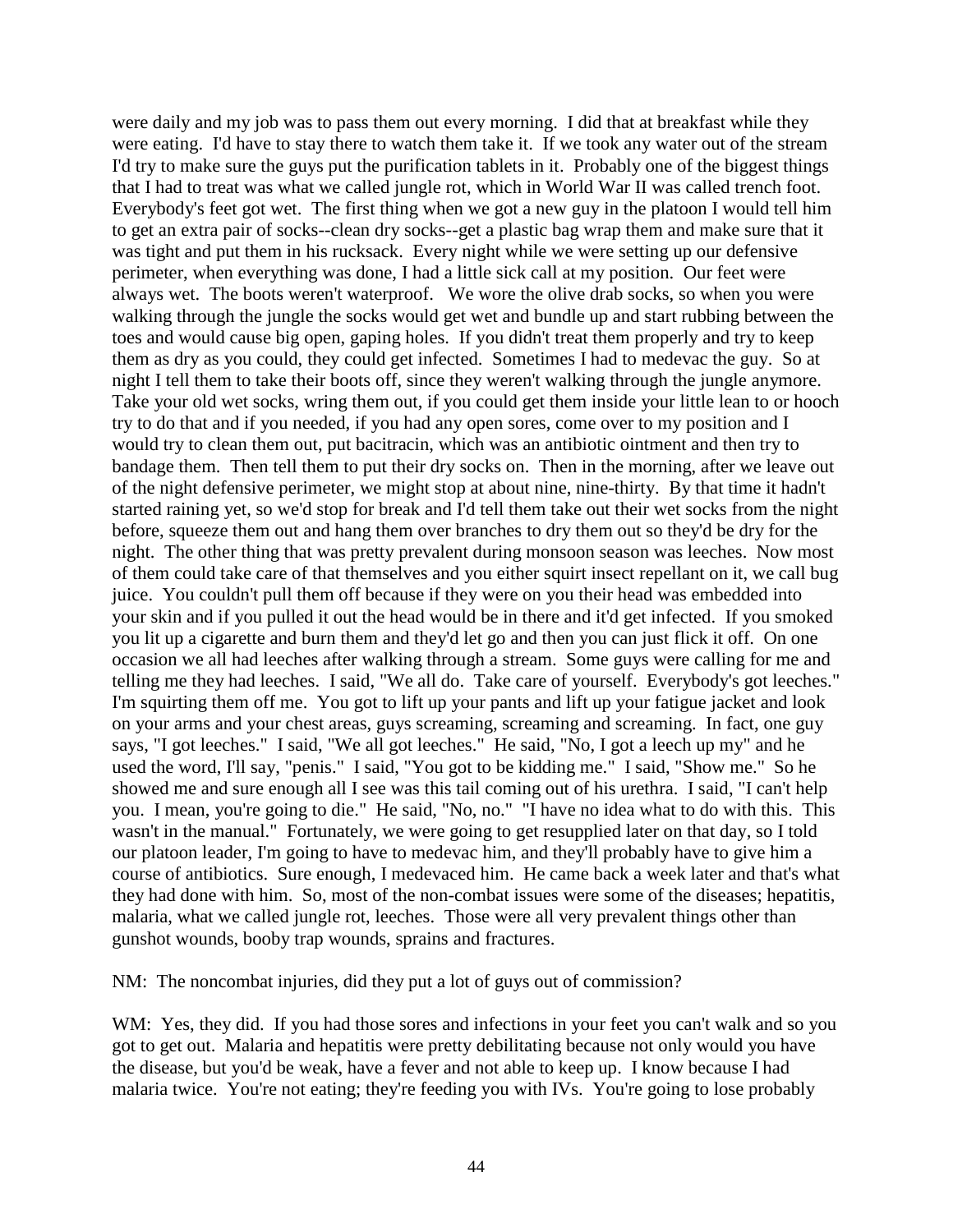twenty, twenty-five pounds. You probably already lost fifteen, twenty pounds from humping around in the jungle in 100, 110 degrees, heat and humidity. I'm six foot one and I was down to about 120 pounds after I had malaria. So then after a week in a hospital, you are sent to a convalescent center to get some weight back on you and get some nourishment before you can go back. So yes, they could be very debilitating.

NM: You mentioned that you would tell soldiers to put their socks in plastic bags and for their trench foot. Are some of the things that you did, were they the result of learning on the job?

WM: Yes, learning on the job and learning from people. You talk to people who are medics. Because when I first came in I was back in the rear a few days and some of the medics who had just come out of the field were telling me some of their experiences. Now some of it was BS. They tell you some war stories, but a lot of it was good information. So mostly, things that you either learned on the job or you learned from people who preceded [you] or you learned from other people in the platoon who had gone through it. There was a lot of learning on the job.

NM: Is there anything that stands out from your time in the recon platoon, your seven months there? I want to get to your time out of the field and in the aid station. Is there anything that you like to share for the record?

WM: When I do tours at the New Jersey Vietnam Veterans Memorial Museum and Education Center (NJVVM) one of the things I tell the groups it was almost like a million dollar education that I wouldn't pay a penny for today. It's like unless you've been there you wouldn't understand it. It was something that was extremely intense and terrifying, but I'm glad to have made through it. Sometimes I don't know how I did, but if you asked me if I would want to go through it again or if I want my sons to go through it, or you or anybody else, I would say no. I wouldn't want anybody to have to go through that. The other thing that I tell people is I'm seventy years old so my year in Vietnam is one percent of my lifetime. I had a great childhood. I had a good upbringing. I graduated from college. I have an MBA. I taught in the NJ Public School System. I was in business for thirty-five plus years, but that one year of my life was the most invaluable experience that I've ever had. I learned more about myself, about what I can do, what I couldn't do, about operating under stress, about other people and how they react to stressful situations, about war, than I ever could have anywhere. I'm not telling people to go and do it. I wouldn't want anybody to have to do it, and it sounds crazy and it sounds contradictory, but that's the way it is. There were some times when you thought you weren't going to get out alive. There were other times where you second guess yourself. Probably the most difficult thing to do was when we had casualties was the triage. I mean multiple casualties. When you had one casualty, no brainer, you do what you need to do. You almost do it automatically. Many times you don't even think you improvise. You do things you didn't think you could do. But when you had more than one, then you have to say, "Alright, which guy am I going to treat first." If the others don't make it, you think, "Maybe I should have treated this other guy. Maybe I should have helped him first. I've read a lot of the books from nurses and some doctors and they said the same thing, it even happens back there at the hospitals when they triage people because, basically, they're determining who's going to live and who's going to die. I think the terminology is expectant, serious and secondary. Expectant means they expect that they're going to die and so they put them off in a corner. They might come back an hour or two later and they're still alive and they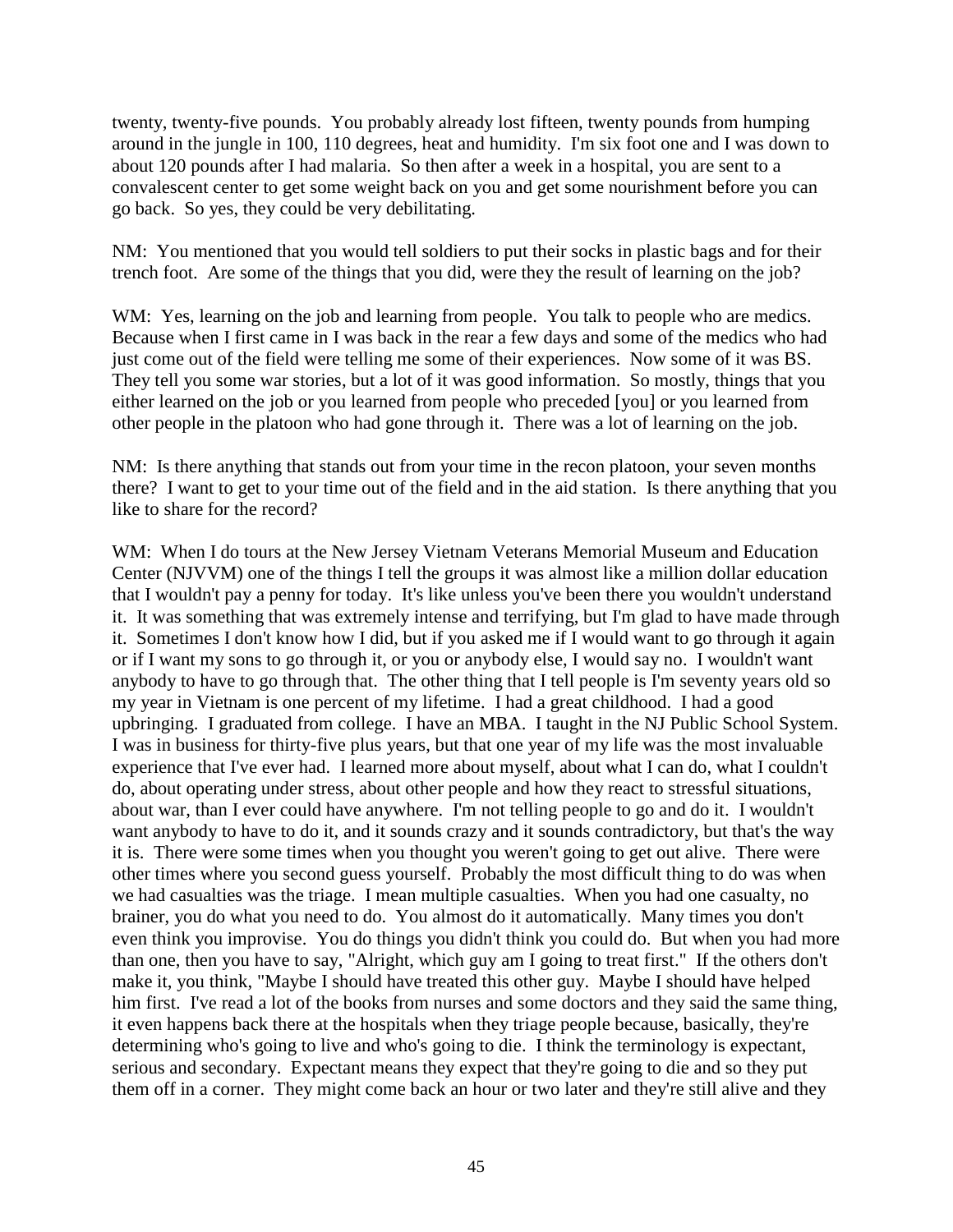say, "Maybe if I gave him some treatment an hour or two hours ago…" But that's probably the most difficult thing that you had to do was to decide who you were going to treat first. Four of the guys that are tour guides at the NJVVM that were helicopter pilots and although none of them were medevac pilots I still say that these helicopter pilots in general and medevac pilots, specifically, were just unbelievable. They're nineteen, twenty, twenty-one-year-old kids. By policy, they did not have to come in to a hot LZ. Hot LZ is where you're taking fire. Most of their aircraft commanders or unit commanders didn't want them to, because if the helicopter got shot up they'd lose a half a million dollar piece of equipment. They wouldn't be operational. I can say this, every time, any time that I ever called a medevac in, never once did they ever refuse. All they wanted to know is, "How many wounded? Is the LZ hot or cold?" If it's hot, "What are you taking, automatic weapons, RPGs, small arms? Where are they? Where is the fire coming from and what's the best way we can come in?" You give them all that information, they'd say, "Okay, we'll call when we're two minutes in bound, have everybody ready. I'm not going to be on the ground any more than thirty seconds." But never once did they ever refuse to come in, so I have nothing but admiration. Those guys used to get shot up all the time. They were brave, courageous and sometimes heroic.

NM: Now you say it was policy that they didn't want the medics in the field more than six months.

WM: They tried to switch them out in the 1st Cav. I don't about any other units or divisions, but that was a 1st Cav policy. Some were never in the field. Some went directly to an aid station or directly to a field hospital and were never in the field. That's why the one thing that I'm proud of most in my service, of the awards I received is my Combat Medical Badge. To be eligible for a Combat Medical Badge in Vietnam you had to have a medical MOS, which is military occupational specialty, which was 91 Bravo 20. You had to be assigned to an infantry unit. That infantry unit had to be in the field. That infantry unit had to be under attack, under fire more than once and the officer in charge of that unit had to write a recommendation for you to receive that Combat Medical Badge. I think they said less than five percent of medical personnel in Vietnam ever received a Combat Medical Badge, so I was very proud of receiving it. A lot of the guys, and I have nothing against them, they were fortunate and God bless them. They didn't get a Combat Medical Badges because they were in the battalion aid station or field hospital or convalescent center. They got rocketed and mortared every night. They treated wounded. They debrided wounds. They stabilized guys before they sent them on to surgical hospitals, but they weren't under direct fire with an infantry unit and didn't hump the boonies, so they were not eligible for that award.

NM: Were you awarded the Combat Medical Badge while you were still in Vietnam at the aid station?

WM: Yes, well actually before, while I was in the field.

NM: In the field.

WM: Yes, I got it because our platoon leader had recommended me for it and I eventually got orders for it so I could wear it. Now you don't wear it in the field, you don't wear medals or rank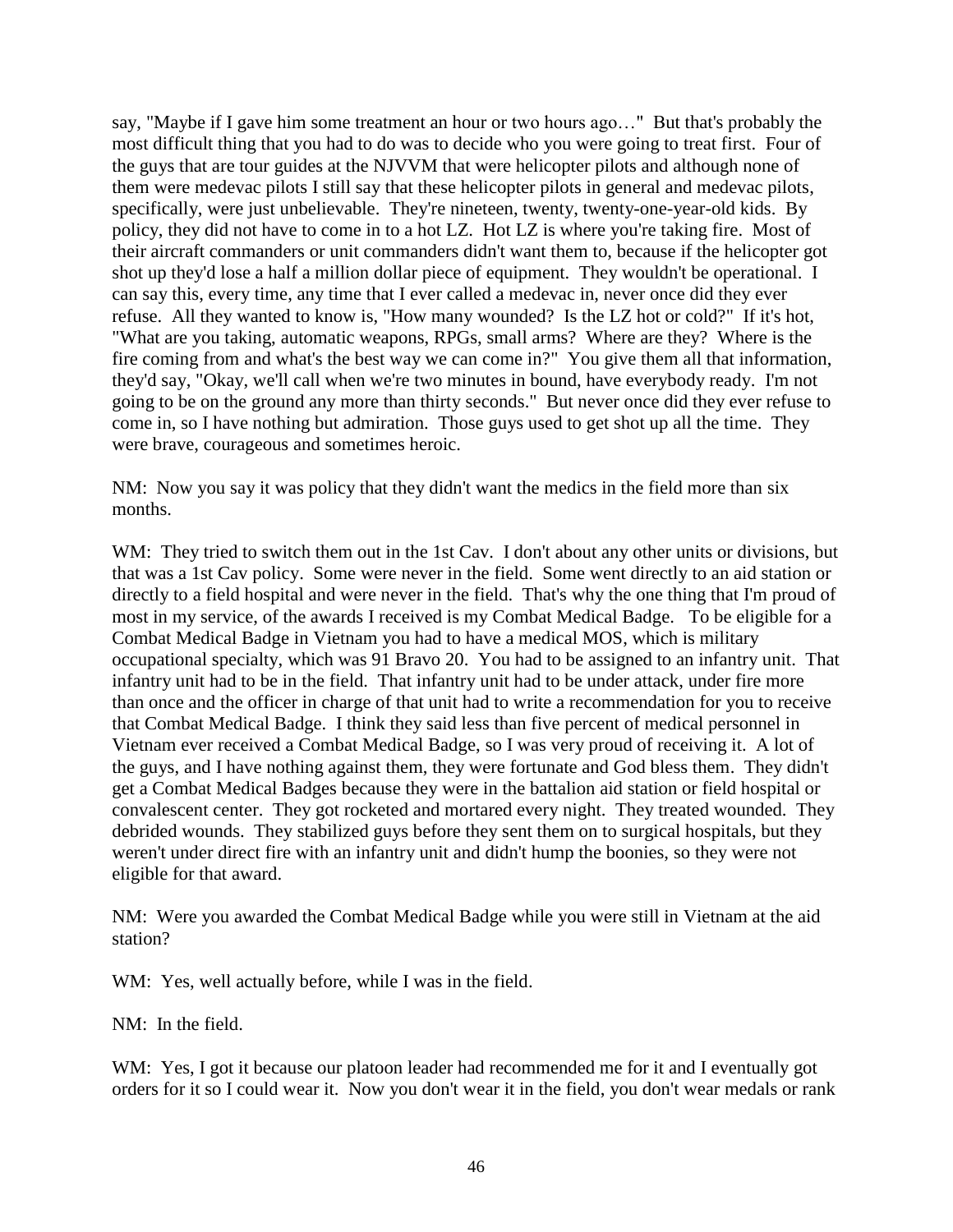or anything in the field because you don't want the enemy seeing who you were and what you were, but when we're back at the aid station, yes, I could wear that award. So I received it while I was over there.

NM: When you go to the aid station, you were still in the 1st Cav area?

WM: Yes, yes. The aid station was A Company 15th Medical Battalion and that was attached to the 1st Cavalry Division. It was a support unit of the 1st Cavalry Division, the 15th Medical and just the ABCD--Alpha, Bravo, Charlie, Delta--each one was an aid station, but they were in different locations. One was at Quan Loi. One was at Phuoc Vinh. I happen to be at Alpha Company, which was at Tay Ninh, which was a pretty big base.

NM: While you're there the 1st Cav is in operations for

WM: Around that area.

NM: Around that area and also the beginning of some operations into Cambodia?

WM: Yes, I was there from end of January through end of May 1970 and the incursion into Cambodia officially started in early May of 1970. Now I'll also again back track. There were times when I was with the recon platoon. We were in Cambodia. We knew it. We'd call back and we'd say, "We think we're in Cambodia. Here are the grid coordinates." They'd say, "No, you're not in Cambodia." "Okay, fine. Thank you very much." But we knew because there's no border and there's no checkpoint and there's no line that says "You're now entering Cambodia." The US was in Cambodia for a month. They got a lot of arms, weapons, food and so forth, but that was the official incursion to Cambodia, yes.

NM: Well, definitely it was much different. It was different serving in the recon platoon versus the medical aid station. Could you talk about some of the major differences?

WM: Yes, it was very different, I guess. I don't know if disciplined is the right word, but it was more relaxed. You had more of a routine. You got up in the morning. You went over to the mess hall. I did have a hooch with sandbags. It was a four man hooch. It was pretty nice and I had a cot. It was more like a bed and I had the poncho liner on top of it. We had a fan. I had pictures taped to the wall behind my bed. So you got up in the morning, went over to have breakfast. You went to your job--you had a regular job, whether it was at the aid station, in the clinic or other, different areas. So you worked during the day. You're off at night, unless casualties came in. You'd take a shower each night. I'm saying shower, people think you're in the glassed indoors with shower heads. They had a fifty-five gallon drum with a spigot with a 3/8'' inch pipe coming out. You'd get wet. You'd soap up. You go back in. Then you dry off, but at least it was a shower. In the field you did not have that. If you came across a stream once every week, week and a half, you jump in and take a bath and that was it. So you'd have your shower. You'd clean up. You'd go back to your hooch and you put on your underwear and your flip flops. Then there was a club, an EM club where we had a huge old cooler and they had beer and a tape player, so you'd be there and you'd have a couple of beers or maybe more than a couple of beers. It was more of a routine, more like a regular job. There were routine sick calls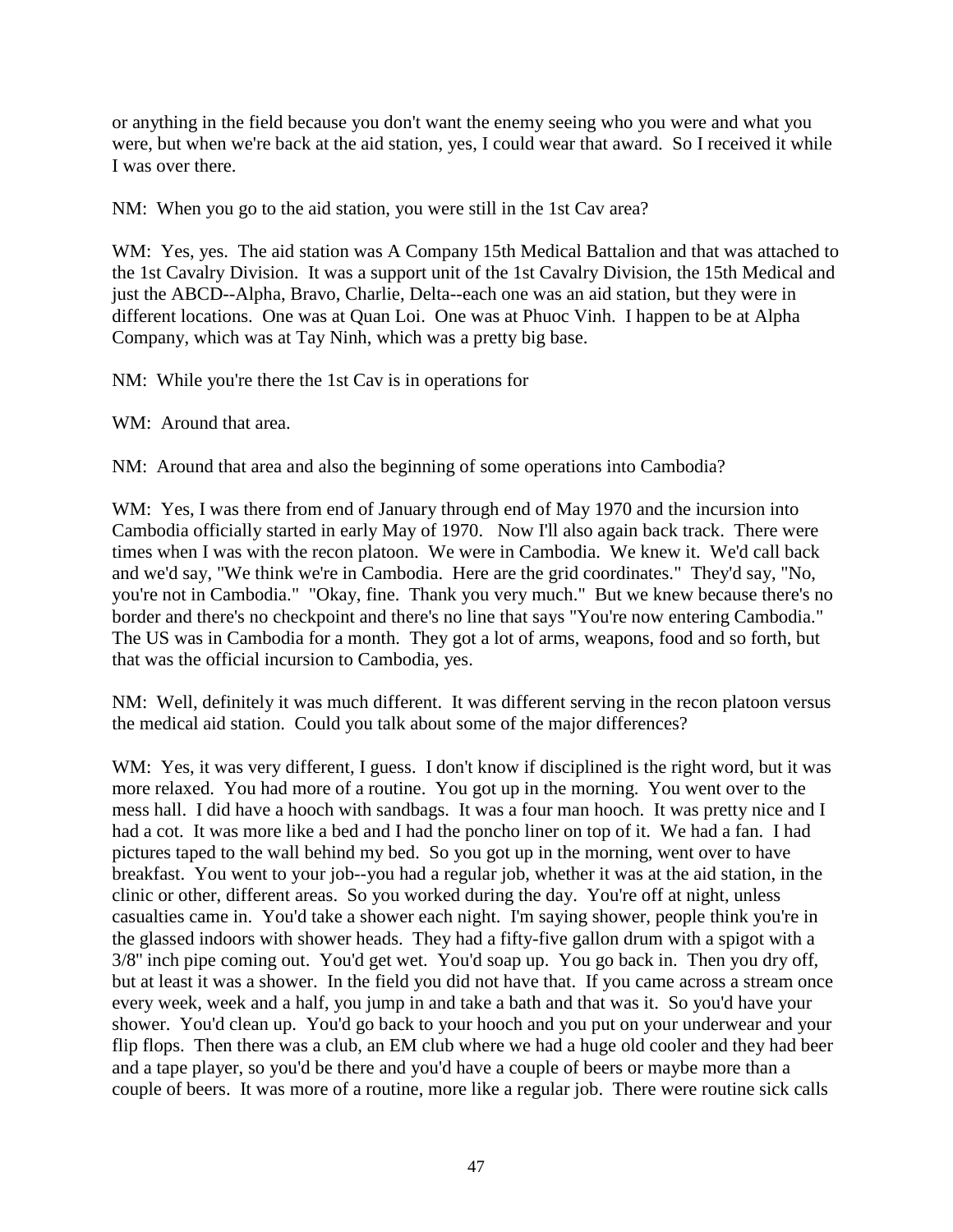every morning because there were a lot of different units around there. Guys would come in with headaches or with fevers or whatever complaints they had. There was a dentist there. They had a dental clinic. There was a lab technician; he could do some rudimentary lab work. There was a morgue, a room that's set aside for casualties out of the field. If we had any KIA [Killed in Action] that was a holding area before they got another helicopter and then took them back to Long Binh or Bien Hoa or Saigon for graves registration. It was a medical compound. The only thing that upset the routine is when you had casualties coming in from the field then it was all hands on deck. You'd go over to Admissions and Disposition, A and D, to provide medical treatment. We typically didn't get a lot of the very serious wounded. They would go right to a field hospital where they had doctors and nurses. We had doctors, no nurses or sterile fields. We had a little A and D area. We could debride wounds--take shrapnel out--if they weren't real serious, if there were no bones broken or nerves damaged. If we had injuries that were found to be beyond our capabilities, we'd call for another helicopter and get them to a field surgical hospital. We still [had] red dirt, mud, and had the outhouse and you still had to burn the feces and you had a tube where you urinated. There was no flush toilet, no plumbing. But it was a hell of a lot better than being out in the field because you slept in a bed, you had hot meals, you had pretty much of a routine. Every once in a while we'd get together with some other units- engineering battalion, helicopter guys, etcetera--and have a barbecue on a Sunday. Somebody would borrow or steal some steaks; somebody got beer and we'd have a party. Usually every day a rocket would come in here or there on the base, so you had to be aware, but it was a heck of lot better than what we called humping the boonies--walking around out in the jungle every day.

NM: So people who needed surgery would go on to the field hospital?

WM: Yes, serious surgery. We could do minor surgery. We could debride wounds and things of that nature. Some of the guys were very good. We had a guy, who was about six-two, sixthree, maybe weighed about 220 pounds, a country boy from Idaho. This guy was the best medic I've ever seen debriding wound and performing minor surgery. The doctors would let him do that, he was good, he was very good. So we could do the minor stuff, but if there was anything serious, especially with bones involved or nerves or life threatening injuries, they probably wouldn't come to us to begin with, but if somehow they did, we'd try to stabilize them as best as we could, then send them on to the surgical hospital or the field hospital.

NM: So what kinds of things kind of stand out for your five months. What I'm trying to get at is that, what I'm not sure of because of that 1st Cav operation was there an increase in casualties as a kind of a major operations being carried out?

WM: It fluctuated. We certainly got a lot in May and that was when, quite frankly, my mind was focused and concentrated on going home because I knew I was a short timer and I was going home pretty soon. But there were a fair amount of casualties and the 1st Cav was one of the units, major units, that went into Cambodia and we weren't too far away from it. Otherwise it did fluctuate. I mean, some days you might go with either one or two real minor things or nothing. Other days you might get a large amount of casualties. We also took in ARVN troops if their medical facility wasn't available, we might get some of them as well.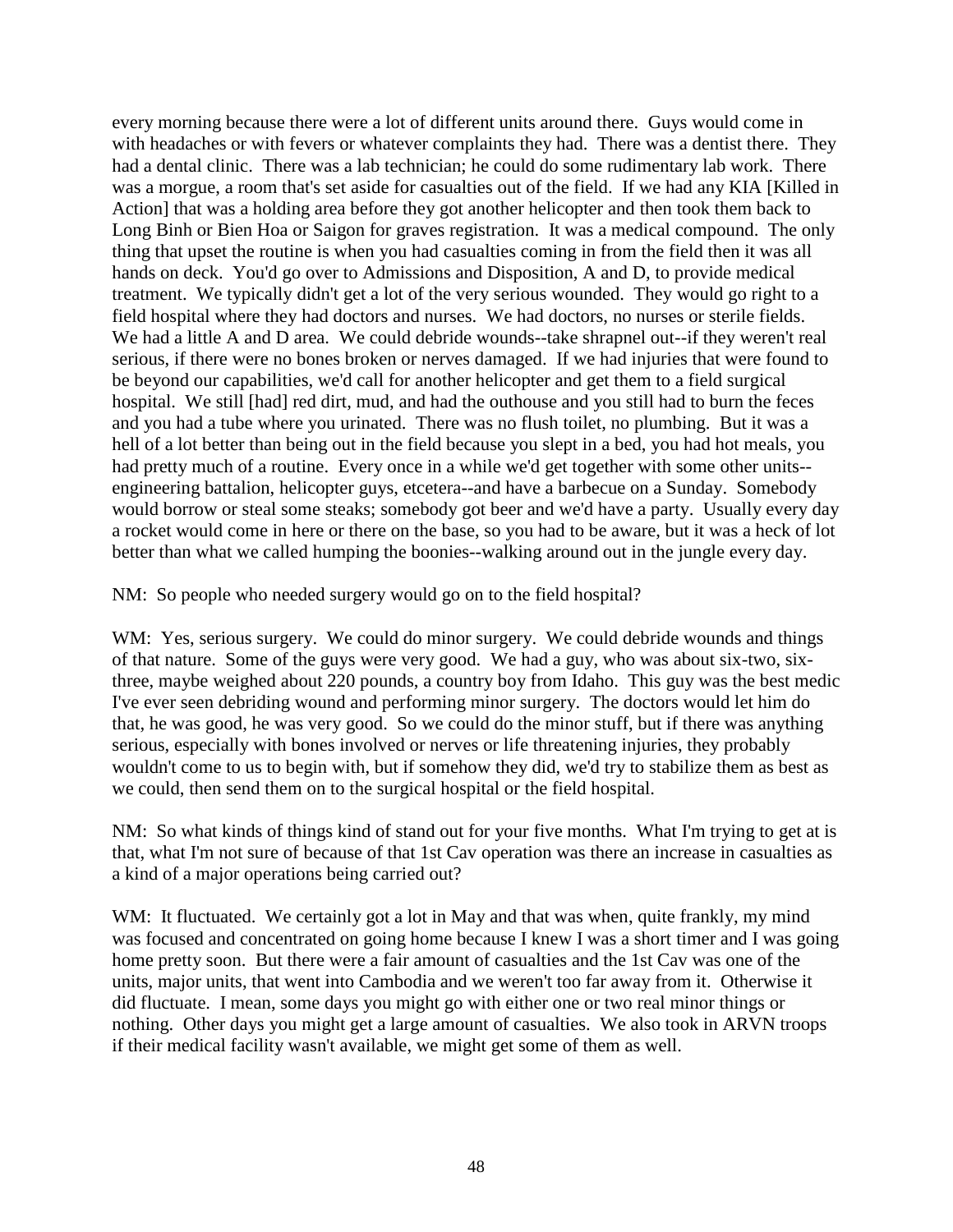NM: That's a good segue. You brought it up that you're a short timer now when you're at the aid station. Could you tell us about the final days and how that process went about, and then, of course, your return?

WM: Yes, final days are a blur, but it's even walking from your hooch to the mess tent or to the admin building you're thinking, "Damn it, I'm short, I only got a month," or two weeks or a day. "I hope to hell a rocket doesn't come in and land next to me and kill me or maim me," so your mind focuses on stuff like that. A lot of parties, a lot of saying, "Oh, yes, we'll keep in touch. We'll write. We'll get together when we get back." But it was just, "Let me out of here. Get me home. Get me home in one piece." Then from there you got to grab a ride down to the outplacement center. You get orders, "Report to replacement battalion at Bien Hoa on this date." So you have to hitch a ride on a helicopter or fixed wing to get down there and then they process you out. Then you get on a plane; eventually, that goes back to the States. If you were coming back from Vietnam and you had less than ninety days or sixty days, not sure, left in your service commitment, you were discharged. When I was going back, I flew back from Bien Hoa to Okinawa to refuel, and then from Okinawa to Oakland, and then in Oakland I processed out of the Army. You're there a day or two and they give you a battery of medical tests and they go through your financial stuff and they give you your awards, which they had almost nothing in stock to give you they'd say, "Alright, you live in New Jersey, closest airport is Newark and the average flight" is, I don't know, let's say for argument 160 bucks, "Here's 160 bucks cash," and see you. "You got to notify your reserve component when you get back," because when you were drafted it was supposed to be two years of active duty, two years active reserve and two years inactive reserve. It was a six year obligation. But when I got back all the Reserves and National Guard units were filled, so I didn't have to do anything. Then, in 1974, they sent me my final discharge papers because the six years was up. I encountered what I guess a lot of guys did, going home. I flew home from the San Francisco Airport. Everybody said, "If I were you, I'd get rid of your military uniform." Well, I was going to the airport five, six in the morning. There were no stores open. I just want to go get a ticket, get on the plane and get home. There [were] hippies and protestors there and we took a little bit of harassment walking through the airport. I bought the ticket, got on the plane, got home. My wife and my father met me at Newark Airport and we went home.

NM: If there's anything you want to add that you think we skipped over, feel free to add now. I wanted to ask about your transition back to New Jersey and just what that was like and also you use the GI Benefits that you're entitled to and that you used them to get a master's in business.

WM: Right. Yes, when I got back I knew I didn't want to teach anymore. I wanted to go into business and I figured the best way to get into business would be to get an MBA since I had no business experience. I was home two weeks, my girlfriend and I got married. She was working at that time as a nurse and I said, "Well, I can use the GI Bill." I said, "I'll get a part-time job," and, "You're working and I'll go through school part time." She said, "Absolutely not." She said, "How many of our friends have tried to do that, go to school on a part-time basis and it never happens? It'll take seven, eight, ten years. Or they might have a child and dropout." She said, "I'm perfectly happy working full time. You got the GI Benefits. You go back full time. That way you get it done." I felt, I say this kind of jokingly, but maybe it's half true that I felt the world owed me a living after what I went through for the last year and I said I got some wild oats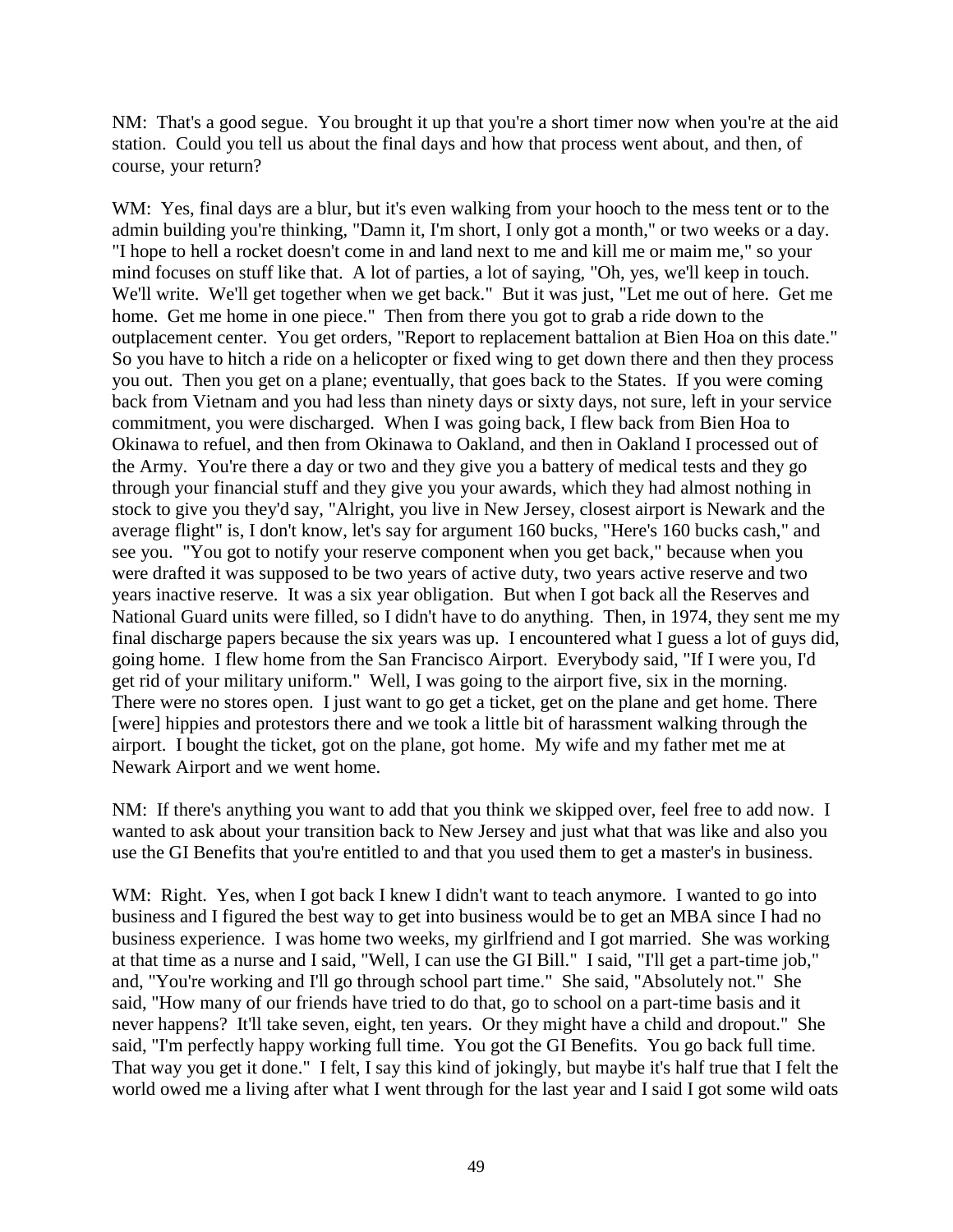to sow, so I spent basically that summer and a lot of the fall just kind of catching up with friends and going out, hanging out with the boys and having a few beers and stuff. Then finally, I applied to schools--Rutgers, Seton Hall, and Jersey City State--was accepted at all of them and I was really interested in Rutgers at the time because Rutgers had just gone into a new MBA program that included finishing it in four straight semesters, straight through, sixty credits, no thesis. In lieu of the thesis, they had added an inter-functional business course which you took in maybe a marketing, finance or similar project and you had to work at a company for a period of time that would sponsor you. You would actually learn a lot about business and that seemed like a good practical way to do it. So I applied, was accepted and started in June of 1971 and went through the four semesters and graduated. I always said '73, but it's actually not '73. I think my diploma says it's December of '72, since it was four straight semesters, and then I had a rude awakening. There was a little recessionary trough in '72, '73. I figured, look at my credentials. Man, I'm a college graduate. I taught for a year. I spent a year in Vietnam. I have an MBA from Rutgers and I'm going to go out and conquer the world. Well, to make a long story short, it took me five months. I didn't get a job, didn't get offered a job until May. I was starting to get worried and the story almost was the same, "Hey, you seem to be a fine young man. You have great credentials, great academic credentials, military credentials, but you don't have any business experience and, quite honestly, we got a lot of other people [who are] lined up outside the door who have the business experience that you don't, so keep on trying. Thanks, you're a wonderful young person, but we can't offer you the job." I'll tell you a quick aside that made me very angry. I was doing this for a couple of months and didn't get a job. I was working with some recruiters in New York City because I figured I might be better off in the city because there are more jobs, more companies. So this young kid who was younger than I was, because at this time I was twenty-five, twenty-six years old, this kid maybe was twenty-two, twenty-three, twenty-four working with these headhunters. It was like entry level, low level. It was like a boiler room. So I went in one day and he says, "I know why you're not getting a job," and I said, "Oh, you do? Well, tell me. Maybe I can get a job." He said, "The reason you're not getting a job is because you've listed on your resume your military experience and even more so that you spent a year in Vietnam." They were still protesting the war. There were still a lot of animosity going back and forth, so he said, "Take," he didn't say "I recommend" or "If I were you," he said, "Take your military service, at least if not the military, take Vietnam off your resume." I almost came across the desk at him. I said, "You son of a gun." I didn't say "son of a gun." I said something else. I said, "I'm very proud of my military service. I'm proud of my Vietnam service and what I did in Vietnam." I said, "You can pack it because as far as I'm concerned our relationship is done," because I was working with a couple of other recruiters and I said, "I will never do that." Long story short, I wound up getting a job at a brokerage firm in sales training. Didn't pay a lot, but it was a job. My wife at the time was pregnant. We were starting to worry because she said, "I'll work up until I have the baby, but then, at least, I'm going to have to be off a few months and there's going to be no salary," so I took the job, worked in the city at this brokerage firm for a couple of years. I then became aware of a job with a pharmaceutical company in New Jersey and worked for them for about four and a half years. I worked at the job from '73 to '75 in the city and I worked from June of '75 through December of '79 in New Jersey for the pharmaceutical company. Then my dream and ideal job became available and I worked for Johnson & Johnson for twenty-seven years, 1980 to 2006). Can I mention names?

NM: Yes.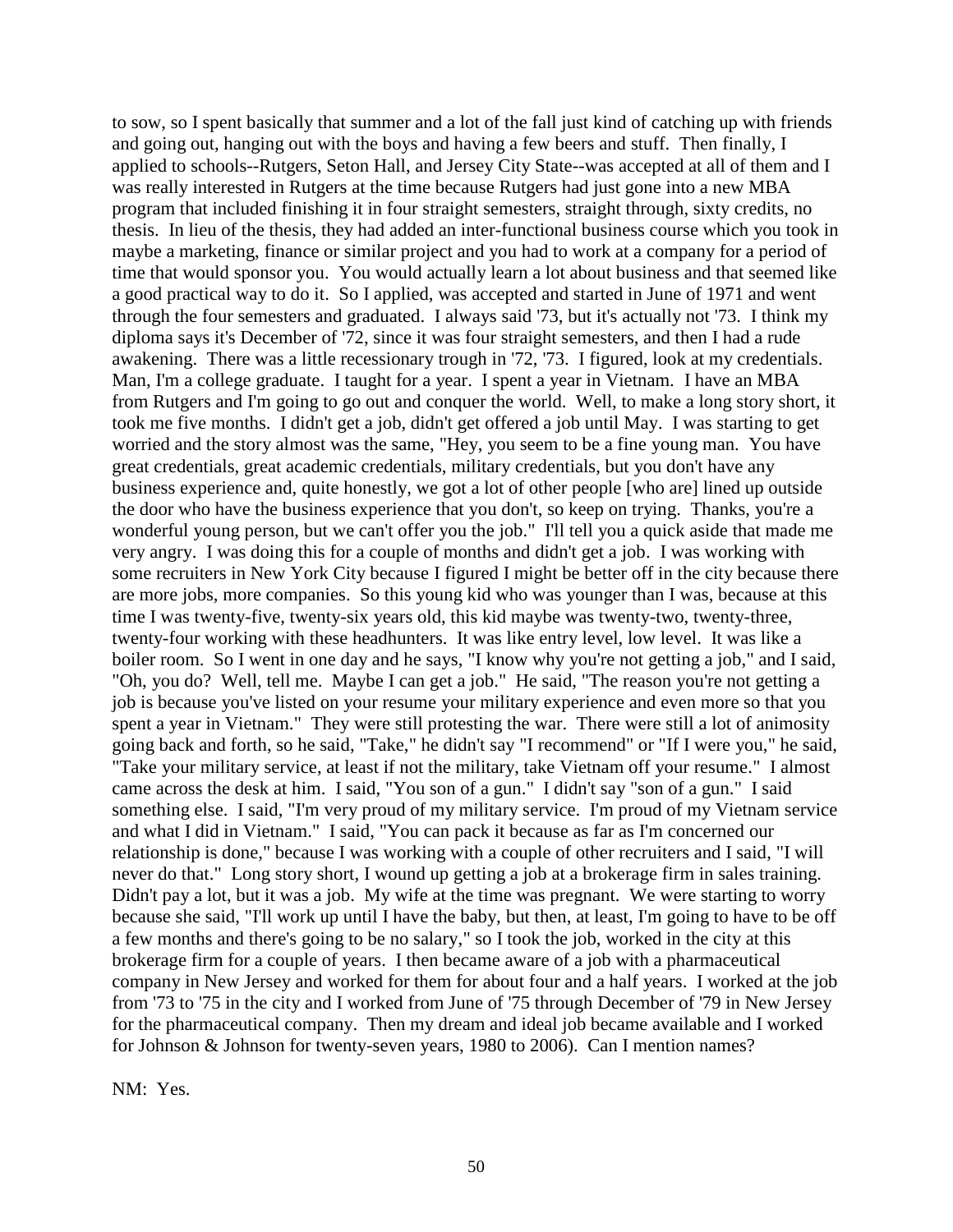### WM: For companies?

NM: Yes.

WM: I went from the brokerage firm E.F. Hutton, which is no longer around, to Schering-Plough for four and a half years and then J&J, and then worked for J&J for twenty-seven years and retired a few years ago.

NM: You brought a lot of great issues that I wanted to follow up on. The 1970s and especially for someone who is trying to get a job and raise a family, could you talk about the, if you can, about the economy of the 1970s? The way that we learned about it in the college classroom, for example, the professor teaching it say, "Oh, it's the time when there is inflation of course? Were these some of the things that you have encountered as someone who lived through this decade, had to raise a family through it?

WM: I consider myself extremely fortunate and very lucky. My father pushing education, my wife having gotten her RN degree. Nurses are always needed, so she always had a job. Once I got the job, I was lucky enough to be with a couple of very good companies and I was fortunate enough to do fairly well and have some people in those companies who were higher level than I was that liked me and that kind of sponsored me. Yes, there was inflation. I remember when we bought our first and house. We're still in the same house we bought in 1976. We thought it was an exorbitant price then, now I look at what's it worth, it's amazing. But even the interest rate on it was over ten percent. Now I think they're talking about mortgage rates that are three, four percent, five percent. I was brought up very fiscally conservative and we didn't spend money we didn't have. We didn't go into a lot of debt. I think we were protected from the inflationary times because we tried to live within our means which we did and I think it worked out in the long term. I worked for some good companies. I received some good compensation and things worked out well.

NM: Now also you brought up the incident with the headhunter and what I wanted to ask was from a different perspective. Did your experience in the military; did that help in your long career in terms of decision making? Did that inform any decision that you made your experiences in the Army and in Vietnam?

WM: Yes, I think we're all a product of our environment, a product of our education. Sometimes we don't even know it and don't understand it, but I definitely think we are. My wife to this day thinks that sometimes I'm overly cautious and think things through too much and am too cautions. But it's done me well over the years. I don't think I've made too many bad mistakes, certainly not financially, and that's a direct result of my experience in the field where you're very careful where you went, which way you walked, how you walked, what you did, what you didn't do and making certain decisions on who you're going to treat, how you're going to treat them. The way I got the second job, which was an eighty percent increase in salary. When I went from the brokerage firm to Schering-Plough, [that] was [an] interesting situation. I got called while I was working for the brokerage firm and there was a guy I had known, he was a higher level head hunter and he said, "Hey, I got a real interesting job for you," and he said, "It's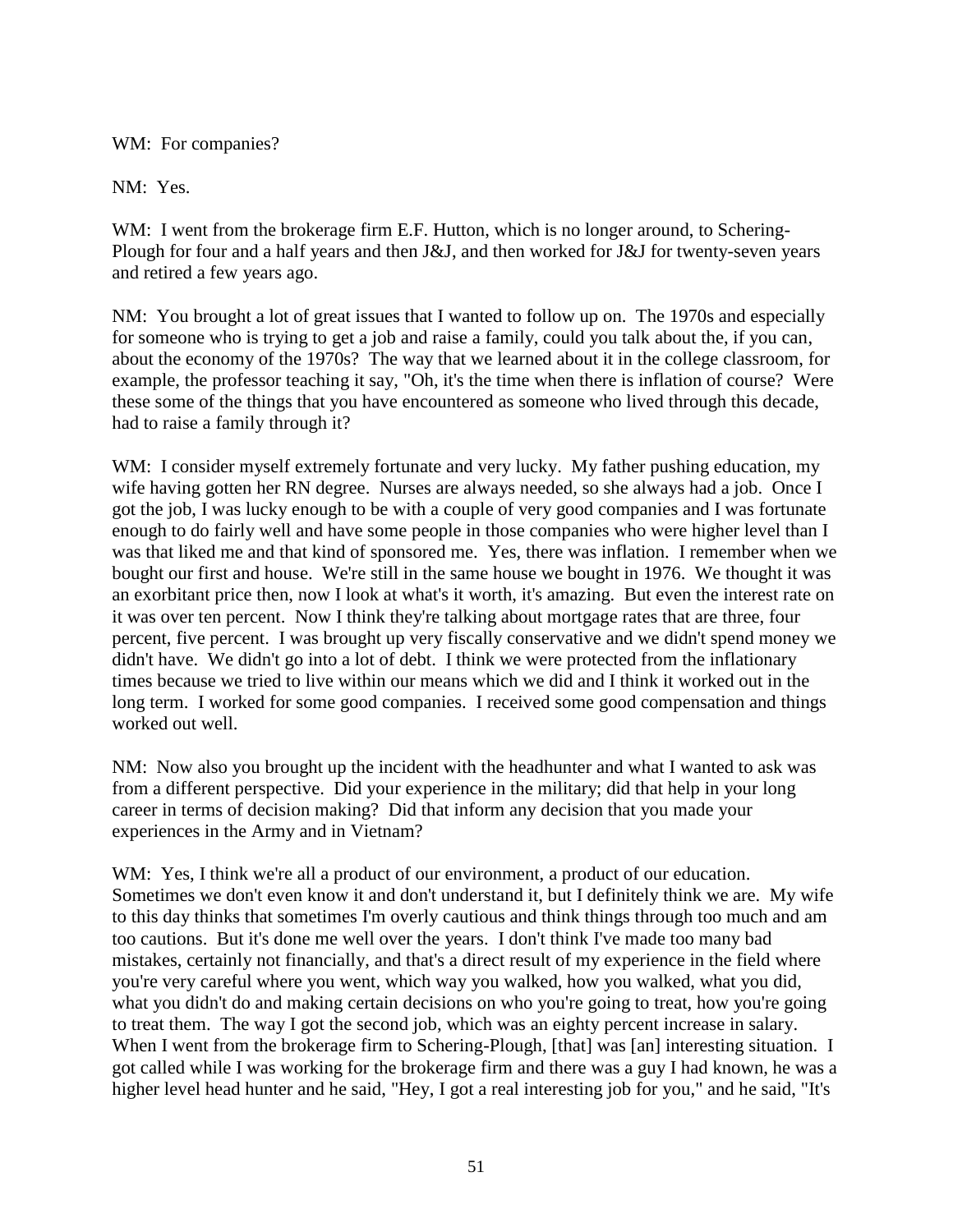a great company and I want you to go talk to this guy." So I said, "Alright." So I went and talked to the guy. That was when the New York Stock Exchange was changing the test to register brokers from the one hour, multiple guess test that you took to be registered a stock broker that a dead Resus monkey could probably pass, to a half a day where there were some multiple choice questions and some essay questions, so you had to be thoughtful. You had to think. This was a great firm. It was Goldman Sachs; that was the Cadillac or the Mercedes of the investment houses at the same time. It was a step up from the brokerage firm. I sat with the guy, talked to him. He said, "I'm going to offer you a job." He said, "Now, here's what I need. I need somebody to come in and put together a training program and some practice exams for our people who need to get registered as brokers and I need this done within the next month or two." He said, "I'm about to offer you the job." Being cautious, not wanting to make a fatal mistake because it would have hurt him and it would hurt me. I said, "I appreciate the offer. I appreciate you telling me what you're telling me, but I'll be honest with you. I'm relatively new in this industry and I'm not a real financial guy. Yes, I have some education background, but not with the brokerage area, with finances." I said, "I think I can do this job and I think I can give you what you want, but I think it would take me six months to do." I said, "You need it done in a month or two." He said, "I really appreciate your honesty." He said, "I'd love to hire you and if it was anything else, I would." But I really do need somebody to do it quickly." I said, "No hard feelings, thank you." We parted. A couple of months later I get a call from this same headhunter. He said, "I got job in New Jersey at Schering-Plough." So I went through a couple of interviews and it looked like it was going well. I said, "Joe, just out of curiosity, how did you get my name for the Schering job?" He said, "Tell you what. I got a deal for you. If you get the job, I'll take you out to lunch and I'll tell you." They offered me the job and I accepted. It was eighty percent more money than I was making. It was in New Jersey. I was living in New Jersey. Everything was just perfect. It was a great company. So I called him up and I said, "You know Joe, you told me you're going to tell me about the referral." He said, "Yes." He said, "What are you doing tomorrow, I'll meet you for lunch." So we met and he said, "You remember the guy from Goldman that you interviewed with?" I said, "Yes." He said, "Well, he and I play golf together." He said, "I was playing golf with him about a month or two ago and I was saying I got this great job in New Jersey with this pharmaceutical company. It's designing an educational program." He said, "I really need a top notch guy and I need to get him soon." He said, "I'm afraid because it's a nice sized commission that I might lose." He said the guy said to him, "I got a guy for you." He said, "A guy interviewed with me about six months ago." He said, "He was perfect. I loved him." He said, "Besides the fact the guy was honest and for what you're looking for, what you described to me," he said, "I think this is the guy for this job." He gave him my name and he called me and the rest is history. So I think first of all, it obviously pays to be truthful and honest, but also being cautious and not over promising and not doing something that you can't do because it would have been obvious if I took that job with the guy I might have failed and both he and I would have lost. It was more money and it was a prestigious firm, but I think I would have failed in the short term and would have hurt him, would have hurt me. Yes, I know certainly my military experience played a part in that situation and helped me tremendously.

NM: Some of the principles that earlier in your career that gave you a bad experience in teaching same principles really, well they paid off.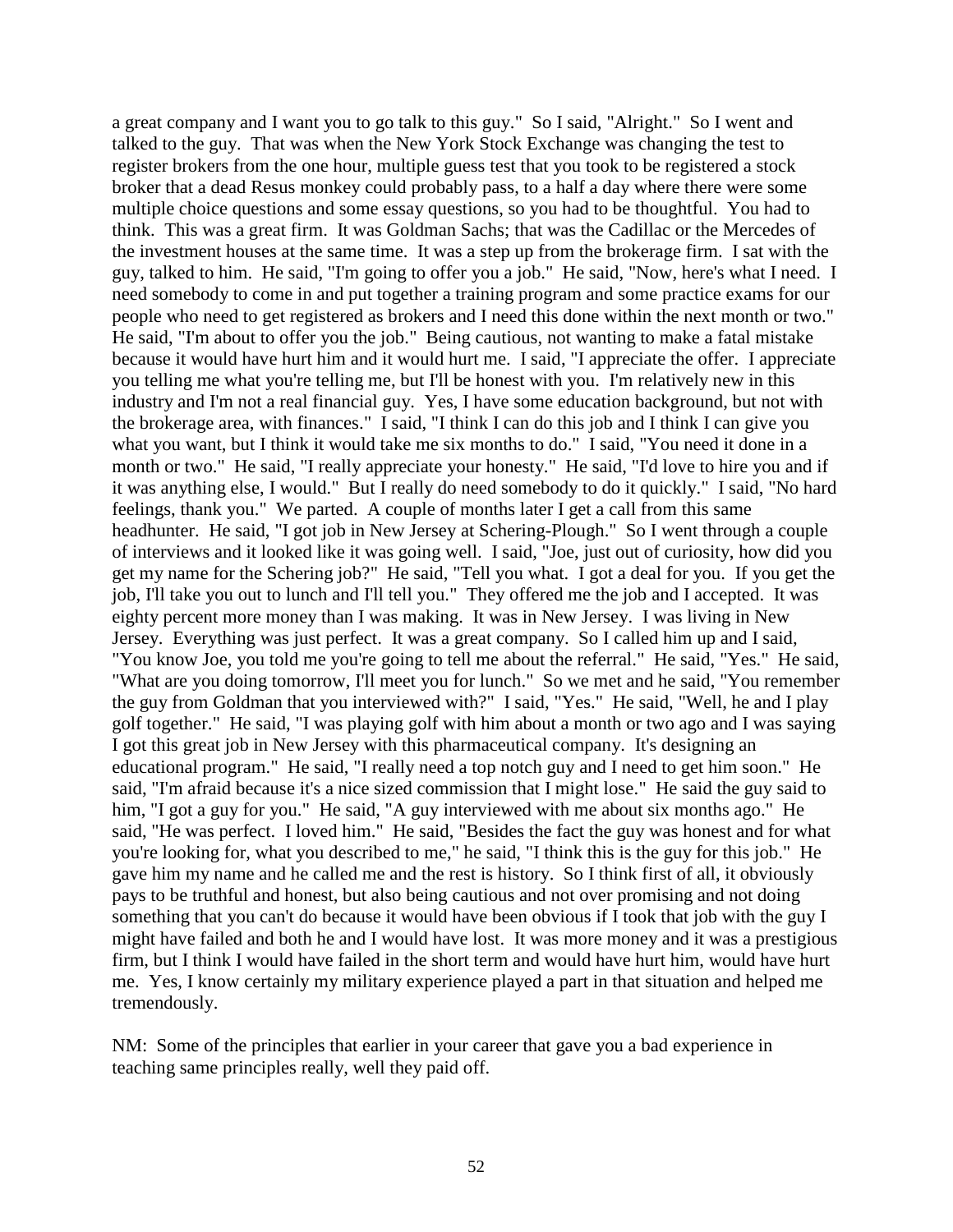WM: Yes, and the same with the military, with the teaching and teaching the kids. Yes, absolutely, that has definitely had an effect on my life, some good, some not good, but mostly positive.

NM: I kind of jumped ahead a little bit. I did want to ask about your time at the business school and some of the same questions. Who were some of the professors that stand out? This is at Newark, so what was the Rutgers-Newark campus like?

WM: Yes, it wasn't really like a campus like New Brunswick. It was in downtown Newark. Newark is Newark; it wasn't terrible at that time. Once I saw it was Rutgers I thought, "Great, I'll get to go to New Brunswick," because New Brunswick at that time was like the suburbs, but when I inquired or when they sent me information they said at that time the MBA school was in Newark and Newark only and that's where all the classes were and there were no classes at all in New Brunswick or Camden or any place else. That was fine, quite frankly, because I was living then in Irvington and in Union and that was a ten minute commute to get down to the school. It was a very, very good education. I loved the interfunctional program. I loved working at a firm. We worked at a company that made computer hardware over in New York City and four of us had a project to do there and that worked out well. The professor that stands out most in my mind was a finance professor. I'm not a finance guy, I'm not a numbers guy, but this guy was humorous, funny and practical, pragmatic and you could understand him. His name was Dr. Dyer, Raymond Dyer. You knew he had money from how he's telling you to invest and not to invest and what's going on in the financial world and he was talking about how he saved and invested his money, really practical stuff. He told us the difference between bearer bonds and general bonds. He was great and I liked him because he was very knowledgeable, very informative and talked at our level, was very practical and pragmatic and made that course fun and enjoyable. He was good. Most of the classes were in one building right there on Washington Place. It was a block away from where I went to church. I went to church on Washington and James Streets and this was right where the VA, the Veterans Administration, building is and Rutgers had a building there as well. They had other buildings in Newark, but most of the classes were in that building. It was the Graduate School of Business Administration it was called back then and they conferred the MBA degree. Now I think it's Graduate School of Management. They give you an MS or an MA in management.

NM: Now you're attending the business school using your GI Bill benefits. Were there others in your cohort that you knew of that used the GI Bill benefits?

WM: There were some, not many. Most of them came out of other areas, had worked in other areas. Some had worked. Some had just come out of school. Because back then, it was '72 I believe. They started the draft lottery in '70 or '71. I think they did away with the draft in '72 or '73 I believe, so I don't think these guys were worried a lot about the draft. [Editor's Note: Beginning in December 1969, the Selective Service System held draft lotteries to determine the order in which young men would be called for induction into the US Armed Forces, replacing the earlier oldest-to-youngest system of conscription. The lottery system expired on June 30, 1973.] The war was kind of wound down by then and so these weren't guys that were concerned about getting drafted. I think for the most part, I'm trying to think of any veterans and I don't remember if any, quite frankly, I really don't.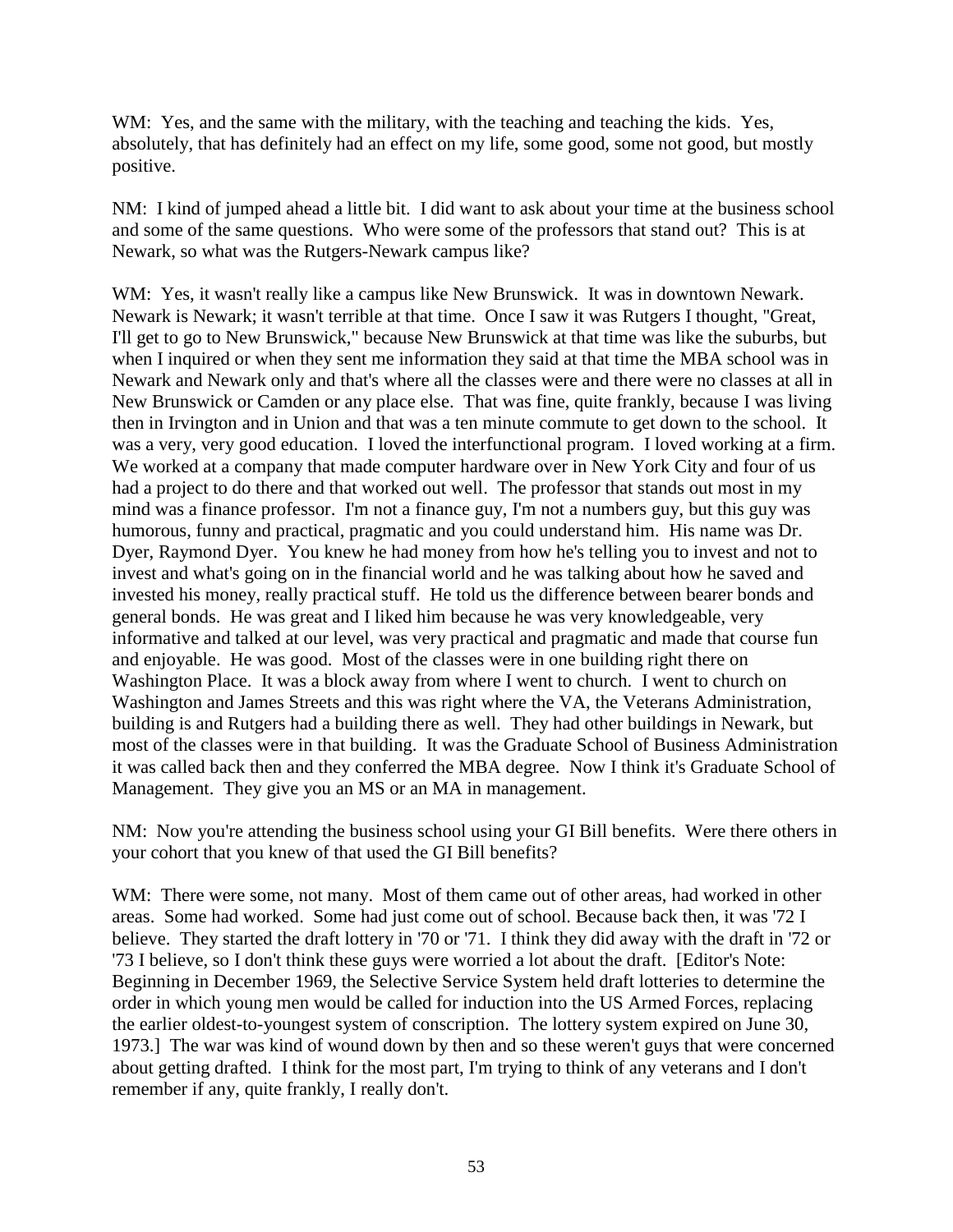NM: Is kind of the wind down of the war; was that something that you found in passing?

WM: You know what, I didn't. It's interesting, when I got out of the service I didn't want to know anything about the service. I didn't want to know anything about the Army. I didn't want to know anything about Vietnam. I just didn't care. Let me get on with my life and let me get away from that. Within the past twenty years or so I became a lot more interested. I read voraciously now and the only books I read are mostly non-fiction, every once in a while a fiction on Vietnam. I probably read a book or two a week and that's the only thing I read. So I'm very interested in the military, interested in the Vietnam era, but back then, for a whole bunch of reasons, I didn't want to deal with it. I have never denied my participation in the military, never denied my Vietnam service and never would, but back then I just said, "Not my interest." It's interesting; most of the guys that I hung out with before I went in were not in the service. Most of them either were teachers and got deferments until it was over and four or five others had physical disabilities that made them 4F and ineligible for the military, which I had to shake my head. One guy had a trick knee and they flunked him. Another guy had a punctured eardrum and somebody else had something else, so there was not a lot of guys that I hung with that had military experience that I could talk with. I don't think that they would have wanted to serve anyway.

NM: I want to come back in the world about being involved with the veterans organizations later on in your life, but I also wanted to ask about it seems that during your career you're always, whether it's immediately coming out of college, you're teaching and you're actually training in the Army for a point, and then you become at Johnson & Johnson you become involved in training as well. Could you talk about in terms of your career as it progressed in training? Could you talk a little bit about your time in the work force?

WM: Yes, sure. When I first started I would have taken anything and I did. It was sales training and that, quite honestly, was mostly coordination, scheduling and getting speakers and I didn't do a lot. But when I got to Schering and then, eventually J&J, I was involved in actually providing some of the classes and teaching some of them and facilitating some of them, and started learning about adult education. I would say it's more than teaching. It's facilitating because, and I believe this, is that adults don't learn by people talking at them. They learn by doing, so if you could put adults in a situation where whether it's a simulation, whether it's a role play, whether it's discussing what they've done--what worked, what didn't work--you learn by doing and you learn from others and you learn by stories. You don't learn necessarily by reading a book or somebody talking at you and the reason I got into adult education [is] because of my undergrad education as a teacher and military teaching. When I first got into business, recruiters would ask, "Where do you want to go?" I said, "Well, probably human resources, personnel because I'm a people person." "Well, why?" "Because I like to work with people." They responded, "So does everybody, get out of here." If you go into business, it's "I want to help the organization attain its financial objectives by providing people education so they can become proficient in their specialty." But I really did enjoy working with people, trying to facilitate discussions and to facilitate their learning and you can watch them grow and develop. Also, I did a lot of organization development, organization behavior, a lot of team building. To work with dysfunctional groups and start to see them making some progress and starting working together.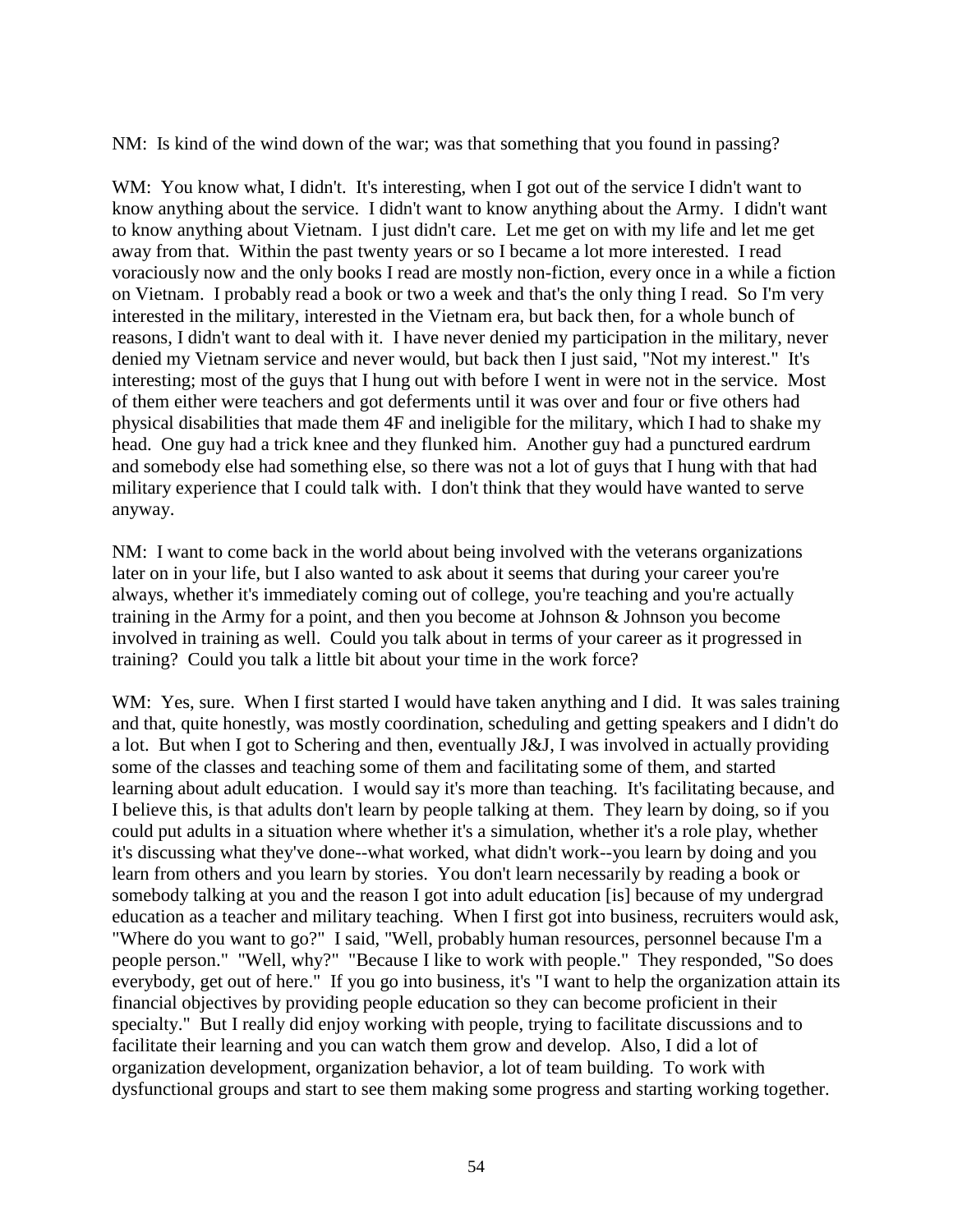Management likes to see that the bottom line is going up. "I'm making money" or "I'm selling X more products" or whatever. To me if I can work with a group or with individuals and see them progress in obtaining their business objectives, that's kind of a turn on for me. My first job at J&J was working with a cross-functional team. I was in a consumer package goods unit, the Baby Products Company and one of the big complaints was that in order to get something done, certain groups needed to work together, but they wouldn't work together. The research group would design a product, and then they throw it over the wall to the manufacturing group and say here make it. Then they throw it over the wall to the marketing group and say here, sell it or promote it and market it and they'd throw it over the sales group and say, "Sell it!" Well, we got those four groups together. After a lot of hard working and cajoling and getting the leaders for those departments, the manufacturing, the research, the sales and marketing--and started doing some activities, team buildings, some organization development, some organization effectiveness. It was hard work and didn't happen in six months or a year, but over a period of two, three years to see these groups now working together and to have them say, "We wouldn't have ever thought that this was possible." Maybe that goes back to my military experience because when I was out in the field everybody had a job. The platoon leader is directing the platoon. His RTO is his right hand man. The platoon sergeant is supposed to be the operational guy. I'm supposed to take care of the medical needs, each of the squads are doing different things. The squad leader is responsible for liaising between the platoon leader and the guys in his squad. If one or two guys don't do their jobs, some people could be killed, and here if one or two people don't do their jobs or cooperate or coordinate or work together, then your business is not going to be successful. So that's another thing that very much relates to my military experience and to the business world and how to get things accomplished and achieved. I really enjoyed doing that. Working with people to help them to work together and become more effective whether it be individually or in these work groups, that to me was something I thought that I had an ability to do and that really gave me great satisfaction to do, so that's kind of how the work career started and progressed. Then at J&J, back in '96 I switched jobs. I went to about five or six different J&J companies over the course of my career there, which was a good thing about J&J. They have 250 or so operating companies, all different functional areas, so I was able to move around and '96 on I worked with a couple of groups that had international responsibilities, so I got to work a lot in Europe and Asia as well as North America, which was really a lot of fun for me because I was curious, are Asians any different or Europeans any different in the way they work or do business? You find out that there might be peculiarities, but pretty much people are people and if you turn a little different way here and there you can achieve and accomplish as well. So that was a lot of fun too, getting the opportunity to work internationally as well as domestically.

NM: So it sounds like it wasn't nine to five in the sense it's more a problem oriented career that you have problem with certain groups and you would go and be responsible for trying to have them work together as opposed to kind of a regimented…

WM: Well, kind of both. The early on, through the middle part of my career, especially at J&J, it was more the situational; what's the problem, how can I help you now, how can I work with your groups to help you achieve your accomplishments. Toward the end there was big push, especially at J&J for entry level management. We said, "We do a lot for executive-level people. We do a lot for middle-level people, but you know what we anoint somebody, a research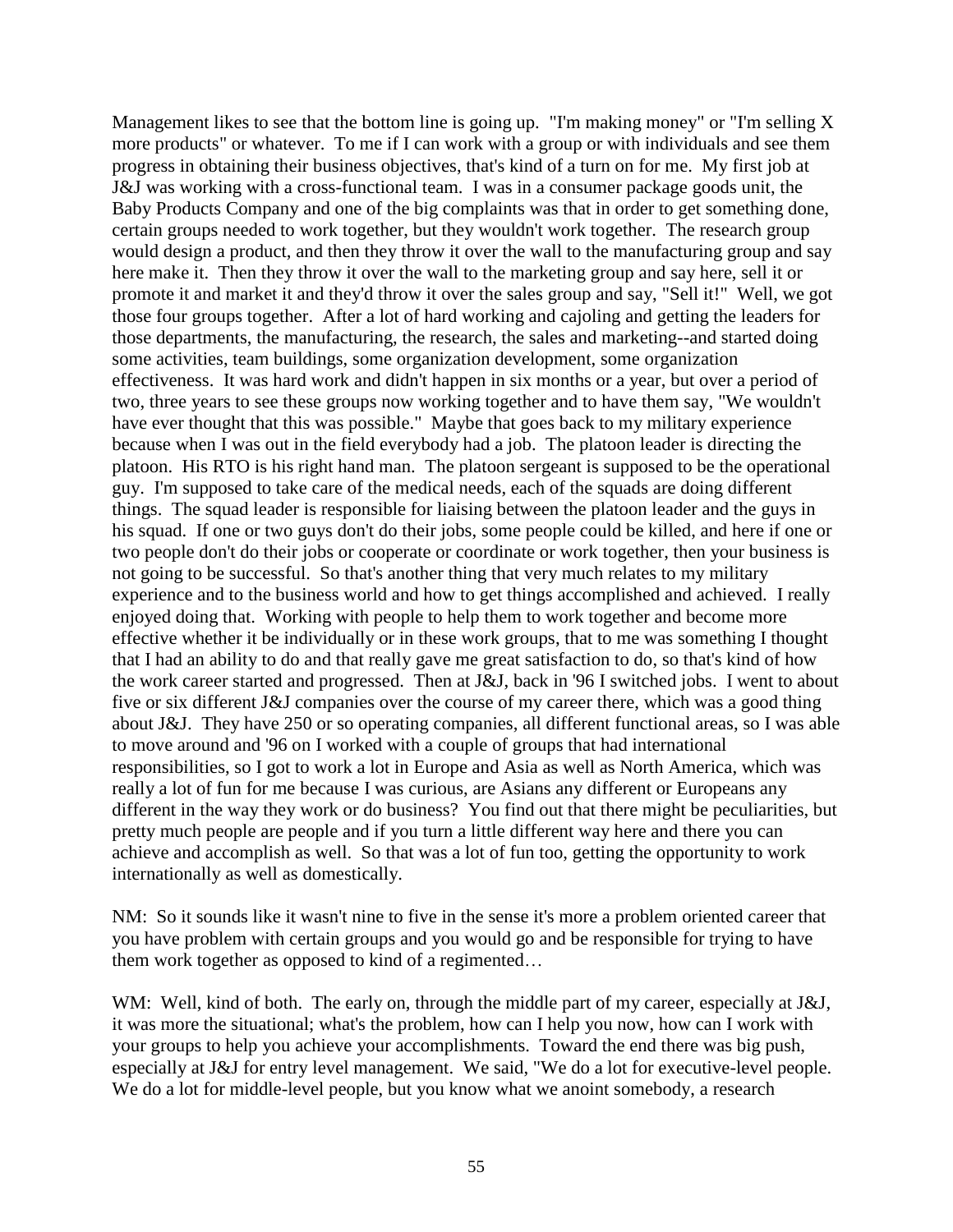scientist or an assistant product director or a machinist and we say, God bless you my son or my daughter, you are now a supervisor, go forth and supervise, but we never gave them any support, any training, any tools to help them do that." So I was on a team that helped develop an entry level supervisory training program. We did studies before and after. We'd ask the supervisor, "Are they any better?" We, the team, designed a blended learning approach. The program lasted a year. Six months online, then they come to a learning lab where they'll come together for four days and work together and practice what they learned through simulations, group discussions and the role plays. Then they go back on the job for six months and take what they learned and implement it in terms of an action plan and at the end of that their supervisor has to send feedback that they've achieved or accomplished their action plan. Then we certify them. It was first of all new that we were even training these first line supervisors. It was a blended approach where they did different things. It was over a period of time. It's not just come in for two days, we'll fix you and you'll be a brilliant supervisor. They had to take something actionable based on what they learned and put it to work and their supervisor had to sign off and say, "Yes, they did it," and now they were certified, which was a nice credential to have. It became institutionalized at J&J and became an important thing to have to say I'm certified in Management Fundamentals I or Management Fundamentals II. After First line of Supervisors we said, "What about supervisors of supervisors? We don't do anything with them or supervisors who had been supervisors, but for a longer period of time than new ones. What do we do for them?" So we developed some other programs that were using my skills and abilities and it was fun and enjoyable for me.

NM: I see that you're part of the Veterans of Foreign Wars, Vietnam Veterans Association, of course the New Jersey Vietnam Veterans Memorial. When did you become involved in these organizations?

WM: The ones such as the VFW, VVA, Vietnam Veterans of America, Veterans of Foreign Wars, 1st Cavalry Division Association, 7th Cavalry Division Association, 5th Battalion, 7th Cavalry Association, I'm not real active in those. I'm a member. I got to some reunions for some of those groups. I get involved in some of the initiatives that they do, but the New Jersey Vietnam Veterans Memorial, Education Center and Museum. I am very active in as a volunteer. I started doing that about 10 years ago and that's only because it required time during the week and I was working. I was so busy at work, especially the last ten, twelve years doing a lot of international travel; I just didn't have the time to do it so the active participation just started the last ten years. Especially with the Memorial, Museum and Ed. Center in doing tours and working with some other groups and getting involved in some of the fund raising activities. I can do that now because I have the time to do it. I also joined the DAV, Disabled American Veterans, since the VA, Veterans Administration, has classified me as one hundred percent disabled due to my Vietnam service.

NM: You, obviously, value honesty throughout your career. You value a good education and are these some of the things that you and your wife tried to instill upon your family?

WM: My wife came from a background similar to mine. Her father was in the Navy in World War II, blue collar worker who worked for Ballantine Brewery. He drove a beer delivery truck and then worked in the distribution center. Her mother worked on and off to help raise the kids--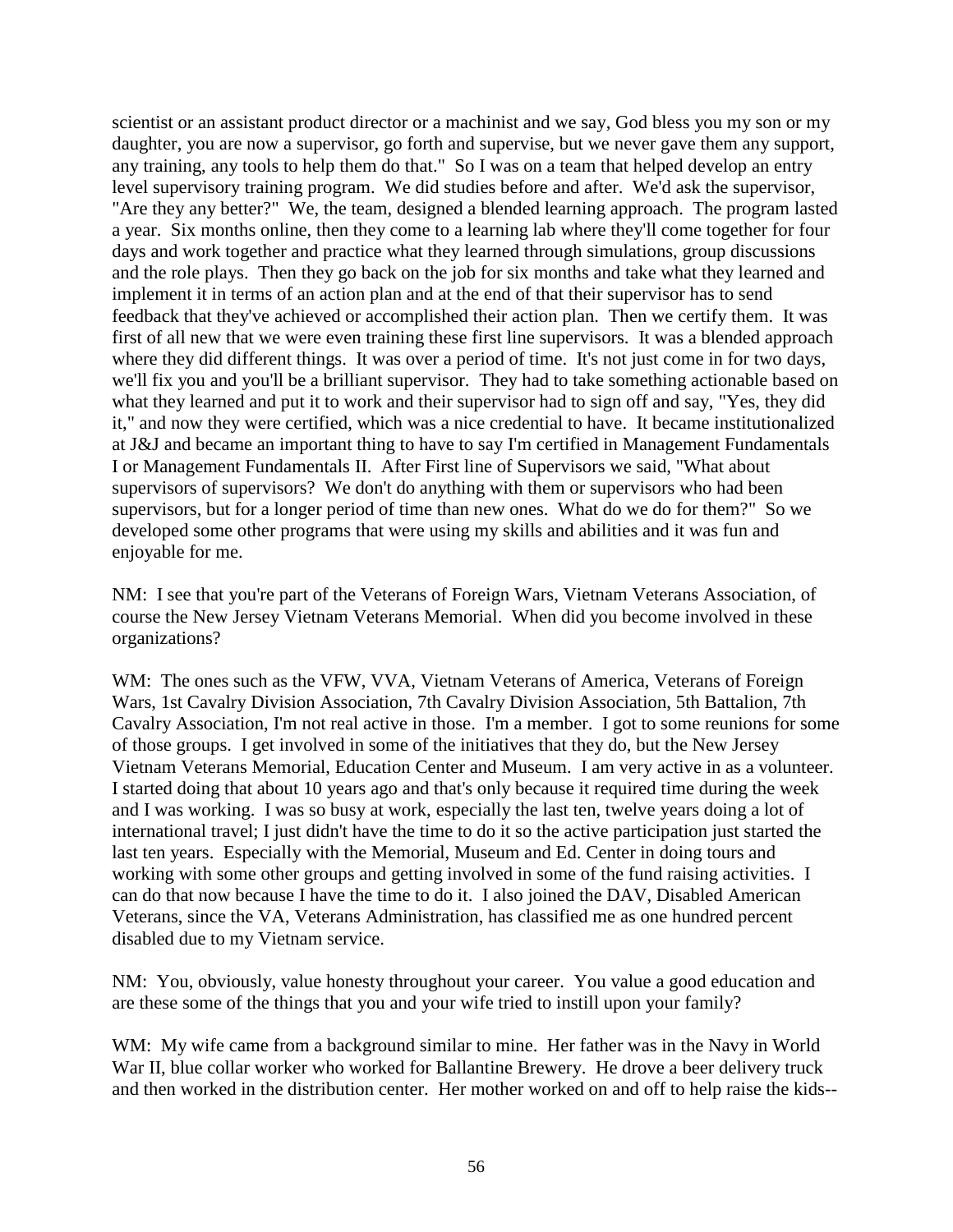she has two brothers. My mother-in-law was born in England, came over to the US when she was four, five years old. My father-in-law was born in the US, but his ancestry is Scottish and those are the values that they were brought up with as well--work hard, be honest, help people as much as you can--and education is important and so, yes, I think those are the kind of things that we've tried to instill in our kids. There were bumpy roads. My one son is a college graduate. Very interesting, he's a college graduate and now he's a carpenter and building inspector. My other son went to the University of Delaware for three years, didn't graduate and he's working with a pool and spa company and plays in a band. He's going to be the next great American Rock Musician, but time is getting late because he's thirty-seven. My older son is forty-two, married and happy. He does good work. He's a good kid and we're very pleased with our kids. I'll be honest, no excuse I said because of work and whatever, but my wife, mostly, raised the kids because I was away sometimes on business and business trips and she just did a fantastic job in raising the kids. I keep on telling them and they know it, "You're lucky you had your mother, because she's the best. You couldn't get a better mother." My youngest son has a girlfriend and lives in Philadelphia. My older son is married and has a fourteen month old son and another child on the way. He's got a home of his own that he completely remodeled. We still kind of hang out together. His wife's parents are great people. They're very compatible with us. We all went out to dinner together last week. My son and his wife, her parents, my wife and I we went out to dinner and then we went to a show at The Stone Pony. So we hang out together and even vacation together sometimes. As I said I look back on my life and just say "Boy, I was so lucky." I was so fortunate. I just look at where I came from and I say, "If you were to tell me back then when I was growing up in East Newark that at this point in my life I would have done what I had done in terms of education and in terms of career, financially, I would have told you you were nuts. There was absolutely no way that I could have achieved or obtained that level of success." We're pleased. I never would have believed that things would work out the way they did. You hit the bumps in the road and everything, but at least in my life things just seem to have worked out. Health wise, I'm fine for a seventy-year-old. Hopefully, things continue. A couple of years ago I was diagnosed and treated--stents--for Agent Orange related ischemic heart disease and PTSD. But, I am doing well so far.

NM: Well, is there anything that you like to add or is there something that we missed?

MW: Just one thing that bothers me still about the reputation of Vietnam veterans. These days it seems it's become fashionable to be a veteran. Even fashionable to be a Vietnam veteran, which wasn't the case for a long time and some people some pretty prominent people still portray Vietnam veterans as baby killers and war mongers and drug addicts and so on and I'd just like to relate one incident that belies the negative connotation. My Lai was terrible. I think the people that perpetrated it didn't get punished enough. It happened. It was unfortunate and unfortunately it cast a lot of us in that light. We were out on a mission once and it was a free fire zone. There were two areas when you went out on these missions. One was, I don't even know what they called it, but it was if you wanted to take action, which means you want to use deadly force, you had to call back and get permission. There were other areas when you went out that were designated as "free fire zones," which meant as far as we know there's no friendly villagers or villages. There's no allied troops. There's no other American troops in that area. Anything that moves kill it. We were in a free fire zone once and we were off a trail and we saw maybe a hundred, two hundred meters down the trail we saw a little rustling in the bushes. We had a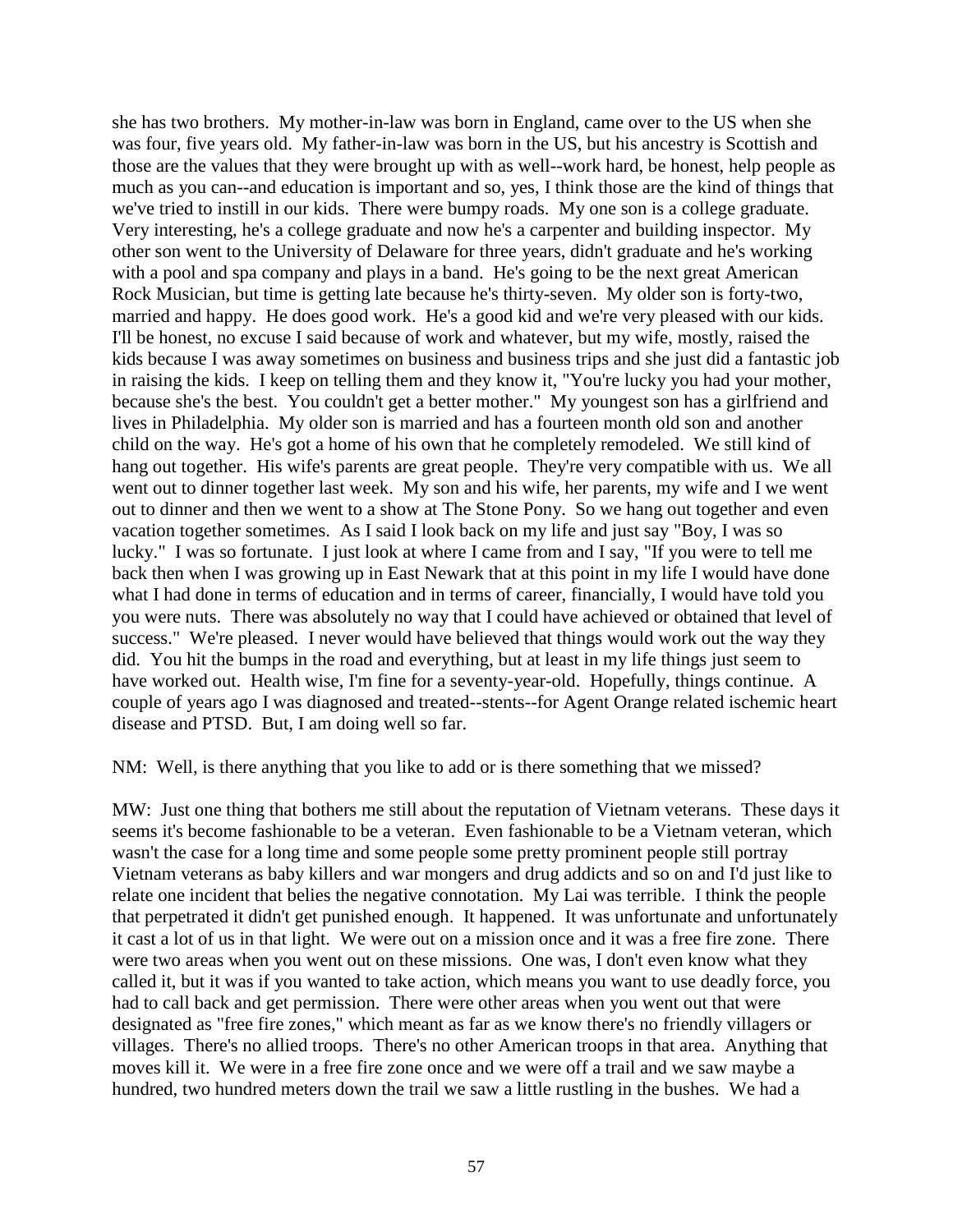sniper. One of the guys I still keep in contact with was our sniper. He's a retired police officer in Denver. He had this M14 with a big old starlight scope. The platoon leader called him up and he said, "Buzz, look down there. What do you see?" So he looked and he said, "Looks like two individuals, black pajamas with the conical hats," immediately looking like VC and Mike says, "Well, what are they doing?" He said, "They're just kind rustling around." He said, "Did they have any weapons?" He said, "Not that I can see." So he said, "Alright, I'm not going to force anybody," because by rights he could have put them in the crosshairs and shot them both. He said, "Looks like a man and a woman, and they look like they're older." So he said, "Any volunteers to go down there and take a look?" You never volunteer in the Army. Three guys volunteered. "Alright, take a radio, go down, be careful. Be quiet, sneak up on them and don't get yourself hurt." So long story short, they went down, it was an older man and woman. They looked like they were in their nineties. They were probably in their fifties or sixties, old man and old woman and they had wrinkled skin and just kind of tattered and in bad shape. That time we did have an interpreter with us and so they called us up. They had no weapons. They're here by themselves kind of jabbering around and we don't know what they're saying. It turned out that they were villagers who were kidnapped by the VC, put into forced labor and were old and sick and the woman was in particularly bad shape. Her eyes were rolling back in her head and she was going in and out of consciousness. The old man was very worried because it was his wife. We were about a kilometer or so outside of a firebase. They called me up. I looked at her and I said, "She's not in good shape and needs immediate medical attention." He's getting all excited and everything. I put an IV in her and it took me about ten minutes because she had these rolling bands. Her skin was all wrinkled and every time I tried to put the needle in the vein, it rolled and I missed. Sometimes people have rolling veins, which are very hard to work with. We snapped together two ponchos, cut a couple of pieces of bamboo, made a litter and a couple of guys volunteered to carry her. Somebody else took their packs and we carried her into a firebase and dropped her off with the ARVNs, because American medical personnel were not supposed to treat Vietnamese civilians, unless you're on a MEDCAP. Now what happened to her? I have no idea, but by rights we could have, no questions asked, not even investigated and shot them, killed them. When we found them we could have said, "Well, ain't my problem. We'll go get some ARVNs, see if they'll come back and get you." But we decided to do the humanitarian thing. Everybody in our platoon agreed and everybody did a little bit extra that they didn't have to do, besides exposing themselves to any extra danger, because then we had to carry her down on a trail to get her back. We couldn't carry her through the bush. So to me that's just an example of how we operated. I think that was the rule, not the exception. So I don't think American troops in Vietnam were wild, indiscriminate killers. Was there some bad stuff going on? Yes. Did some guys take drugs? Yes, but no more than the normal population back in the world. Were there some atrocities? Yes. Were they common? No. Some GIs went over and above and did things like building orphanages and schools. A lot of the nurses that were in the surgical hospitals on their day off--they had one day a week off--went into villages and attended to the indigenous population. So that's just something that I'd like to say that I experienced firsthand. So we all weren't crazed alcoholics and drug addicts and baby killers and monsters. A lot of people did a lot of good. It was a war that I don't think a lot of us understood and probably still don't to this day. I mean the more I read, the more I think I do, but it's just something that I like to say because it bothers me when I see some of these other people say things that are disparaging toward Vietnam veterans. So that's my public service announcement.